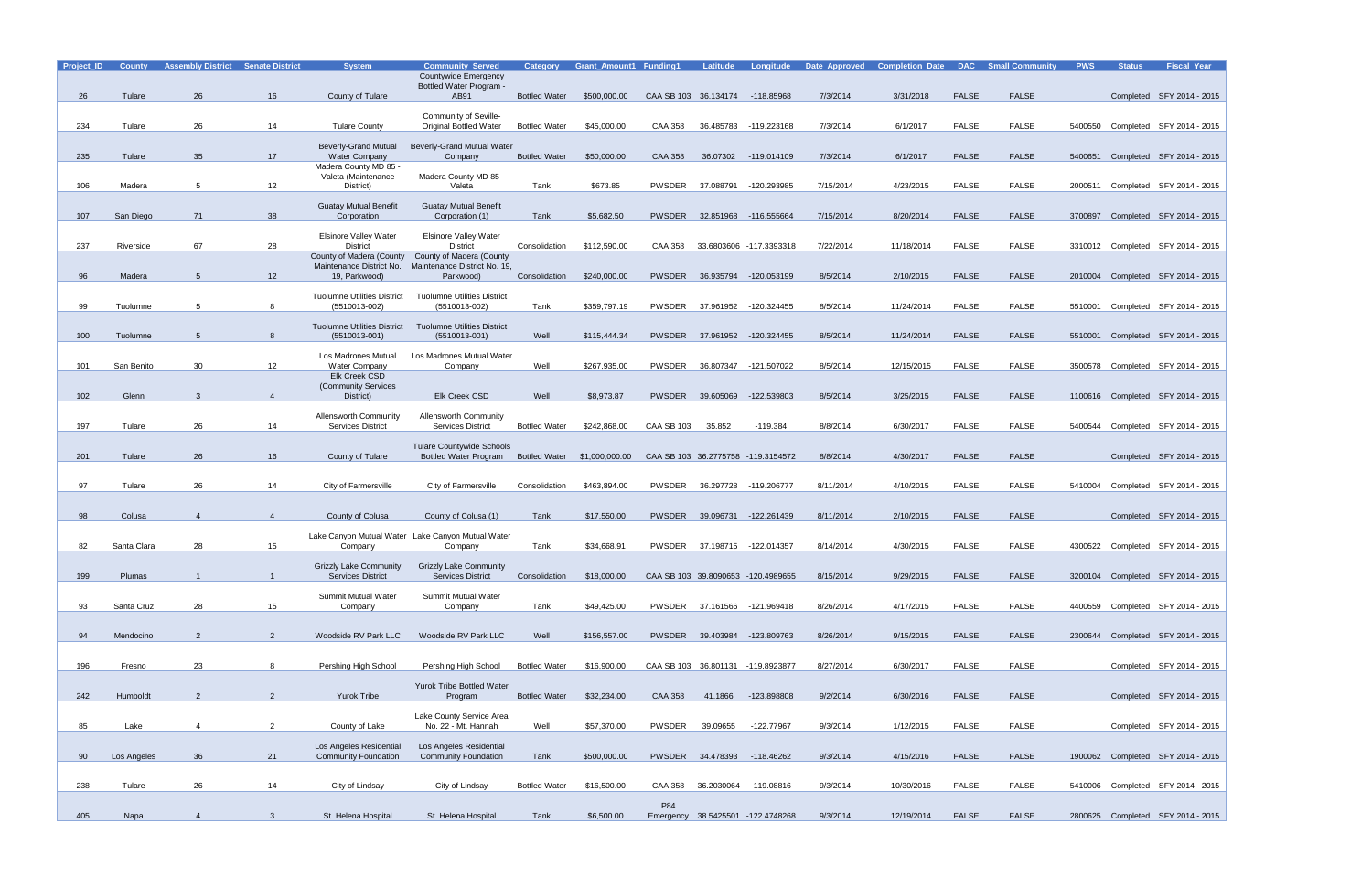| Project_ID | <b>County</b>      | <b>Assembly District</b> | <b>Senate District</b> | <b>System</b>                                                                 | <b>Community Served</b>                                         | <b>Category</b>      | <b>Grant Amount1 Funding1</b> |                      | <b>Latitude</b> | Longitude                          | Date Approved | <b>Completion Date</b> |              | <b>DAC</b> Small Community | <b>PWS</b> | <b>Status</b> | <b>Fiscal Year</b>                |
|------------|--------------------|--------------------------|------------------------|-------------------------------------------------------------------------------|-----------------------------------------------------------------|----------------------|-------------------------------|----------------------|-----------------|------------------------------------|---------------|------------------------|--------------|----------------------------|------------|---------------|-----------------------------------|
|            |                    |                          |                        | Pajaro/Sunny Mesa<br><b>Community Services</b>                                | Springfield Terrace Water                                       |                      |                               |                      |                 |                                    |               |                        |              |                            |            |               |                                   |
| 240        | Monterey           | 29                       | 17                     | <b>District</b>                                                               | System (2014)                                                   | <b>Bottled Water</b> | \$79,164.00                   | <b>CAA 358</b>       | 36.899804       | -121.712111                        | 9/5/2014      | 12/31/2019             | <b>TRUE</b>  | <b>FALSE</b>               | 2700771    | Active        | SFY 2014 - 2015                   |
|            |                    |                          |                        | Paskenta Community                                                            | <b>Paskenta Community</b>                                       |                      |                               |                      |                 |                                    |               |                        |              |                            |            |               |                                   |
| 89         | Tehama             | 3                        | $\overline{4}$         | <b>Services District</b>                                                      | Services District (1)                                           | Tank                 | \$200,567.59                  | <b>PWSDER</b>        | 39.881507       | -122.547352                        | 9/10/2014     | 3/1/2015               | <b>FALSE</b> | <b>FALSE</b>               |            |               | 5200534 Completed SFY 2014 - 2015 |
|            |                    |                          |                        | <b>Tuolumne Utilities District</b>                                            | <b>Tuolumne Utilities District</b>                              |                      |                               |                      |                 |                                    |               |                        |              |                            |            |               |                                   |
| 88         | Tuolumne           | 5                        | 8                      | (5510001-001)                                                                 | $(5510001 - 001)$                                               | Well                 | \$236,706.53                  | <b>PWSDER</b>        | 37.961952       | -120.324455                        | 9/11/2014     | 1/7/2015               | <b>FALSE</b> | <b>FALSE</b>               | 5510001    |               | Completed SFY 2014 - 2015         |
|            |                    |                          |                        | <b>Fresno County Service</b>                                                  |                                                                 |                      |                               | P84                  |                 |                                    |               |                        |              |                            |            |               |                                   |
| 485        | Fresno             | 31                       | 12                     | Area 30/ El Porvenir                                                          | FCSA 30/ El Porvenir                                            | <b>Hauled Water</b>  | \$10,000.00                   | Emergency            |                 | 36.502139 -120.390468              | 9/11/2014     | 3/11/2015              | <b>FALSE</b> | <b>FALSE</b>               |            |               | 1000019 Completed SFY 2014 - 2015 |
|            |                    |                          |                        |                                                                               |                                                                 |                      |                               |                      |                 |                                    |               |                        |              |                            |            |               |                                   |
| 95         | Tulare             | 26                       | 16                     | Eagle's Nest Resort                                                           | Eagle's Nest Resort                                             | <b>Bottled Water</b> | \$1,879.00                    | <b>PWSDER</b>        |                 | 36.045549 -118.951331              | 9/16/2014     | 10/22/2014             | <b>FALSE</b> | <b>FALSE</b>               |            |               | 5400602 Completed SFY 2014 - 2015 |
|            |                    |                          |                        | Ali Mutual Water Company, Ali Mutual Water Company,                           |                                                                 |                      |                               |                      |                 |                                    |               |                        |              |                            |            |               |                                   |
| 92         | Tulare             | 32                       | 14                     | Inc.                                                                          | Inc. (1)                                                        | <b>Bottled Water</b> | \$10,000.00                   | <b>PWSDER</b>        |                 | 36.211436 -119.259772              | 9/18/2014     | 11/20/2014             | <b>FALSE</b> | <b>FALSE</b>               |            |               | 5403144 Completed SFY 2014 - 2015 |
| 417        |                    |                          |                        |                                                                               |                                                                 | Well                 | \$250,000.00                  | P84                  |                 | -122.3220894                       | 9/22/2014     | 12/21/2015             | FALSE        | FALSE                      |            |               |                                   |
|            | Napa               | $\overline{4}$           | 3                      | City of Napa                                                                  | City of Napa                                                    |                      |                               | Emergency            | 38.22965        |                                    |               |                        |              |                            | 2810003    |               | Completed SFY 2014 - 2015         |
| 91         |                    | 32                       | 14                     | City of Hanford                                                               | City of Hanford                                                 | Consolidation        | \$10,000.00                   | PWSDER               |                 | 36.327302 -119.645745              | 9/23/2014     |                        | <b>FALSE</b> | <b>FALSE</b>               | 1610003    |               | SFY 2014 - 2015                   |
|            | Kings              |                          |                        |                                                                               |                                                                 |                      |                               |                      |                 |                                    |               |                        |              |                            |            | Active        |                                   |
| 86         | Madera             | 5                        | 12                     | Valley Teen Ranch                                                             | Valley Teen Ranch (2)                                           | Well                 | \$10,000.00                   | <b>PWSDER</b>        |                 | 36.903918 -119.909545              | 9/25/2014     | 12/13/2014             | <b>FALSE</b> | <b>FALSE</b>               | 2000785    |               | Completed SFY 2014 - 2015         |
|            |                    |                          |                        |                                                                               |                                                                 |                      |                               |                      |                 |                                    |               |                        |              |                            |            |               |                                   |
| 198        | Tulare             | 26                       | 16                     | Self Help Enterprises                                                         | Lanare                                                          | <b>Bottled Water</b> | \$236,340.00                  |                      |                 | CAA SB 103 36.3439506 -119.3409043 | 9/25/2014     | 6/30/2019              | <b>TRUE</b>  | <b>FALSE</b>               | 1000053    |               | Completed SFY 2014 - 2015         |
|            |                    |                          |                        |                                                                               |                                                                 |                      |                               |                      |                 |                                    |               |                        |              |                            |            |               |                                   |
| 243        | Humboldt           | 2                        | 2                      | Yurok Tribe                                                                   | <b>Yurok Tribe Vending</b><br><b>Machine Project</b>            | Treatment            | \$108,208.00                  | CAA 358              | 41.1866         | $-123.7028$                        | 9/25/2014     | 4/30/2017              | <b>FALSE</b> | <b>FALSE</b>               |            |               | Completed SFY 2014 - 2015         |
|            |                    |                          |                        |                                                                               |                                                                 |                      |                               |                      |                 |                                    |               |                        |              |                            |            |               |                                   |
| 466        | San Luis<br>Obispo | 35                       | 17                     | School                                                                        | Pleasant Valley Elementary Pleasant Valley Elementary<br>School | Well                 | \$17,662.00                   | P84                  |                 | Emergency 35.7112495 -120.6133346  | 9/26/2014     | 3/9/2016               | <b>FALSE</b> | <b>FALSE</b>               |            |               | 4000774 Completed SFY 2014 - 2015 |
|            |                    |                          |                        |                                                                               | Outreach, TA, and interim                                       |                      |                               |                      |                 |                                    |               |                        |              |                            |            |               |                                   |
| 244        | Monterey           | 29                       | 17                     | <b>Environmental Justice</b><br>Coalition for Water (EJCW)                    | water solutions - various<br>communities                        | <b>Bottled Water</b> | \$134,395.00                  | <b>CAA 358</b>       | 36.84393        | -121.686415                        | 9/29/2014     | 4/30/2018              | <b>TRUE</b>  | <b>FALSE</b>               |            |               | Completed SFY 2014 - 2015         |
|            |                    |                          |                        |                                                                               |                                                                 |                      |                               |                      |                 |                                    |               |                        |              |                            |            |               |                                   |
| 87         | Santa Clara        | 28                       | 15                     | <b>Aldercroft Heights County</b><br><b>Water District</b>                     | <b>Aldercroft Heights County</b><br><b>Water District</b>       | Well                 | \$236,750.00                  | PWSDER               | 37.16466        | -121.974026                        | 9/30/2014     | 12/31/2015             | <b>FALSE</b> | <b>FALSE</b>               | 4300516    |               | Completed SFY 2014 - 2015         |
|            |                    |                          |                        |                                                                               |                                                                 |                      |                               |                      |                 |                                    |               |                        |              |                            |            |               |                                   |
| 200        | Kings              | 32                       | 14                     | Kettleman City Community Kettleman City Community<br><b>Services District</b> | <b>Services District</b>                                        | <b>Bottled Water</b> | \$333,033.00                  | CAA SB 103 36.008286 |                 | $-119.9618$                        | 9/30/2014     | 3/31/2018              | <b>FALSE</b> | <b>FALSE</b>               | 1610009    |               | Completed SFY 2014 - 2015         |
|            |                    |                          |                        | East Orosi Community                                                          | East Orosi Community                                            |                      |                               |                      |                 |                                    |               |                        |              |                            |            |               |                                   |
| 241        | Tulare             | 26                       | 14                     | <b>Services District</b>                                                      | <b>Services District</b>                                        | <b>Bottled Water</b> | \$199,167.00                  |                      |                 | CAA 358 36.5488346 -119.260528     | 10/7/2014     | 12/31/2018             | <b>TRUE</b>  | <b>FALSE</b>               |            |               | 5401003 Completed SFY 2014 - 2015 |
|            |                    |                          |                        |                                                                               |                                                                 |                      |                               |                      |                 |                                    |               |                        |              |                            |            |               |                                   |
| 78         | Tulare             | 26                       | 14                     | City of Porterville                                                           | City of Porterville                                             | Consolidation        | \$85,478.00                   | PWSDER               | 36.06523        | -119.016768                        | 10/8/2014     | 1/18/2015              | <b>FALSE</b> | <b>FALSE</b>               |            |               | 5410010 Completed SFY 2014 - 2015 |
|            |                    |                          |                        | Lake Berryessa Resort                                                         | Lake Berryessa Resort                                           |                      |                               |                      |                 |                                    |               |                        |              |                            |            |               |                                   |
| 79         | Napa               | $\overline{4}$           | $\mathbf{3}$           | <b>Improvement District</b>                                                   | <b>Improvement District</b>                                     | Well                 | \$235,467.00                  |                      |                 | PWSDER 38.296941 -122.285029       | 10/8/2014     | 2/14/2015              | <b>FALSE</b> | <b>FALSE</b>               |            |               | 2800115 Completed SFY 2014 - 2015 |
|            |                    |                          |                        |                                                                               | Crescent Bay Improvement Crescent Bay Improvement               |                      |                               |                      |                 |                                    |               |                        |              |                            |            |               |                                   |
| 81         | Lake               | $\overline{4}$           | $\overline{2}$         | Company                                                                       | Company                                                         | Consolidation        | \$16,025.00                   | PWSDER               |                 | 38.943649 -122.671565              | 10/8/2014     | 1/2/2015               | FALSE        | FALSE                      |            |               | 1700519 Completed SFY 2014 - 2015 |
|            | Santa              |                          |                        |                                                                               |                                                                 |                      |                               |                      |                 |                                    |               |                        |              |                            |            |               |                                   |
| 73         | Barbara            | 37                       | 19                     | <b>Montecito Water District</b>                                               | <b>Montecito Water District</b>                                 | Well                 | \$330,879.00                  |                      |                 | PWSDER 34.439138 -119.632732       | 10/9/2014     | 6/30/2015              | <b>FALSE</b> | <b>FALSE</b>               |            |               | 4210007 Completed SFY 2014 - 2015 |
|            | Santa              |                          |                        | Santa Barbara Water                                                           | Santa Barbara Water                                             |                      |                               |                      |                 |                                    |               |                        |              |                            |            |               |                                   |
| 74         | Barbara            | 37                       | 19                     | Department                                                                    | Department                                                      | Well                 | \$349,300.34                  | PWSDER               | 34.42173        | -119.694013                        | 10/9/2014     | 6/19/2015              | <b>FALSE</b> | FALSE                      |            |               | 4210010 Completed SFY 2014 - 2015 |
|            | Santa              |                          |                        | Carpinteria Valley Water                                                      | Carpinteria Valley Water                                        |                      |                               |                      |                 |                                    |               |                        |              |                            |            |               |                                   |
| 76         | Barbara            | 37                       | 19                     | <b>District</b>                                                               | <b>District</b>                                                 | Well                 | \$340,181.00                  |                      |                 | PWSDER 34.405108 -119.527454       | 10/9/2014     | 6/18/2015              | <b>FALSE</b> | <b>FALSE</b>               |            |               | 4210001 Completed SFY 2014 - 2015 |
|            | Santa              |                          |                        |                                                                               |                                                                 |                      |                               |                      |                 |                                    |               |                        |              |                            |            |               |                                   |
| 83         | Barbara            | 37                       | 19                     | Goleta Water District                                                         | Goleta Water District                                           | Well                 | \$350,000.00                  | PWSDER               |                 | 34.436879 -119.784878              | 10/9/2014     | 4/30/2015              | FALSE        | FALSE                      |            |               | 4210004 Completed SFY 2014 - 2015 |
|            |                    |                          |                        | Clear water Mutual Water                                                      | Clear water Mutual Water                                        |                      |                               |                      |                 |                                    |               |                        |              |                            |            |               |                                   |
| 84         | Lake               | $\overline{4}$           | $\overline{2}$         | Company                                                                       | Company                                                         | Well                 | \$9,485.00                    | <b>PWSDER</b>        |                 | 38.980246 -122.744016              | 10/23/2014    | 1/1/2015               | <b>FALSE</b> | <b>FALSE</b>               |            |               | 1700546 Completed SFY 2014 - 2015 |
|            |                    |                          |                        |                                                                               | Bass Lake Heights Mutual Bass Lake Heights Mutual               |                      |                               | P84                  |                 |                                    |               |                        |              |                            |            |               |                                   |
| 418        | Madera             | $5\overline{5}$          | 8                      | <b>Water Company</b>                                                          | <b>Water Company</b>                                            | Well                 | \$10,000.00                   |                      |                 | Emergency 37.327829 -119.649583    | 10/24/2014    | 7/27/2015              | <b>FALSE</b> | <b>FALSE</b>               |            |               | 2000502 Completed SFY 2014 - 2015 |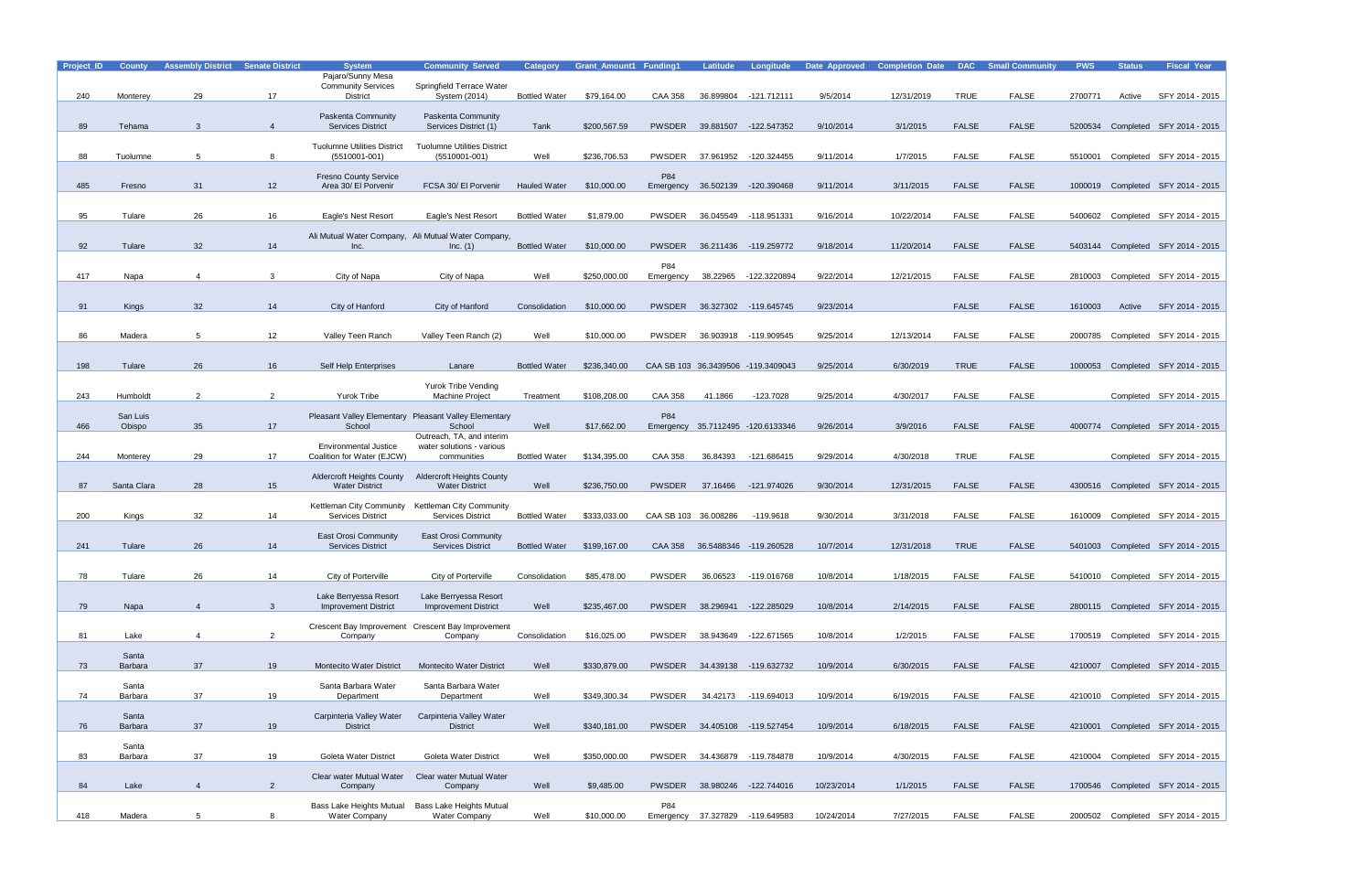| Project_ID | <b>County</b>     | <b>Assembly District Senate District</b> |                 | <b>System</b>                                            | <b>Community Served</b>                                                                                        | Category             | <b>Grant Amount1 Funding1</b> |                     | <b>Latitude</b>  | Longitude                          | <b>Date Approved</b> | <b>Completion Date</b> | <b>DAC</b>   | <b>Small Community</b> | <b>PWS</b> | <b>Status</b> | <b>Fiscal Year</b>                |
|------------|-------------------|------------------------------------------|-----------------|----------------------------------------------------------|----------------------------------------------------------------------------------------------------------------|----------------------|-------------------------------|---------------------|------------------|------------------------------------|----------------------|------------------------|--------------|------------------------|------------|---------------|-----------------------------------|
|            |                   |                                          |                 |                                                          | <b>Orange Center Residential</b>                                                                               |                      |                               |                     |                  |                                    |                      |                        |              |                        |            |               |                                   |
| 209        | Fresno            | 31                                       | 12 <sup>2</sup> | Self Help Enterprises                                    | Area                                                                                                           | <b>Bottled Water</b> | \$30,706.18                   | CAA SB 103 36.67759 |                  | $-119.7791$                        | 11/4/2014            | 3/30/2018              | <b>FALSE</b> | <b>FALSE</b>           |            |               | Completed SFY 2014 - 2015         |
|            |                   |                                          |                 | <b>Arvin Community Services</b>                          | <b>Arvin Community Services</b>                                                                                |                      |                               |                     |                  |                                    |                      |                        |              |                        |            |               |                                   |
| 210        | Kern              | 32                                       | 14              | District                                                 | <b>District</b>                                                                                                | Treatment            | \$222,765.00                  |                     |                  | CAA SB 103 35.2113481 -118.8337696 | 11/5/2014            | 4/30/2017              | <b>FALSE</b> | FALSE                  | 1510001    |               | Completed SFY 2014 - 2015         |
|            |                   |                                          |                 |                                                          |                                                                                                                |                      |                               |                     |                  |                                    |                      |                        |              |                        |            |               |                                   |
| 246        | Tulare            | 26                                       | 14              | City of Lindsay                                          | City of Lindsay                                                                                                | Well                 | \$10,397.35                   | CAA 358             |                  | 36.2030064 -119.08816              | 11/14/2014           | 4/12/2016              | <b>FALSE</b> | <b>FALSE</b>           | 5410006    |               | Completed SFY 2014 - 2015         |
|            |                   |                                          |                 |                                                          |                                                                                                                |                      |                               |                     |                  |                                    |                      |                        |              |                        |            |               |                                   |
| 71         | Merced            | 21                                       | 12              | Plainsburg Elementary<br>School                          | <b>Plainsburg Elementary</b><br>School                                                                         | Well                 | \$7,108.00                    | PWSDER              | 37.232785        | -120.329513                        | 11/20/2014           | 5/13/2015              | <b>FALSE</b> | FALSE                  | 2400065    |               | Completed SFY 2014 - 2015         |
|            |                   |                                          |                 |                                                          |                                                                                                                |                      |                               |                     |                  |                                    |                      |                        |              |                        |            |               |                                   |
| 77         | Santa Clara       | 28                                       | 15              | Chemeketa Park Mutual<br><b>Water Company</b>            | Chemeketa Park Mutual<br><b>Water Company</b>                                                                  | Well                 | \$289,217.00                  | <b>PWSDER</b>       |                  | 37.158281 -121.986464              | 11/20/2014           | 10/31/2015             | <b>FALSE</b> | <b>FALSE</b>           |            |               | 4300517 Completed SFY 2014 - 2015 |
|            |                   |                                          |                 |                                                          |                                                                                                                |                      |                               |                     |                  |                                    |                      |                        |              |                        |            |               |                                   |
| 467        |                   |                                          | 3               |                                                          |                                                                                                                | Tank                 |                               | P84                 |                  |                                    | 11/20/2014           | 12/21/2015             | <b>FALSE</b> | FALSE                  |            |               |                                   |
|            | Napa              |                                          |                 | Meyers Water Company                                     | <b>Meyers Water Company</b>                                                                                    |                      | \$99,182.00                   | Emergency           | 38.198311        | -122.315945                        |                      |                        |              |                        | 2800530    |               | Completed SFY 2014 - 2015         |
|            |                   |                                          |                 | <b>Volta Community Services</b>                          | <b>Volta Community Services</b>                                                                                |                      |                               |                     |                  |                                    |                      |                        |              |                        |            |               |                                   |
| 75         | Merced            | 21                                       | 12              | <b>District</b>                                          | <b>District</b>                                                                                                | Well                 | \$38,135.00                   | <b>PWSDER</b>       | 37.058279        | -120.849915                        | 12/5/2014            | 3/18/2015              | <b>FALSE</b> | <b>FALSE</b>           | 2400201    |               | Completed SFY 2014 - 2015         |
|            |                   |                                          |                 | Lake of the Woods Mutual                                 | Lake of the Woods Mutual                                                                                       |                      |                               |                     |                  |                                    |                      |                        |              |                        |            |               |                                   |
| 72         | Kern              | 34                                       | 16              | <b>Water Company</b>                                     | <b>Water Company</b>                                                                                           | Well                 | \$500.000.00                  | <b>PWSDER</b>       | 34.82199         | -119.006945                        | 12/17/2014           | 5/31/2016              | <b>FALSE</b> | FALSE                  |            |               | 1510023 Completed SFY 2014 - 2015 |
|            |                   |                                          |                 | Ali Mutual Water Company, Ali Mutual Water Company,      |                                                                                                                |                      |                               |                     |                  |                                    |                      |                        |              |                        |            |               |                                   |
| 68         | Tulare            | 32                                       | 14              | Inc.                                                     | Inc. (2)                                                                                                       | Well                 | \$267,157.00                  | <b>PWSDER</b>       |                  | 36.211436 -119.259772              | 12/18/2014           | 5/21/2015              | <b>FALSE</b> | <b>FALSE</b>           |            |               | 5403144 Completed SFY 2014 - 2015 |
|            |                   |                                          |                 | <b>Tuolumne Utilities District</b>                       | <b>Tuolumne Utilities District</b>                                                                             |                      |                               |                     |                  |                                    |                      |                        |              |                        |            |               |                                   |
| 70         | Tuolumne          | 5                                        |                 | (5510013-003)                                            | $(5510013 - 003)$                                                                                              | Consolidation        | \$55,362.75                   | <b>PWSDER</b>       | 37.961952        | -120.324455                        | 12/18/2014           | 4/13/2015              | <b>FALSE</b> | FALSE                  |            |               | 5510013 Completed SFY 2014 - 2015 |
|            |                   |                                          |                 | Crow's Landing Community                                 |                                                                                                                |                      |                               | P84                 |                  |                                    |                      |                        |              |                        |            |               |                                   |
| 468        | <b>Stanislaus</b> | 21                                       | 12              | <b>Service District</b>                                  | Crow's Landing CSD                                                                                             | Well                 | \$50,000.00                   | Emergency           | 37.39211         | -121.064782                        | 12/23/2014           | 7/9/2015               | <b>FALSE</b> | <b>FALSE</b>           |            |               | 5000005 Completed SFY 2014 - 2015 |
|            |                   |                                          |                 | Skyway Partners LLC (Big                                 | Skyway Partners LLC (Big                                                                                       |                      |                               |                     |                  |                                    |                      |                        |              |                        |            |               |                                   |
| 66         | <b>Butte</b>      |                                          | 4               | Bend Mobile Home Park)                                   | Bend Mobile Home Park)                                                                                         | Well                 | \$138,133.00                  | <b>PWSDER</b>       | 39.722906        | -121.491307                        | 1/7/2015             | 11/30/2015             | <b>FALSE</b> | FALSE                  | 4500091    |               | Completed SFY 2014 - 2015         |
|            |                   |                                          |                 | <b>Rural Community</b>                                   |                                                                                                                |                      |                               |                     |                  |                                    |                      |                        |              |                        |            |               |                                   |
| 124        | Kern              | 32                                       | 14              | <b>Assistance Corporation</b><br>(RCAC)                  | Arvin Community - POU                                                                                          | <b>POU</b>           | \$439,682.00                  |                     |                  | CAA SB 103 35.195517 -118.831042   | 1/7/2015             | 3/31/2018              | <b>TRUE</b>  | <b>FALSE</b>           |            |               | 1510001 Completed SFY 2014 - 2015 |
|            |                   |                                          |                 |                                                          |                                                                                                                |                      |                               |                     |                  |                                    |                      |                        |              |                        |            |               |                                   |
| 393        | Sutter            | 3                                        |                 |                                                          | Winship Elementary School Winship Elementary School Bottled Water                                              |                      | \$14,000.00                   | P84<br>Emergency    | 39.062942        | -121.837361                        | 1/8/2015             | 4/17/2018              | <b>FALSE</b> | FALSE                  |            |               | 5100145 Completed SFY 2014 - 2015 |
|            |                   |                                          |                 |                                                          |                                                                                                                |                      |                               |                     |                  |                                    |                      |                        |              |                        |            |               |                                   |
| 67         | Lake              |                                          | $\overline{2}$  | California Water Service<br>Company (Lucerne)            | California Water Service<br>Company (Lucerne)                                                                  | Well                 | \$136,172.00                  |                     | PWSDER 39.092138 | -122.798878                        | 1/12/2015            | 5/31/2016              | <b>FALSE</b> | <b>FALSE</b>           |            |               | 1710005 Completed SFY 2014 - 2015 |
|            |                   |                                          |                 |                                                          |                                                                                                                |                      |                               |                     |                  |                                    |                      |                        |              |                        |            |               |                                   |
| 62         | Madera            | 5                                        | 12              | <b>Alview-Dairyland Union</b><br><b>School District</b>  | Alview-Dairyland Union<br><b>School District</b>                                                               | Well                 | \$220,000.00                  | PWSDER              | 37.022005        | -120.449746                        | 2/4/2015             | 5/31/2016              | <b>FALSE</b> | FALSE                  | 2000598    |               | Completed SFY 2014 - 2015         |
|            |                   |                                          |                 | Lake Don Pedro                                           |                                                                                                                |                      |                               |                     |                  |                                    |                      |                        |              |                        |            |               |                                   |
|            |                   | $5\overline{5}$                          | 8               | <b>Community Services</b><br><b>District</b>             | Lake Don Pedro Community                                                                                       |                      |                               |                     |                  |                                    |                      |                        |              |                        |            |               |                                   |
| 65         | Tuolumne          |                                          |                 | County of Madera (County                                 | Services District (1)<br>County of Madera (County                                                              | Well                 | \$60,900.00                   |                     |                  | PWSDER 37.653661 -120.311612       | 2/13/2015            | 9/16/2015              | <b>FALSE</b> | <b>FALSE</b>           |            |               | 5510008 Completed SFY 2014 - 2015 |
|            |                   |                                          |                 | Service Area No. 14, Chuk                                | Service Area No. 14, Chuk                                                                                      |                      |                               |                     |                  |                                    |                      |                        |              |                        |            |               |                                   |
| 60         | Madera            | 5                                        | 12              | Chanse)                                                  | Chanse)                                                                                                        | Well                 | \$118,731.00                  | PWSDER              | 37.00978         | -120.05544                         | 2/19/2015            | 10/8/2015              | <b>FALSE</b> | FALSE                  |            |               | 2000724 Completed SFY 2014 - 2015 |
|            | San Luis          |                                          |                 | Cambria Community                                        | <b>Cambria Community</b>                                                                                       |                      |                               |                     |                  |                                    |                      |                        |              |                        |            |               |                                   |
| 64         | Obispo            | 35                                       | 17              | <b>Services District</b><br>County of Madera (County     | <b>Services District</b><br>County of Madera (County                                                           | Well                 | \$268,617.00                  |                     |                  | PWSDER 35.563226 -121.090793       | 2/19/2015            | 9/10/2015              | <b>FALSE</b> | <b>FALSE</b>           |            |               | 4010014 Completed SFY 2014 - 2015 |
|            |                   |                                          |                 |                                                          | Maintenance District No. Maintenance District No. 33,                                                          |                      |                               |                     |                  |                                    |                      |                        |              |                        |            |               |                                   |
| 63         | Madera            | 5                                        | 12              | 33, Fairmead)                                            | Fairmead)                                                                                                      | Well                 | \$178,863.39                  |                     | PWSDER 37.076389 | -120.193056                        | 2/24/2015            | 8/31/2015              | <b>FALSE</b> | FALSE                  |            |               | 2000554 Completed SFY 2014 - 2015 |
|            |                   |                                          |                 |                                                          |                                                                                                                |                      |                               |                     |                  |                                    |                      |                        |              |                        |            |               |                                   |
| 245        | San Joaquin       | 13                                       | 5               | <b>Stockton Baptist Church</b>                           | Stockton Baptist Church Bottled Water                                                                          |                      | \$10,000.00                   |                     |                  | CAA 358 38.0150229 -121.2574947    | 2/25/2015            | 5/31/2017              | <b>FALSE</b> | <b>FALSE</b>           |            |               | 3901387 Completed SFY 2014 - 2015 |
|            |                   |                                          |                 | <b>Brooktrails Township</b><br><b>Community Services</b> | <b>Brooktrails Township</b>                                                                                    |                      |                               |                     |                  |                                    |                      |                        |              |                        |            |               |                                   |
| 50         | Mendocino         | 2                                        | $\overline{2}$  | District                                                 | <b>Community Services District</b>                                                                             | Other                | \$60,000.00                   |                     | PWSDER 39.437036 | -123.384891                        | 3/4/2015             | 11/10/2015             | <b>FALSE</b> | FALSE                  |            |               | 2310009 Completed SFY 2014 - 2015 |
|            |                   |                                          |                 | <b>Tuolumne Utilities District</b>                       | <b>Tuolumne Utilities District</b>                                                                             |                      |                               |                     |                  |                                    |                      |                        |              |                        |            |               |                                   |
| 61         | Tuolumne          | 5 <sup>5</sup>                           | 8               | $(5510001 - 002)$                                        | $(5510001 - 002)$                                                                                              | Consolidation        | \$207,290.00                  |                     |                  | PWSDER 37.961952 -120.324455       | 3/19/2015            | 10/1/2015              | <b>FALSE</b> | <b>FALSE</b>           |            |               | 5510001 Completed SFY 2014 - 2015 |
|            |                   |                                          |                 |                                                          | County of Madera (County County of Madera (County<br>Maintenance District No. 60 Maintenance District No. 60 - |                      |                               |                     |                  |                                    |                      |                        |              |                        |            |               |                                   |
| 56         | Madera            | $5\overline{5}$                          | 8               | - Dillon Estates)                                        | Dillon Estates) (2)                                                                                            | Well                 | \$49,097.00                   |                     |                  | PWSDER 37.356371 -119.717327       | 4/8/2015             | 9/4/2015               | <b>FALSE</b> | <b>FALSE</b>           |            |               | 2000849 Completed SFY 2014 - 2015 |
|            |                   |                                          |                 | Lake Don Pedro                                           |                                                                                                                |                      |                               |                     |                  |                                    |                      |                        |              |                        |            |               |                                   |
| 58         | Tuolumne          | $5\overline{)}$                          | 8               | <b>Community Services</b><br><b>District</b>             | Lake Don Pedro Community<br>Services District (2)                                                              | Well                 | \$439,100.00                  |                     |                  | PWSDER 37.653661 -120.311612       | 4/10/2015            | 6/30/2016              | <b>FALSE</b> | <b>FALSE</b>           |            |               | 5510008 Completed SFY 2014 - 2015 |
|            |                   |                                          |                 |                                                          |                                                                                                                |                      |                               |                     |                  |                                    |                      |                        |              |                        |            |               |                                   |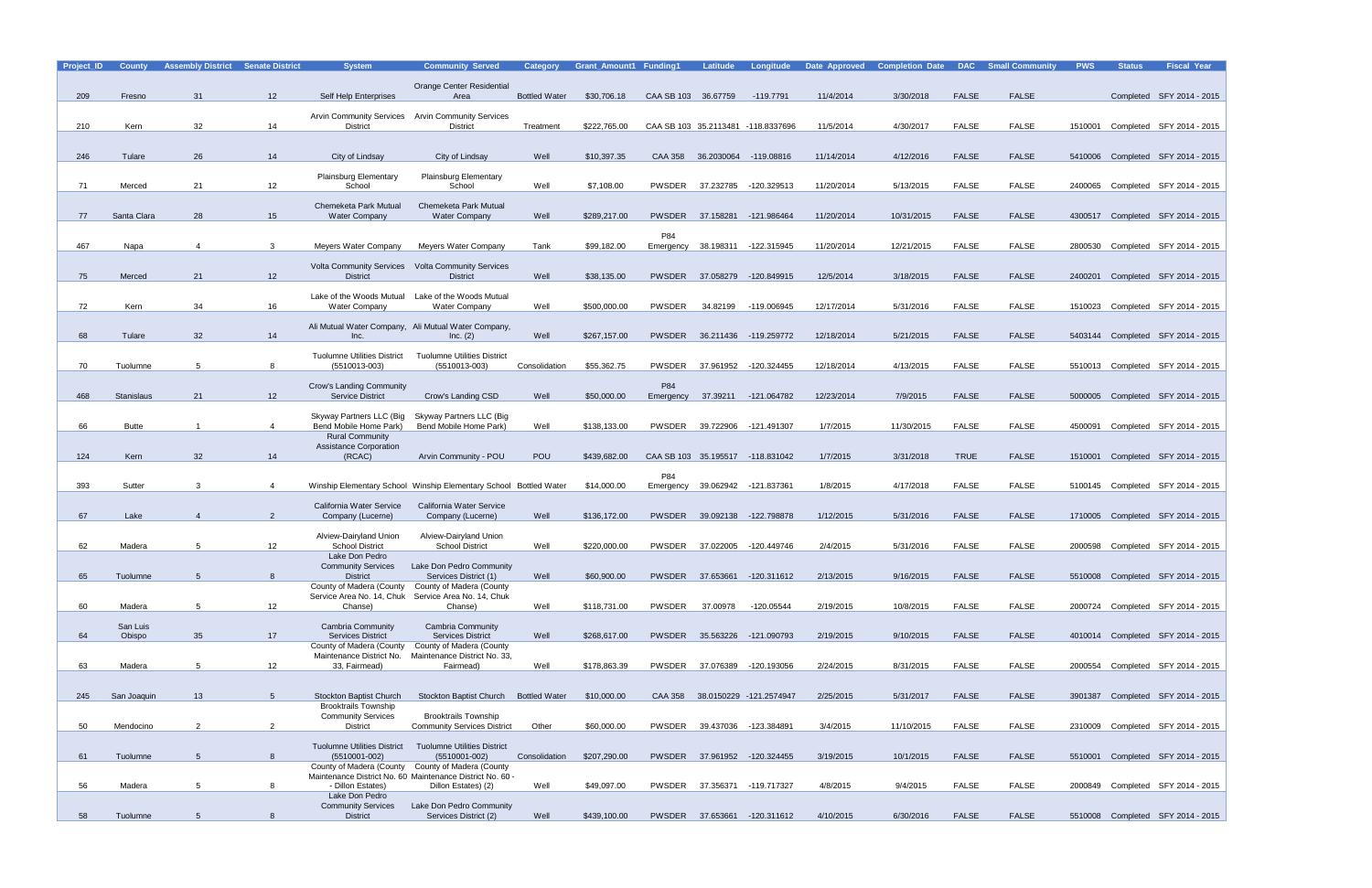| Project_ID     | <b>County</b> | <b>Assembly District Senate District</b> |                | <b>System</b>                                       | <b>Community Served</b>                                                  | <b>Category</b>      | <b>Grant Amount1 Funding1</b> |                     | Latitude         | Longitude                        | Date Approved | <b>Completion Date</b> | <b>DAC</b>   | <b>Small Community</b> | <b>PWS</b> | <b>Status</b> | <b>Fiscal Year</b>                |
|----------------|---------------|------------------------------------------|----------------|-----------------------------------------------------|--------------------------------------------------------------------------|----------------------|-------------------------------|---------------------|------------------|----------------------------------|---------------|------------------------|--------------|------------------------|------------|---------------|-----------------------------------|
|                |               |                                          |                | Hillview Water Company -                            | Hillview Water Company -                                                 |                      |                               |                     |                  |                                  |               |                        |              |                        |            |               |                                   |
| 59             | Madera        | 5                                        | 8              | Raymond                                             | Raymond (1)                                                              | Well                 | \$58,500.00                   | PWSDER              |                  | 37.334793 -119.648799            | 4/15/2015     | 8/21/2015              | <b>FALSE</b> | <b>FALSE</b>           |            |               | 2010012 Completed SFY 2014 - 2015 |
|                |               |                                          |                | <b>Madera Unified School</b>                        | <b>Madera Unified School</b>                                             |                      |                               |                     |                  |                                  |               |                        |              |                        |            |               |                                   |
| 55             | Madera        | 5                                        | 12             | District (Dixieland<br><b>Elementary School)</b>    | District (Dixieland<br><b>Elementary School)</b>                         | <b>Bottled Water</b> | \$21,395.00                   | <b>PWSDER</b>       |                  | 37.017399 -120.203376            | 4/24/2015     | 8/4/2015               | <b>FALSE</b> | <b>FALSE</b>           |            |               | 2000760 Completed SFY 2014 - 2015 |
|                |               |                                          |                |                                                     |                                                                          |                      |                               |                     |                  |                                  |               |                        |              |                        |            |               |                                   |
| 248            | Shasta        | -1                                       |                | Company                                             | Lassen Pines Mutual Water Shingletown - Multi-barrier<br>filtration      | Treatment            | \$117,000.00                  | <b>CAA 358</b>      | 40.558403        | -121.716875                      | 4/24/2015     | 9/1/2016               | <b>FALSE</b> | <b>FALSE</b>           |            |               | 4500210 Completed SFY 2014 - 2015 |
|                |               |                                          |                | County of Fresno (County                            | County of Fresno (County                                                 |                      |                               |                     |                  |                                  |               |                        |              |                        |            |               |                                   |
|                |               |                                          |                | Service Area No. 32                                 | Service Area No. 32 Cantua                                               |                      |                               |                     |                  |                                  |               |                        |              |                        |            |               |                                   |
| 57             | Fresno        | 31                                       | 12             | Cantua Creek)                                       | Creek)                                                                   | Other                | \$181,500.00                  |                     | PWSDER 36.501775 | -120.328054                      | 4/29/2015     | 4/1/2018               | <b>FALSE</b> | <b>FALSE</b>           |            |               | 1000359 Completed SFY 2014 - 2015 |
|                |               |                                          |                | <b>Leggett Valley Unified</b>                       | Leggett Valley Unified                                                   |                      |                               |                     |                  |                                  |               |                        |              |                        |            |               |                                   |
| 213            | Mendocino     | 2                                        | $\overline{2}$ | <b>School District</b>                              | <b>School District</b>                                                   | Well                 | \$234,485.00                  | <b>CAA SB 103</b>   | 39.8648          | $-123.7166$                      | 5/6/2015      | 5/31/2017              | <b>FALSE</b> | <b>FALSE</b>           |            |               | 2300785 Completed SFY 2014 - 2015 |
|                |               |                                          |                | <b>East Nile Communty</b>                           | Wilson Road Water                                                        |                      |                               | P84                 |                  |                                  |               |                        |              |                        |            |               |                                   |
| 471            | Kern          | 34                                       | 16             | <b>Service District</b>                             | Community                                                                | Tank                 | \$22,189.00                   | Emergency           | 35.33356         | -118.902851                      | 5/6/2015      | 1/29/2016              | <b>FALSE</b> | <b>FALSE</b>           |            |               | 1500494 Completed SFY 2014 - 2015 |
|                |               |                                          |                |                                                     |                                                                          |                      |                               |                     |                  |                                  |               |                        |              |                        |            |               |                                   |
| 54             | Trinity       | 2                                        | $\overline{2}$ | <b>Lewiston Park Mutual</b><br><b>Water Company</b> | Lewiston Park Mutual Water<br>Company                                    | Well                 | \$10,000.00                   | <b>PWSDER</b>       | 40.701228        | -122.806299                      | 5/8/2015      | 5/12/2015              | <b>FALSE</b> | <b>FALSE</b>           |            |               | Completed SFY 2014 - 2015         |
|                |               |                                          |                |                                                     |                                                                          |                      |                               |                     |                  |                                  |               |                        |              |                        |            |               |                                   |
|                |               |                                          |                | <b>Pond Mutual Water</b>                            |                                                                          |                      |                               | P84                 |                  |                                  |               |                        |              |                        |            |               |                                   |
| 470            | Kern          | 32                                       | 14             | Company                                             | Pond MWC                                                                 | Well                 | \$10,000.00                   | Emergency           |                  | 35.717895 -119.366078            | 5/20/2015     | 6/8/2015               | <b>FALSE</b> | <b>FALSE</b>           |            |               | 1502620 Completed SFY 2014 - 2015 |
|                |               |                                          |                |                                                     | Kings Canyon High School                                                 |                      |                               | P84                 |                  |                                  |               |                        |              |                        |            |               |                                   |
| 394            | Fresno        | 31                                       | 14             | Kings Canyon High School                            | <b>Water System</b>                                                      | <b>Bottled Water</b> | \$7,920.00                    |                     |                  | Emergency 36.5907377 -119.448722 | 5/26/2015     | 7/23/2018              | <b>FALSE</b> | <b>FALSE</b>           |            |               | 1000316 Completed SFY 2014 - 2015 |
|                |               |                                          |                | <b>London Community</b>                             | <b>London Community</b>                                                  |                      |                               |                     |                  |                                  |               |                        |              |                        |            |               |                                   |
| 53             | Tulare        | 26                                       | 14             | <b>Services District</b>                            | <b>Services District</b>                                                 | Well                 | \$147,708.00                  | <b>PWSDER</b>       |                  | 36.477612 -119.441545            | 5/29/2015     | 12/26/2015             | <b>FALSE</b> | <b>FALSE</b>           |            |               | 5410017 Completed SFY 2014 - 2015 |
|                |               |                                          |                | Valley Teen Ranch Water                             | Valley Teen Ranch Water                                                  |                      |                               |                     |                  |                                  |               |                        |              |                        |            |               |                                   |
| 8              | Madera        | 23                                       | 8              | <b>District</b>                                     | <b>District</b>                                                          | <b>Bottled Water</b> | \$14,624.00                   | CAA AB91            |                  | 36.903918 -119.909545            | 6/3/2015      | 12/31/2017             | <b>FALSE</b> | <b>FALSE</b>           |            |               | 2000785 Completed SFY 2014 - 2015 |
|                |               |                                          |                | (FCWWD #40 - Shaver                                 |                                                                          |                      |                               |                     |                  |                                  |               |                        |              |                        |            |               |                                   |
| 52             | Fresno        | 23                                       | 8              | Springs) (Fresno County<br>Water Works District)    | County of Fresno (FCWWD<br>#40 - Shaver Springs)                         | Well                 | \$12,911.00                   |                     |                  | PWSDER 37.046098 -119.369056     | 6/5/2015      | 12/26/2015             | <b>FALSE</b> | <b>FALSE</b>           |            |               | 1000042 Completed SFY 2014 - 2015 |
|                |               |                                          |                |                                                     | Western Water                                                            |                      |                               |                     |                  |                                  |               |                        |              |                        |            |               |                                   |
|                |               |                                          |                | Western Water                                       | <b>Conservation for Ramona</b>                                           |                      |                               |                     |                  |                                  |               |                        |              |                        |            |               |                                   |
| 317            | Riverside     | 71                                       | 28             | Conservation for Ramona                             | (2)                                                                      | Well                 | \$15,000.00                   | CAA AB91            |                  | 33.554525 -116.62697             | 6/15/2015     | 3/28/2016              | <b>FALSE</b> | <b>TRUE</b>            |            |               | 3301529 Completed SFY 2014 - 2015 |
|                | Contra        |                                          |                | <b>Lukins Brothers Water</b>                        |                                                                          |                      |                               | P84                 |                  |                                  |               |                        |              |                        |            |               |                                   |
| 395            | Costa         | 16                                       |                | Company                                             | <b>Rockwater Apartments</b>                                              | <b>Bottled Water</b> | \$43,183.00                   | Emergency           |                  | 37.907184 -122.083229            | 7/3/2015      | 4/19/2016              | <b>FALSE</b> | <b>FALSE</b>           | 910007     |               | Completed SFY 2015 - 2016         |
|                |               |                                          |                | Western Water                                       | Western Water                                                            |                      |                               |                     |                  |                                  |               |                        |              |                        |            |               |                                   |
| 5              | Riverside     | 71                                       | 28             | Conservation for Ramona                             | Conservation for Ramona Bottled Water                                    |                      | \$94,185.00                   | CAA AB91            | 33.041583        | -116.879395                      | 7/6/2015      | 4/30/2018              | <b>TRUE</b>  | <b>FALSE</b>           | 3301529    |               | Completed SFY 2015 - 2016         |
|                |               |                                          |                | <b>Robbins (Sutter County</b>                       |                                                                          |                      |                               |                     |                  |                                  |               |                        |              |                        |            |               |                                   |
| 6              | Sutter        | 3                                        | $\overline{4}$ | WWD #1) (Water Works<br>District)                   | <b>Robbins (Sutter County</b><br>WWD #1)                                 | <b>Bottled Water</b> | \$246,330.00                  | CAA AB91            |                  | 38.871288 -121.702464            | 7/7/2015      | 4/7/2018               | <b>TRUE</b>  | <b>FALSE</b>           |            |               | 5100107 Completed SFY 2015 - 2016 |
|                |               |                                          |                |                                                     |                                                                          |                      |                               |                     |                  |                                  |               |                        |              |                        |            |               |                                   |
|                |               |                                          |                | <b>Guatay Mutual Benefit</b>                        | <b>Guatay Mutual Benefit</b>                                             |                      |                               |                     |                  |                                  |               |                        |              |                        |            |               |                                   |
| 51             | San Diego     | 71                                       | 38             | Corporation                                         | Corporation (2)                                                          | Well                 | \$4,699.00                    |                     |                  | PWSDER 32.851968 -116.555664     | 7/9/2015      | 7/20/2015              | <b>FALSE</b> | <b>FALSE</b>           |            |               | 3700897 Completed SFY 2015 - 2016 |
|                |               |                                          |                | Mammoth Mobile Home                                 | Mammoth Mobile Home                                                      |                      |                               |                     |                  |                                  |               |                        |              |                        |            |               |                                   |
| 3 <sup>1</sup> | Madera        | 5                                        | 8              | Park                                                | Park                                                                     | <b>Bottled Water</b> | \$11,000.00                   |                     |                  | CAA AB91 37.190284 -119.463587   | 7/10/2015     | 10/10/2015             | <b>FALSE</b> | <b>FALSE</b>           |            |               | 2000589 Completed SFY 2015 - 2016 |
|                |               |                                          |                |                                                     |                                                                          |                      |                               | P84                 |                  |                                  |               |                        |              |                        |            |               |                                   |
| 406            | Tuolumne      | $5\overline{5}$                          | 8              | Sugar Pine RV Park                                  | Sugar Pine RV Resort                                                     | Well                 | \$10,000.00                   |                     |                  | Emergency 38.051721 -120.199597  | 7/10/2015     | 8/21/2015              | <b>FALSE</b> | <b>FALSE</b>           |            |               | 5500115 Completed SFY 2015 - 2016 |
|                |               |                                          |                | Paskenta Community                                  | <b>Paskenta Community</b>                                                |                      |                               |                     |                  |                                  |               |                        |              |                        |            |               |                                   |
| 47             | Tehama        | $\mathbf{3}$                             | $\overline{4}$ | <b>Services District</b>                            | Services District (2)                                                    | Tank                 | \$181,150.00                  |                     |                  | PWSDER 39.881507 -122.547352     | 7/16/2015     | 12/31/2015             | <b>FALSE</b> | <b>FALSE</b>           |            |               | 5200534 Completed SFY 2015 - 2016 |
|                |               |                                          |                | State of California                                 | State of California                                                      |                      |                               |                     |                  |                                  |               |                        |              |                        |            |               |                                   |
| 48             | Nevada        |                                          | 6              | <b>Fire Protection</b>                              | Department of Forestry and Department of Forestry and<br>Fire Protection | Well                 | \$247,000.00                  | PWSDER              | 39.370392        | -120.786798                      | 7/20/2015     | 3/31/2016              | <b>FALSE</b> | FALSE                  |            |               | Completed SFY 2015 - 2016         |
|                |               |                                          |                |                                                     |                                                                          |                      |                               |                     |                  |                                  |               |                        |              |                        |            |               |                                   |
|                |               |                                          |                |                                                     |                                                                          |                      |                               |                     |                  |                                  |               |                        |              |                        |            |               |                                   |
| 27             | Tulare        | 26                                       | 14             | <b>Tulare County</b>                                | Monson private wells                                                     | Well                 | \$500,000.00                  | CAA AB91            | 36.4925          | -119.33622                       | 7/23/2015     | 11/30/2017             | <b>FALSE</b> | <b>FALSE</b>           |            |               | 5403212 Completed SFY 2015 - 2016 |
|                |               |                                          |                | Lake County Special                                 |                                                                          |                      |                               | P84                 |                  |                                  |               |                        |              |                        |            |               |                                   |
| 475            | Lake          | $\overline{4}$                           | $\overline{2}$ | <b>Districts</b>                                    | CSA 20 Soda Bay                                                          | Other                | \$44,462.00                   | Emergency 39.005881 |                  | -122.78743                       | 7/23/2015     | 3/11/2016              | <b>FALSE</b> | <b>FALSE</b>           |            |               | 1710022 Completed SFY 2015 - 2016 |
|                |               |                                          |                | <b>Madera County Public</b>                         |                                                                          |                      |                               |                     |                  |                                  |               |                        |              |                        |            |               |                                   |
| $\overline{4}$ | Madera        | 5                                        | 8              | Works                                               | Indian Lakes Water System                                                | Well                 | \$50,000.00                   | CAA AB91            | 37.2108          | -119.679051                      | 7/29/2015     | 9/11/2015              | <b>FALSE</b> | <b>FALSE</b>           |            |               | 2010011 Completed SFY 2015 - 2016 |
|                |               |                                          |                |                                                     |                                                                          |                      |                               |                     |                  |                                  |               |                        |              |                        |            |               |                                   |
| 49             | Merced        | 21                                       | 12             | City of Livingston                                  | City of Livingston                                                       | Consolidation        | \$3,100.00                    |                     |                  | PWSDER 37.385437 -120.724238     | 7/29/2015     | 7/31/2015              | <b>FALSE</b> | FALSE                  |            |               | 2410004 Completed SFY 2015 - 2016 |
|                |               |                                          |                |                                                     |                                                                          |                      |                               |                     |                  |                                  |               |                        |              |                        |            |               |                                   |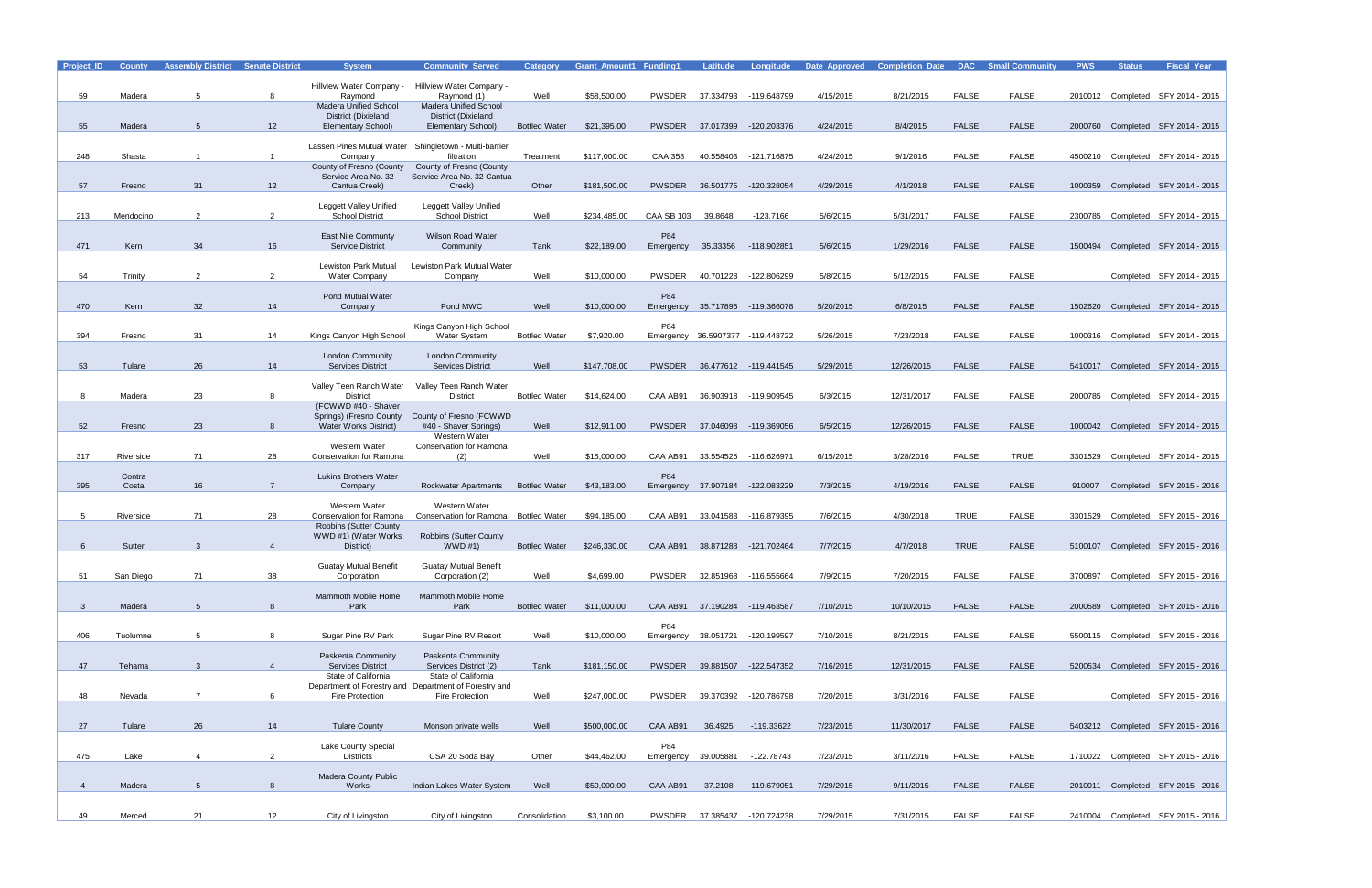| Project_ID      | <b>County</b> | <b>Assembly District Senate District</b> |                 | <b>System</b>                                          | <b>Community Served</b>                                           | Category             | <b>Grant Amount1 Funding1</b> |                  | <b>Latitude</b>               | Longitude                       | Date Approved | <b>Completion Date</b> | <b>DAC</b>   | <b>Small Community</b> | <b>PWS</b> | <b>Status</b> | <b>Fiscal Year</b>                |
|-----------------|---------------|------------------------------------------|-----------------|--------------------------------------------------------|-------------------------------------------------------------------|----------------------|-------------------------------|------------------|-------------------------------|---------------------------------|---------------|------------------------|--------------|------------------------|------------|---------------|-----------------------------------|
|                 |               |                                          |                 | Hillview Water Company -                               | Hillview Water Company -                                          |                      |                               |                  |                               |                                 |               |                        |              |                        |            |               |                                   |
| 44              | Madera        | 5                                        | 8               | Raymond                                                | Raymond (2)                                                       | Consolidation        | \$64,530.00                   | <b>PWSDER</b>    |                               | 37.334793 -119.648799           | 7/30/2015     | 3/14/2015              | <b>FALSE</b> | <b>FALSE</b>           |            |               | 2010012 Completed SFY 2015 - 2016 |
|                 |               |                                          |                 |                                                        |                                                                   |                      |                               |                  |                               |                                 |               |                        |              |                        |            |               |                                   |
| 46              | Madera        | 5                                        | 8               |                                                        | Bass Lake Water Company Bass Lake Water Company                   | Tank                 | \$52,920.00                   |                  |                               | PWSDER 37.3128036 -119.5499192  | 7/31/2015     | 2/7/2015               | <b>FALSE</b> | FALSE                  |            |               | 2010003 Completed SFY 2015 - 2016 |
|                 |               |                                          |                 |                                                        |                                                                   |                      |                               |                  |                               |                                 |               |                        |              |                        |            |               |                                   |
| 28              | Tulare        | 26                                       | 14              | <b>Tulare County</b>                                   | East Porterville private wells                                    | Well                 | \$500,000.00                  | CAA AB91         |                               | 36.057452 -118.975655           | 8/4/2015      | 4/30/2018              | <b>FALSE</b> | <b>FALSE</b>           |            |               | 5410010 Completed SFY 2015 - 2016 |
|                 |               |                                          |                 |                                                        |                                                                   |                      |                               |                  |                               |                                 |               |                        |              |                        |            |               |                                   |
| 407             | Tulare        | 26                                       | 14              | Akin Water Company                                     | Akin WC                                                           | <b>Bottled Water</b> | \$10,000.00                   | P84              |                               | 36.0804695 -119.0032102         | 8/7/2015      | 11/9/2015              | <b>FALSE</b> | FALSE                  | 5401038    |               | Completed SFY 2015 - 2016         |
|                 |               |                                          |                 |                                                        |                                                                   |                      |                               | Emergency        |                               |                                 |               |                        |              |                        |            |               |                                   |
|                 |               |                                          |                 | Cloverdale Mutual Water                                | Cloverdale Mutual Water                                           |                      |                               |                  |                               |                                 |               |                        |              |                        |            |               |                                   |
| $\mathbf{Q}$    | Ventura       | 44                                       | 19              | Company<br>County Service Area 32)                     | Company                                                           | Well                 | \$15,000.00                   | CAA AB91         | 34.204079                     | -119.17814                      | 8/18/2015     | 1/30/2016              | <b>FALSE</b> | <b>FALSE</b>           | 5610068    |               | Completed SFY 2015 - 2016         |
|                 |               |                                          |                 | (CRLAF) (California Rural                              | Cantua Creek - (Fresno                                            |                      |                               |                  |                               |                                 |               |                        |              |                        |            |               |                                   |
| 12              | Fresno        | 31                                       | 12              | Legal Assistance<br>County Service Area 30)            | County Service Area 32)                                           | <b>Bottled Water</b> | \$348,765.00                  | CAA AB91         | 36.501775                     | -120.328054                     | 8/18/2015     | 4/30/2018              | <b>TRUE</b>  | <b>TRUE</b>            | 1000359    |               | Completed SFY 2015 - 2016         |
|                 |               |                                          |                 | (CRLAF) (California Rural                              | <b>El Porvenir- (Fresno County</b>                                |                      |                               |                  |                               |                                 |               |                        |              |                        |            |               |                                   |
| 13 <sup>°</sup> | Fresno        | 31                                       | 12 <sup>2</sup> | Legal Assistance                                       | Service Area 30)                                                  | <b>Bottled Water</b> | \$259,226.00                  | CAA AB91         | 36.502658                     | -120.391189                     | 8/18/2015     | 4/30/2018              | <b>TRUE</b>  | <b>TRUE</b>            |            |               | 1000019 Completed SFY 2015 - 2016 |
|                 |               |                                          |                 |                                                        |                                                                   |                      |                               |                  |                               |                                 |               |                        |              |                        |            |               |                                   |
| 11              | Inyo          | 26                                       | 8               | Amargosa Conservancy                                   | Amargosa Conservancy                                              | <b>Bottled Water</b> | \$90,356.00                   | CAA AB91         | 35.847861                     | -116.226339                     | 8/21/2015     | 2/28/2017              | <b>FALSE</b> | <b>FALSE</b>           |            |               | Completed SFY 2015 - 2016         |
|                 |               |                                          |                 |                                                        | Community of Seville - AB                                         |                      |                               |                  |                               |                                 |               |                        |              |                        |            |               |                                   |
| 25              | Tulare        | 26                                       | 14              | County of Tulare                                       | 91 Bottled Water                                                  | <b>Bottled Water</b> | \$100,000.00                  |                  |                               | CAA AB91 36.485783 -119.223168  | 8/21/2015     | 3/21/2017              | <b>FALSE</b> | <b>FALSE</b>           | 5400550    |               | Completed SFY 2015 - 2016         |
|                 |               |                                          |                 |                                                        |                                                                   |                      |                               |                  |                               |                                 |               |                        |              |                        |            |               |                                   |
| 45              | Madera        | 5                                        | 8               | <b>Hillview Water Company</b><br>Oakhurst/Sierra Lakes | Hillview Water Company -<br>Oakhurst/Sierra Lakes                 | Well                 | \$80,637.00                   | PWSDER           |                               | 37.3090483 -119.6117993         | 8/24/2015     | 3/8/2015               | <b>FALSE</b> | FALSE                  | 2010007    |               | Completed SFY 2015 - 2016         |
|                 |               |                                          |                 |                                                        |                                                                   |                      |                               |                  |                               |                                 |               |                        |              |                        |            |               |                                   |
| 465             | Tulare        | 26                                       | 14              | City of Porterville                                    | Akin Water Company                                                | Consolidation        | \$30,000.00                   | P84<br>Emergency |                               | 36.042103 -119.013515           | 9/8/2015      | 12/1/2015              | <b>FALSE</b> | <b>FALSE</b>           | 5401038    |               | Completed SFY 2015 - 2016         |
|                 |               |                                          |                 |                                                        |                                                                   |                      |                               |                  |                               |                                 |               |                        |              |                        |            |               |                                   |
|                 | Mendocino     | $\overline{2}$                           | $\overline{2}$  |                                                        | Sherwood Valley Rancheria Sherwood Valley Rancheria Bottled Water |                      | \$2,000.00                    | CAA AB91         | 39.39489                      | -123.360754                     | 9/10/2015     | 9/12/2016              | <b>FALSE</b> | <b>FALSE</b>           |            |               | Completed SFY 2015 - 2016         |
|                 |               |                                          |                 |                                                        |                                                                   |                      |                               |                  |                               |                                 |               |                        |              |                        |            |               |                                   |
|                 |               |                                          |                 |                                                        |                                                                   |                      |                               |                  |                               |                                 |               |                        |              |                        |            |               |                                   |
| 43              | Mariposa      | 5                                        | 8               | McClure Boat Club, Inc.                                | McClure Boat Club, Inc.                                           | Tank                 | \$51,200.00                   | PWSDER           |                               | 37.621197 -120.279413           | 9/14/2015     | 3/24/2016              | <b>FALSE</b> | <b>FALSE</b>           |            |               | 2210905 Completed SFY 2015 - 2016 |
|                 |               |                                          |                 | (Maintenance District) MD-                             |                                                                   |                      |                               |                  |                               |                                 |               |                        |              |                        |            |               |                                   |
| 16              | Madera        | 5                                        |                 | 6 Lake Shore                                           | MD-6 Lake Shore                                                   | <b>Bottled Water</b> | \$188,763.00                  | CAA AB91         | 37.320783                     | -119.555668                     | 9/23/2015     | 4/30/2018              | <b>FALSE</b> | FALSE                  | 2000550    |               | Completed SFY 2015 - 2016         |
|                 |               |                                          |                 | (Maintenance District) MD-                             |                                                                   |                      |                               |                  |                               |                                 |               |                        |              |                        |            |               |                                   |
| 18              | Madera        | 5                                        | 8               | 7 Marina View Heights                                  | MD-7 Marina View Heights Bottled Water                            |                      | \$339,658.00                  | CAA AB91         | 37.294889                     | -119.521528                     | 9/23/2015     | 4/30/2018              | <b>FALSE</b> | FALSE                  | 2000551    |               | Completed SFY 2015 - 2016         |
|                 |               |                                          |                 |                                                        |                                                                   |                      |                               |                  |                               |                                 |               |                        |              |                        |            |               |                                   |
| 42              | Colusa        | $\overline{4}$                           | 4               | County of Colusa                                       | County of Colusa (2)                                              | Tank                 | \$95,000.00                   | PWSDER           | 39.096731                     | -122.261439                     | 9/28/2015     | 4/30/2016              | <b>FALSE</b> | <b>FALSE</b>           |            |               | Completed SFY 2015 - 2016         |
|                 |               |                                          |                 | Alview-Dairyland Union                                 |                                                                   |                      |                               |                  |                               |                                 |               |                        |              |                        |            |               |                                   |
| 10 <sup>1</sup> | Madera        | 5                                        | 12              | <b>School District</b>                                 | Dairyland School                                                  | <b>Bottled Water</b> | \$4,000.00                    |                  |                               | CAA AB91 37.018442 -120.310991  | 9/29/2015     | 10/31/2015             | <b>FALSE</b> | FALSE                  |            |               | 2000597 Completed SFY 2015 - 2016 |
|                 |               |                                          |                 |                                                        |                                                                   |                      |                               |                  |                               |                                 |               |                        |              |                        |            |               |                                   |
| 30 <sup>°</sup> | Madera        | $5\overline{5}$                          | 12              | Chuk Chanse                                            | Chuk Chanse (CSA 14)                                              | Well                 | \$323,000.00                  | CAA AB91         | 37.00978                      | -120.05544                      | 9/30/2015     | 12/31/2016             | <b>FALSE</b> | FALSE                  |            |               | 2000724 Completed SFY 2015 - 2016 |
|                 |               |                                          |                 | Rio Bravo Greeley-Union                                | Rio Bravo Greeley-Union                                           |                      |                               |                  |                               |                                 |               |                        |              |                        |            |               |                                   |
| 19              | Kern          | 34                                       | 16              | School                                                 | School                                                            | <b>Bottled Water</b> | \$125,076.00                  |                  |                               | CAA AB91 35.369806 -119.255322  | 10/2/2015     | 6/30/2018              | <b>TRUE</b>  | <b>FALSE</b>           |            |               | 1502229 Completed SFY 2015 - 2016 |
|                 |               |                                          |                 |                                                        |                                                                   |                      |                               |                  |                               |                                 |               |                        |              |                        |            |               |                                   |
| 20              | Fresno        | 31                                       | 12              | Perry Colony & West<br>Church Avenue                   | Perry Colony & West<br>Church Avenue                              | <b>Bottled Water</b> | \$115,647.00                  | CAA AB91         | 36.714                        | -119.859556                     | 10/2/2015     | 4/30/2018              | <b>TRUE</b>  | FALSE                  |            |               | Completed SFY 2015 - 2016         |
|                 |               |                                          |                 |                                                        |                                                                   |                      |                               |                  |                               |                                 |               |                        |              |                        |            |               |                                   |
| 21              | Kern          | 36                                       | 16              | <b>Fountain Trailer Park</b>                           | <b>Fountain Trailer Park</b>                                      | <b>Bottled Water</b> | \$58,075.00                   |                  | CAA AB91 35.009742 -117.85127 |                                 | 10/2/2015     | 3/31/2018              | <b>FALSE</b> | FALSE                  |            |               | 1500461 Completed SFY 2015 - 2016 |
|                 |               |                                          |                 |                                                        |                                                                   |                      |                               |                  |                               |                                 |               |                        |              |                        |            |               |                                   |
|                 | <b>Butte</b>  |                                          | $\overline{4}$  |                                                        |                                                                   | Tank                 | \$14,429.00                   |                  |                               | 39.593945 -121.267948           | 10/20/2015    | 7/21/2017              | <b>FALSE</b> | FALSE                  |            |               |                                   |
| 14              |               |                                          |                 | <b>Feather Falls School</b>                            | <b>Feather Falls School</b>                                       |                      |                               | CAA AB91         |                               |                                 |               |                        |              |                        | 400107     |               | Completed SFY 2015 - 2016         |
|                 |               |                                          |                 | <b>Huckleberry Mutual Water</b>                        | <b>Huckleberry Mutual Water</b>                                   |                      |                               |                  |                               |                                 |               |                        |              |                        |            |               |                                   |
| 41              | Sonoma        | 2                                        | $\overline{2}$  | Company                                                | Company                                                           | Tank                 | \$3,260.00                    |                  |                               | PWSDER 38.465469 -123.008889    | 10/27/2015    | 12/7/2015              | <b>FALSE</b> | <b>FALSE</b>           |            |               | 4900634 Completed SFY 2015 - 2016 |
|                 |               |                                          |                 |                                                        |                                                                   |                      |                               |                  |                               |                                 |               |                        |              |                        |            |               |                                   |
| 15 <sub>1</sub> | Mendocino     | $\overline{2}$                           | $\overline{2}$  | City of Fort Bragg                                     | City of Fort Bragg                                                | Tank                 | \$50,000.00                   | CAA AB91         |                               | 39.445723 -123.805294           | 10/30/2015    | 10/31/2016             | <b>FALSE</b> | FALSE                  |            |               | 2310001 Completed SFY 2015 - 2016 |
|                 |               |                                          |                 |                                                        |                                                                   |                      |                               | P84              |                               |                                 |               |                        |              |                        |            |               |                                   |
| 396             | El Dorado     | $6\overline{6}$                          | $\overline{1}$  | Latrobe Elementary School                              | <b>Latrobe School District</b>                                    | Well                 | \$50,000.00                   |                  |                               | Emergency 38.556126 -120.990323 | 11/9/2015     | 11/9/2018              | <b>FALSE</b> | <b>FALSE</b>           |            |               | 900410 Completed SFY 2015 - 2016  |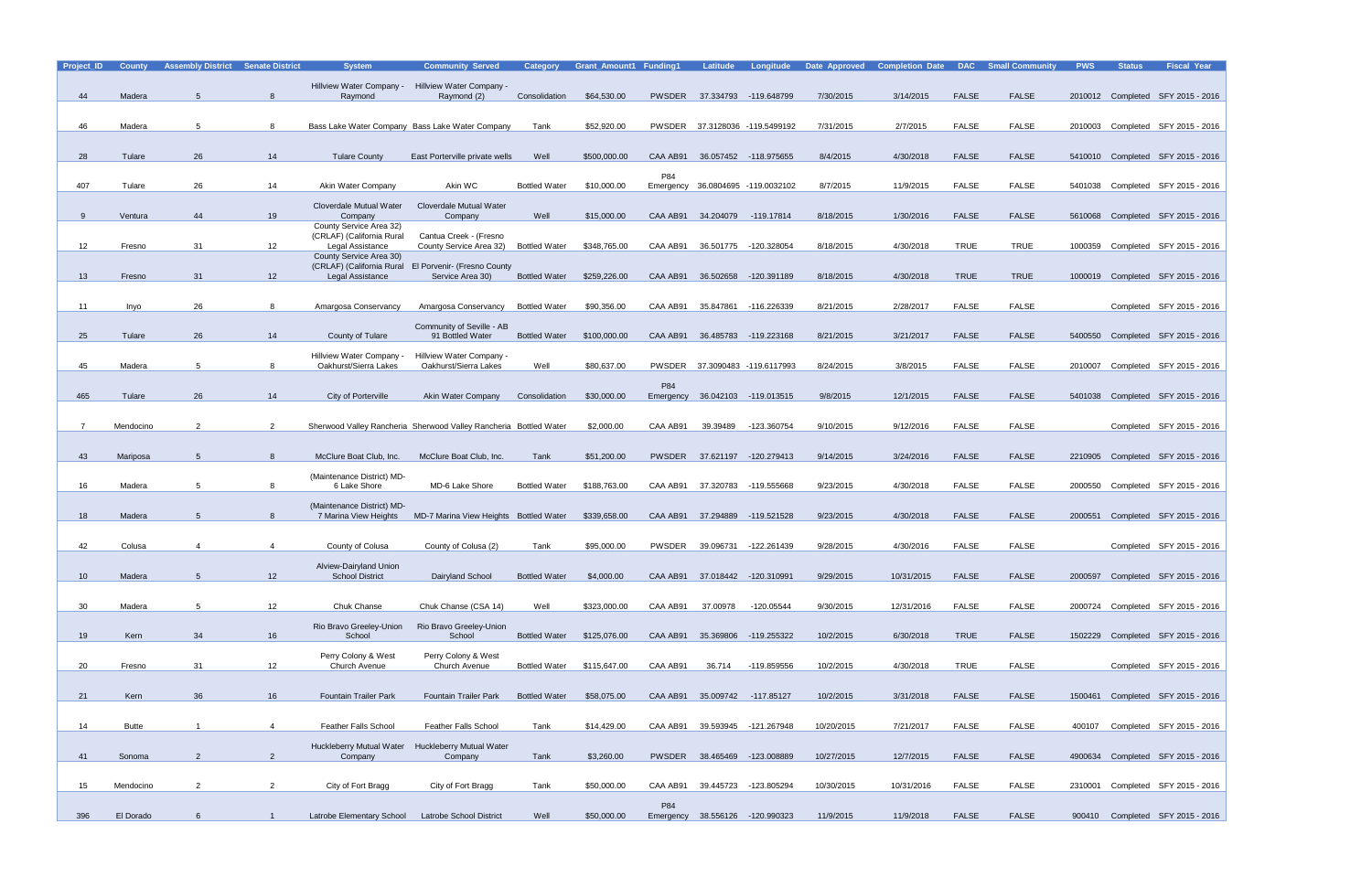| Project_ID | <b>County</b>     | <b>Assembly District</b> | <b>Senate District</b> | <b>System</b>                                   | <b>Community Served</b>                                                  | <b>Category</b>      | <b>Grant Amount1 Funding1</b> |               | Latitude                       | <b>Longitude</b>                 | Date Approved | <b>Completion Date</b> |              | <b>DAC</b> Small Community | <b>PWS</b> | <b>Status</b> | <b>Fiscal Year</b>                |
|------------|-------------------|--------------------------|------------------------|-------------------------------------------------|--------------------------------------------------------------------------|----------------------|-------------------------------|---------------|--------------------------------|----------------------------------|---------------|------------------------|--------------|----------------------------|------------|---------------|-----------------------------------|
|            |                   |                          |                        | Lakeside Union School                           |                                                                          |                      |                               |               |                                |                                  |               |                        |              |                            |            |               |                                   |
| 32         | Kern              | 71                       | 38                     | <b>District</b>                                 | Lakeside School                                                          | <b>Bottled Water</b> | \$62,983.00                   | CAA AB91      |                                | 35.349345 -119.099987            | 11/10/2015    | 4/30/2018              | <b>TRUE</b>  | <b>FALSE</b>               | 1502154    |               | Completed SFY 2015 - 2016         |
|            |                   |                          |                        |                                                 |                                                                          |                      |                               |               |                                |                                  |               |                        |              |                            |            |               |                                   |
| 322        | <b>Kings</b>      | 32                       | 14                     | Self-Help Enterprises                           | Community of Hardwick                                                    | <b>Bottled Water</b> | \$133,634.00                  | CAA AB91      |                                | 36.402418 -119.720048            | 11/10/2015    | 4/30/2018              | <b>FALSE</b> | <b>FALSE</b>               |            |               | 1600507 Completed SFY 2015 - 2016 |
|            |                   |                          |                        |                                                 |                                                                          |                      |                               |               |                                |                                  |               |                        |              |                            |            |               |                                   |
| 39         | San Mateo         | 24                       | 13                     | Skylonda Mutual Water<br>Company                | Skylonda Mutual Water<br>Company                                         | Consolidation        | \$74,400.00                   | <b>PWSDER</b> | 37.387205                      | -122.267146                      | 11/12/2015    | 8/31/2016              | <b>FALSE</b> | <b>FALSE</b>               | 4100533    |               | Completed SFY 2015 - 2016         |
|            |                   |                          |                        |                                                 |                                                                          |                      |                               |               |                                |                                  |               |                        |              |                            |            |               |                                   |
| 33         | <b>Kings</b>      | 32                       | 14                     | <b>District</b>                                 | Reef Sunset Unified School Reef Sunset Unified School<br><b>District</b> | <b>Bottled Water</b> | \$290,914.00                  | CAA AB91      | 36.005445                      | -120.143796                      | 12/1/2015     | 3/31/2018              | <b>FALSE</b> | <b>FALSE</b>               |            |               | 1610002 Completed SFY 2015 - 2016 |
|            |                   |                          |                        |                                                 |                                                                          |                      |                               |               |                                |                                  |               |                        |              |                            |            |               |                                   |
|            |                   |                          |                        | Oak Run Elementary                              |                                                                          |                      |                               |               |                                |                                  |               |                        |              |                            |            |               |                                   |
| 35         | Shasta            |                          |                        | School                                          | Oak Run Elementary School Bottled Water                                  |                      | \$15,000.00                   | CAA AB91      | 40.685175                      | -122.025246                      | 12/1/2015     | 4/30/2018              | <b>TRUE</b>  | <b>FALSE</b>               | 4500190    |               | Completed SFY 2015 - 2016         |
|            |                   |                          |                        | Old River Mutual Water                          |                                                                          |                      |                               | P84           |                                |                                  |               |                        |              |                            |            |               |                                   |
| 472        | Kern              | 34                       | 16                     | Company<br>School District for Sierra           | Old River MWC                                                            | Well                 | \$10,000.00                   | Emergency     |                                | 35.266498 -119.109133            | 12/4/2015     | 1/7/2016               | <b>FALSE</b> | <b>FALSE</b>               |            |               | 1500096 Completed SFY 2015 - 2016 |
|            |                   |                          |                        | View Elementary School                          | Sierra View Elementary                                                   |                      |                               |               |                                |                                  |               |                        |              |                            |            |               |                                   |
| 23         | Madera            | 5                        | 12                     | (Oral)                                          | School                                                                   | Tank                 | \$15,000.00                   | CAA AB91      | 36.986592                      | -119.880808                      | 1/8/2016      | 6/15/2016              | <b>FALSE</b> | <b>FALSE</b>               | 2000846    |               | Completed SFY 2015 - 2016         |
|            |                   |                          |                        | Antelope Homewood                               | Antelope Homewood Mobile                                                 |                      |                               |               |                                |                                  |               |                        |              |                            |            |               |                                   |
| 31         | Tehama            | 3                        | $\overline{4}$         | Mobile Home Park                                | Home Park                                                                | Consolidation        | \$36,229.00                   | CAA AB91      |                                | 40.186385 -122.220486            | 2/13/2016     | 6/1/2017               | <b>FALSE</b> | <b>FALSE</b>               |            |               | 5200546 Completed SFY 2015 - 2016 |
|            |                   |                          |                        |                                                 |                                                                          |                      |                               | P84           |                                |                                  |               |                        |              |                            |            |               |                                   |
| 463        | Tulare            | 26                       | 14                     | Akin Water Co.                                  | Akin Water Co.                                                           | <b>Bottled Water</b> | \$5,112.00                    |               |                                | Emergency 36.0804695 -119.003145 | 2/24/2016     | 11/9/2015              | <b>FALSE</b> | <b>FALSE</b>               |            |               | 5401038 Completed SFY 2015 - 2016 |
|            |                   |                          |                        |                                                 |                                                                          |                      |                               |               |                                |                                  |               |                        |              |                            |            |               |                                   |
| 34         | Los Angeles       | 39                       | 18                     | Self-Help Enterprises                           | Village Mobile Home Park Bottled Water                                   |                      | \$56,828.00                   | CAA AB91      |                                | 34.220567 -118.387516            | 3/4/2016      | 3/31/2018              | <b>FALSE</b> | <b>FALSE</b>               | 1900520    |               | Completed SFY 2015 - 2016         |
|            |                   |                          |                        |                                                 |                                                                          |                      |                               |               |                                |                                  |               |                        |              |                            |            |               |                                   |
| 36         | Kings             | 32                       | 14                     | <b>Kings County</b>                             | Hardwick Water System                                                    | <b>Hauled Water</b>  | \$50,000.00                   | CAA AB91      | 36.402553                      | -119.720423                      | 3/18/2016     | 7/31/2016              | <b>FALSE</b> | <b>FALSE</b>               | 1600507    |               | Completed SFY 2015 - 2016         |
|            |                   |                          |                        |                                                 |                                                                          |                      |                               |               |                                |                                  |               |                        |              |                            |            |               |                                   |
| 473        | <b>Kings</b>      | 32                       | 14                     | <b>Hardwick Mutual Water</b><br>Company         | Hardwick MWC                                                             | Well                 | \$2,562.50                    | P84           |                                | 36.327674 -119.645936            | 3/18/2016     | 4/6/2016               | <b>FALSE</b> | <b>FALSE</b>               | 1600507    |               | Completed SFY 2015 - 2016         |
|            |                   |                          |                        |                                                 |                                                                          |                      |                               | Emergency     |                                |                                  |               |                        |              |                            |            |               |                                   |
|            |                   |                          |                        | Tuolumne Office of                              | Jamestown/Quartz Hill/Stent                                              |                      |                               |               |                                |                                  |               |                        |              |                            |            |               |                                   |
| 37         | Tuolumne          | 5                        | 8                      | <b>Emergency Services</b>                       | Area - Oral Request                                                      | <b>Bottled Water</b> | \$20,000.00                   | CAA AB91      | 37.953177                      | -120.422021                      | 3/30/2016     | 5/25/2016              | <b>FALSE</b> | <b>FALSE</b>               |            |               | Completed SFY 2015 - 2016         |
|            |                   |                          |                        | <b>Adkins Rentals Water</b>                     | <b>Adkins Rentals Water</b>                                              |                      |                               |               |                                |                                  |               |                        |              |                            |            |               |                                   |
| 126        | Fresno            | 31                       | 14                     | System                                          | System<br><b>Linns Valley Poso Flat</b>                                  | Tank                 | \$6,031.37                    | CAA AB91      |                                | 36.59474 -119.643567             | 4/29/2016     | 6/30/2017              | <b>FALSE</b> | <b>FALSE</b>               |            |               | Completed SFY 2015 - 2016         |
|            |                   |                          |                        | Linns Valley Poso Flat                          | Union School District (Oral                                              |                      |                               |               |                                |                                  |               |                        |              |                            |            |               |                                   |
| 122        | Kern              | 26                       | 18                     | <b>Union School District</b>                    | Request)                                                                 | <b>Bottled Water</b> | \$5,000.00                    | CAA AB91      | 35.730318                      | -118.70374                       | 5/9/2016      | 11/9/2016              | <b>FALSE</b> | <b>FALSE</b>               |            |               | Completed SFY 2015 - 2016         |
|            |                   |                          |                        | Self Help Enterprises for                       | Self Help Enterprises for                                                |                      |                               |               |                                |                                  |               |                        |              |                            |            |               |                                   |
| 121        | <b>Stanislaus</b> | 21                       | 12                     | <b>Monterey Park Tract</b>                      | <b>Monterey Park Tract</b>                                               | <b>Bottled Water</b> | \$16,724.00                   | CAA AB91      |                                | 37.526851 -121.011389            | 5/12/2016     | 11/10/2016             | <b>FALSE</b> | <b>FALSE</b>               | 5000389    |               | Completed SFY 2015 - 2016         |
|            |                   |                          |                        |                                                 |                                                                          |                      |                               |               |                                |                                  |               |                        |              |                            |            |               |                                   |
| 249        | Kings             | 32                       | 14                     | Hardwick Water System                           | <b>Hardwick Water System</b>                                             | Well                 | \$424,878.00                  | PWSDER        |                                | 36.402418 -119.720048            | 5/12/2016     | 4/30/2017              | <b>FALSE</b> | <b>FALSE</b>               |            |               | 1600507 Completed SFY 2015 - 2016 |
|            |                   |                          |                        | Milton Road Water                               | Milton Road Water                                                        |                      |                               | P84           |                                |                                  |               |                        |              |                            |            |               |                                   |
| 462        | Napa              | $\overline{4}$           | 3                      | Company                                         | Company                                                                  | Well                 | \$47,696.78                   |               |                                | Emergency 38.21362 -122.310273   | 5/13/2016     | 8/24/2016              | <b>FALSE</b> | <b>FALSE</b>               |            |               | 2801080 Completed SFY 2015 - 2016 |
|            |                   |                          |                        |                                                 |                                                                          |                      |                               |               |                                |                                  |               |                        |              |                            |            |               |                                   |
| 125        | Tuolumne          | $5^{\circ}$              | 8                      | <b>Tuolumne Utilities District</b>              | Jamestown/Quartz Hill/Stent<br>Area - Pipeline                           | Consolidation        | \$318,233.00                  |               | CAA AB91 37.951101 -120.421074 |                                  | 5/23/2016     | 9/30/2017              | <b>FALSE</b> | FALSE                      |            |               | 5510001 Completed SFY 2015 - 2016 |
|            |                   |                          |                        |                                                 |                                                                          |                      |                               |               |                                |                                  |               |                        |              |                            |            |               |                                   |
| 252        | Fresno            | 31                       | 12                     | El Porvenir                                     | El Porvenir                                                              | Other                | \$28,014.00                   |               | PWSDER 36.506365               | -120.39139                       | 5/23/2016     | 4/30/2018              | <b>FALSE</b> | <b>FALSE</b>               |            |               | 1000019 Completed SFY 2015 - 2016 |
|            |                   |                          |                        |                                                 |                                                                          |                      |                               |               |                                |                                  |               |                        |              |                            |            |               |                                   |
|            |                   |                          |                        | Tuolumne Office of<br><b>Emergency Services</b> | Jamestown/Quartz Hill/Stent                                              |                      |                               |               |                                |                                  |               |                        |              |                            |            |               |                                   |
| 136        | Tuolumne          | $5\overline{)}$          | 8                      |                                                 | Area - Bottled Water                                                     | <b>Bottled Water</b> | \$29,700.00                   | CAA AB91      | 37.92619                       | -120.41934                       | 5/24/2016     | 3/31/2018              | <b>TRUE</b>  | FALSE                      |            |               | Completed SFY 2015 - 2016         |
|            |                   |                          |                        | Pond Mutual Water                               |                                                                          |                      |                               |               |                                |                                  |               |                        |              |                            |            |               |                                   |
| 133        | Kern              | 32                       | 14                     | Company                                         | Pond                                                                     | <b>POU</b>           | \$49,794.00                   |               |                                | CAA AB91 35.716702 -119.327499   | 6/3/2016      | 3/31/2018              | <b>FALSE</b> | <b>FALSE</b>               |            |               | 1502620 Completed SFY 2015 - 2016 |
|            |                   |                          |                        | Linns Valley Poso Flat                          | Linns Valley Poso Flat                                                   |                      |                               |               |                                |                                  |               |                        |              |                            |            |               |                                   |
| 131        | Kern              | 26                       | 16                     | <b>Union School District</b>                    | <b>Union School District</b>                                             | Consolidation        | \$165,912.00                  | CAA AB91      |                                | 35.729133 -118.700564            | 6/8/2016      | 4/28/2017              | <b>FALSE</b> | <b>FALSE</b>               |            |               | Completed SFY 2015 - 2016         |
|            |                   |                          |                        | <b>Warner Springs Unified</b>                   | <b>Warner Springs Unified</b>                                            |                      |                               |               |                                |                                  |               |                        |              |                            |            |               |                                   |
| 135        | San Diego         | 71                       | 38                     | <b>School District</b>                          | <b>School District</b>                                                   | <b>POU</b>           | \$183,650.00                  |               | CAA AB91 33.274496 -116.64234  |                                  | 6/21/2016     | 3/31/2018              | <b>TRUE</b>  | <b>FALSE</b>               |            |               | 3701010 Completed SFY 2015 - 2016 |
|            |                   |                          |                        | Fall River Valley<br><b>Community Services</b>  |                                                                          |                      |                               |               |                                |                                  |               |                        |              |                            |            |               |                                   |
| 321        | Shasta            | $\mathbf{1}$             |                        | District                                        | <b>McArthur MHP</b>                                                      | Consolidation        | \$20,000.00                   |               |                                | CAA AB91 41.0046076 -121.4383139 | 6/22/2016     | 12/31/2016             | <b>FALSE</b> | FALSE                      |            |               | 4510008 Completed SFY 2015 - 2016 |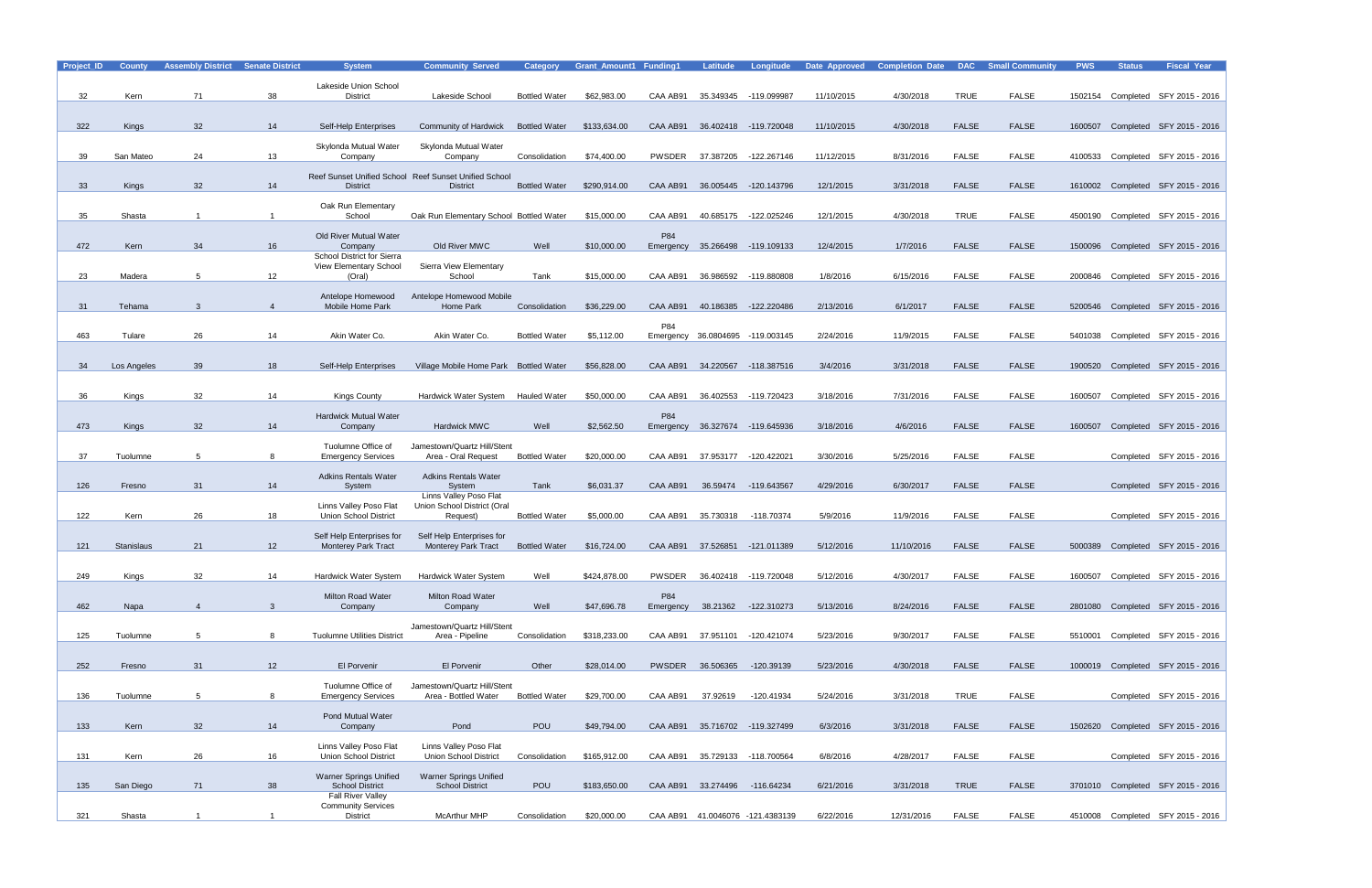| Project_ID | <b>County</b>     | <b>Assembly District</b> | <b>Senate District</b> | <b>System</b>                                                             | <b>Community Served</b>                                            | <b>Category</b>      | <b>Grant Amount1 Funding1</b> |                         | Latitude             | Longitude                          | Date Approved | <b>Completion Date</b> | <b>DAC</b>   | <b>Small Community</b> | <b>PWS</b> | <b>Status</b> | <b>Fiscal Year</b>                |
|------------|-------------------|--------------------------|------------------------|---------------------------------------------------------------------------|--------------------------------------------------------------------|----------------------|-------------------------------|-------------------------|----------------------|------------------------------------|---------------|------------------------|--------------|------------------------|------------|---------------|-----------------------------------|
|            |                   |                          |                        | <b>Potter Valley Community</b>                                            | <b>Potter Valley Community</b>                                     |                      |                               |                         |                      |                                    |               |                        |              |                        |            |               |                                   |
| 294        | Mendocino         | $\mathcal{P}$            | 2                      | <b>Unified School District</b>                                            | <b>Unified School District</b>                                     | <b>Bottled Water</b> | \$7,000.00                    |                         |                      | CAA AB91 39.3214981 -123.1051731   | 6/23/2016     | 6/8/2017               | <b>FALSE</b> | <b>FALSE</b>           |            |               | 2300755 Completed SFY 2015 - 2016 |
|            |                   |                          |                        | School District for Sierra                                                |                                                                    |                      |                               |                         |                      |                                    |               |                        |              |                        |            |               |                                   |
| 281        | Madera            | 5                        | 12                     | <b>View Elementary School</b><br>(CAA & PWSDER)                           | Sierra View Elementary<br>School                                   | Well                 | \$333.897.00                  | <b>PWSDER</b>           |                      | 36.986592 -119.880808              | 6/24/2016     | 3/31/2017              | <b>FALSE</b> | <b>FALSE</b>           |            |               | 2000846 Completed SFY 2015 - 2016 |
|            |                   |                          |                        |                                                                           |                                                                    |                      |                               |                         |                      |                                    |               |                        |              |                        |            |               |                                   |
| 461        | Kern              | 36                       | 16                     | Nahat El, LLC                                                             | Lucky 18 Rosamond                                                  | Well                 | \$2,500.00                    | P84                     |                      | 34.863214 -118.213687              | 6/24/2016     | 7/25/2016              | <b>FALSE</b> | <b>FALSE</b>           | 1500571    |               | Completed SFY 2015 - 2016         |
|            |                   |                          |                        |                                                                           |                                                                    |                      |                               | Emergency               |                      |                                    |               |                        |              |                        |            |               |                                   |
|            |                   |                          |                        | <b>Cypress Canyon Hauled</b>                                              | Cypress Canyon Hauled                                              |                      |                               |                         |                      |                                    |               |                        |              |                        |            |               |                                   |
| 280        | Kern              | 26                       | 14                     | Water                                                                     | Water                                                              | Tank                 | \$10,000.00                   | CAA AB91                | 35.578983            | -118.466829                        | 6/27/2016     | 12/31/2016             | <b>FALSE</b> | <b>FALSE</b>           |            |               | 1502449 Completed SFY 2015 - 2016 |
|            |                   |                          |                        | <b>Bonadelle Ranchos Mutual</b>                                           |                                                                    |                      |                               |                         |                      |                                    |               |                        |              |                        |            |               |                                   |
| 282        | Madera            | 5                        | 12 <sup>2</sup>        | <b>Water Company</b>                                                      | Bonadelle Ranchos MWC Bottled Water                                |                      | \$18,000.00                   | CAA AB91                |                      | 36.964579 -119.906999              | 6/27/2016     | 11/30/2016             | <b>FALSE</b> | <b>FALSE</b>           | 2000529    |               | Completed SFY 2015 - 2016         |
|            |                   |                          |                        |                                                                           | Lemon Cove Sanitary                                                |                      |                               |                         |                      |                                    |               |                        |              |                        |            |               |                                   |
| 283        | Tulare            | 26                       | 16                     | Self Help Enterprises                                                     | <b>District</b>                                                    | <b>Bottled Water</b> | \$81,662.00                   | <b>CAA 358</b>          | 36.3743              | $-119.0273$                        | 7/1/2016      | 12/31/2020             | <b>FALSE</b> | <b>FALSE</b>           | 5400616    | Active        | SFY 2016 - 2017                   |
|            |                   |                          |                        |                                                                           |                                                                    |                      |                               |                         |                      |                                    |               |                        |              |                        |            |               |                                   |
| 351        | San Diego         | 71                       | 40                     | Lake Morena Views Mutual Lake Morena Views Mutual<br><b>Water Company</b> | <b>Water Company</b>                                               | Hauled Water         | \$10,000.00                   | P84                     |                      | Emergency 32.6813191 -116.5036698  | 7/18/2016     | 8/25/2016              | <b>FALSE</b> | <b>FALSE</b>           |            |               | 3700924 Completed SFY 2016 - 2017 |
|            |                   |                          |                        |                                                                           |                                                                    |                      |                               |                         |                      |                                    |               |                        |              |                        |            |               |                                   |
|            |                   |                          |                        | <b>Okieville Highland Acres</b>                                           | <b>Okieville Highland Acres</b>                                    |                      |                               |                         |                      |                                    |               |                        |              |                        |            |               |                                   |
| 274        | Tulare            | 26                       | 16                     | Mutual Water Company                                                      | Mutual Water Company                                               | Well                 | \$500,000.00                  |                         | CAA SB 826 36.206765 | -119.467541                        | 7/27/2016     | 9/30/2018              | <b>FALSE</b> | <b>FALSE</b>           | 5403217    |               | Completed SFY 2016 - 2017         |
|            |                   |                          |                        | Saucelito Elementary                                                      | Saucelito Elementary                                               |                      |                               | CAA 4 Million           |                      |                                    |               |                        |              |                        |            |               |                                   |
| 278        | Tulare            | 26                       | 14                     | <b>School District</b>                                                    | School                                                             | <b>Bottled Water</b> | \$5,000.00                    | (2016)                  |                      | 35.978847 -119.178528              | 7/28/2016     | 7/31/2021              | <b>TRUE</b>  | <b>FALSE</b>           | 5400558    | Active        | SFY 2016 - 2017                   |
|            |                   |                          |                        | Shady Lane Mobilehome                                                     | Rancho Garcia & Amezcua                                            |                      |                               | CAA 4 Million           |                      |                                    |               |                        |              |                        |            |               |                                   |
| 134        | Riverside         | 56                       | 28                     | Park, Inc.                                                                | <b>MHPs</b>                                                        | <b>Bottled Water</b> | \$69,004.00                   | (2016)                  | 33.652669            | -116.170655                        | 7/29/2016     | 12/31/2018             | <b>TRUE</b>  | <b>FALSE</b>           | 3301990    |               | Completed SFY 2016 - 2017         |
|            |                   |                          |                        | Cloverdale Mutual Water                                                   | <b>Cloverdale Mutual Water</b>                                     |                      |                               | P84                     |                      |                                    |               |                        |              |                        |            |               |                                   |
| 338        | Ventura           | 44                       | 19                     | Company                                                                   | Company                                                            | Well                 | \$33,518.00                   |                         | Emergency 34.204079  | -119.17814                         | 7/29/2016     | 8/31/2016              | <b>FALSE</b> | <b>FALSE</b>           |            |               | 5610068 Completed SFY 2016 - 2017 |
|            |                   |                          |                        |                                                                           |                                                                    |                      |                               |                         |                      |                                    |               |                        |              |                        |            |               |                                   |
| 318        | Tulare            | 26                       | 14                     | County of Tulare                                                          | Central Mutual Water<br>Company                                    | <b>Bottled Water</b> | \$12,000.00                   |                         |                      | CAA SB 826 36.0381308 -119.0252976 | 8/18/2016     | 9/18/2016              | <b>FALSE</b> | <b>FALSE</b>           | 5400655    |               | Completed SFY 2016 - 2017         |
|            |                   |                          |                        | <b>Westucky Water</b>                                                     | <b>Westucky Water</b>                                              |                      |                               |                         |                      |                                    |               |                        |              |                        |            |               |                                   |
|            |                   |                          |                        | <b>Association Public Water</b>                                           | <b>Association Public Water</b>                                    |                      |                               | P84                     |                      |                                    |               |                        |              |                        |            |               |                                   |
| 349        | Yolo              | $\overline{4}$           | $\mathbf{3}$           | System                                                                    | System<br>Head Start Center,                                       | Tank                 | \$10,000.00                   |                         |                      | Emergency 38.6917212 -121.7852923  | 8/18/2016     | 8/9/2016               | <b>FALSE</b> | <b>FALSE</b>           |            |               | 5700649 Completed SFY 2016 - 2017 |
|            |                   |                          |                        |                                                                           | Preschool Center, West                                             |                      |                               | CAA 4 Million           |                      |                                    |               |                        |              |                        |            |               |                                   |
| 320        | Fresno            | 31                       | 12                     | City of San Joaquin                                                       | Hills Child Dev Center                                             | <b>Bottled Water</b> | \$25,000.00                   | (2016)                  | 36.58907             | -120.2124                          | 8/23/2016     | 11/21/2016             | <b>FALSE</b> | <b>FALSE</b>           | 1010034    |               | Completed SFY 2016 - 2017         |
|            | San               |                          |                        | San Bernardino County<br><b>Special Districts</b>                         |                                                                    |                      |                               | CAA 4 Million           |                      |                                    |               |                        |              |                        |            |               |                                   |
| 285        | Bernardino        | 42                       | 16                     | Department                                                                | Pioneertown CSA 70 W-4 Bottled Water                               |                      | \$206,559.00                  | (2016)                  | 34.15727             | -116.45096                         | 8/30/2016     | 12/31/2019             | <b>TRUE</b>  | <b>FALSE</b>           | 3600196    | Active        | SFY 2016 - 2017                   |
|            |                   |                          |                        | San Bernardino County                                                     |                                                                    |                      |                               |                         |                      |                                    |               |                        |              |                        |            |               |                                   |
| 286        | San<br>Bernardino | 42                       | 16                     | <b>Special Districts</b><br>Department                                    | Hacienda Heights CSA 70<br>$W-3$                                   | <b>Bottled Water</b> | \$303,942.00                  | CAA 4 Million<br>(2016) | 34.06745             | -116.58691                         | 8/30/2016     | 12/31/2021             | <b>TRUE</b>  | <b>FALSE</b>           | 3600114    | Active        | SFY 2016 - 2017                   |
|            |                   |                          |                        | San Bernardino County                                                     |                                                                    |                      |                               |                         |                      |                                    |               |                        |              |                        |            |               |                                   |
| 287        | San               | 42                       |                        | <b>Special Districts</b><br>Department                                    |                                                                    |                      |                               | CAA 4 Million<br>(2016) |                      |                                    |               |                        | <b>TRUE</b>  | <b>FALSE</b>           |            |               | SFY 2016 - 2017                   |
|            | Bernardino        |                          | 16                     |                                                                           | Little Morongo CSA 70 F Bottled Water<br>Lake Shasta Pines RV Park |                      | \$150,176.00                  |                         | 34.23565             | -116.43929                         | 8/30/2016     | 12/31/2021             |              |                        | 3600226    | Active        |                                   |
|            |                   |                          |                        | Lake Shasta Pines RV                                                      | and Campground Bottled                                             |                      |                               | CAA 4 Million           |                      |                                    |               |                        |              |                        |            |               |                                   |
| 324        | Shasta            | $\overline{1}$           | $\overline{1}$         | Park and Campground                                                       | Water                                                              | <b>Bottled Water</b> | \$15,000.00                   | (2016)                  |                      | 40.854851 -122.339189              | 9/8/2016      | 7/7/2017               | <b>FALSE</b> | <b>FALSE</b>           |            |               | 4500101 Completed SFY 2016 - 2017 |
|            |                   |                          |                        | <b>Colusa County Waterworks</b>                                           |                                                                    |                      |                               | CAA 4 Million           |                      |                                    |               |                        |              |                        |            |               |                                   |
| 319        | Colusa            |                          | $\mathbf{1}$           | District 1 - Grimes                                                       | Grimes                                                             | <b>Bottled Water</b> | \$75,097.00                   | (2016)                  |                      | 39.073655 -121.895677              | 9/9/2016      | 12/31/2020             | <b>TRUE</b>  | <b>FALSE</b>           | 600008     | Active        | SFY 2016 - 2017                   |
|            |                   |                          |                        | Mariposa Unified School                                                   |                                                                    |                      |                               | CAA 4 Million           |                      |                                    |               |                        |              |                        |            |               |                                   |
| 328        | Mariposa          | 5                        | 8                      | <b>District</b>                                                           | Cathey's Valley School                                             | <b>Hauled Water</b>  | \$10,000.00                   | (2016)                  |                      | 37.423806 -120.101523              | 9/12/2016     | 12/31/2017             | <b>FALSE</b> | <b>FALSE</b>           |            |               | 2210907 Completed SFY 2016 - 2017 |
|            |                   |                          |                        |                                                                           |                                                                    |                      |                               |                         |                      |                                    |               |                        |              |                        |            |               |                                   |
| 284        | Kern              | 34                       | 16                     | Peak to Peak Mountain<br>Charter - SB862                                  | Peak to Peak Mountain<br>Charter - Round 1                         | Hauled Water         | \$12,200.00                   | CAA SB 826 34.85732     |                      | -119.20926                         | 9/13/2016     | 6/30/2017              | <b>FALSE</b> | <b>FALSE</b>           |            |               | 1503683 Completed SFY 2016 - 2017 |
|            |                   |                          |                        |                                                                           |                                                                    |                      |                               |                         |                      |                                    |               |                        |              |                        |            |               |                                   |
|            |                   |                          |                        |                                                                           |                                                                    |                      |                               | CAA 4 Million           |                      |                                    |               |                        |              |                        |            |               |                                   |
| 304        | Riverside         | 56                       | 28                     | Indio Water Authority                                                     | <b>Boe Del Heights</b><br>Head Start Center,                       | Consolidation        | \$57,088.00                   | (2016)                  | 33.7189              | $-116.2472$                        | 9/13/2016     | 9/30/2017              | <b>FALSE</b> | FALSE                  |            |               | 3310020 Completed SFY 2016 - 2017 |
|            |                   |                          |                        |                                                                           | Preschool Center, West                                             |                      |                               | CAA 4 Million           |                      |                                    |               |                        |              |                        |            |               |                                   |
| 329        | Fresno            | 31                       | 12 <sup>7</sup>        | City of San Joaquin                                                       | Hills Child Dev Center                                             | <b>Bottled Water</b> | \$156,228.00                  | (2016)                  | 36.58907             | $-120.2124$                        | 9/27/2016     | 3/30/2018              | <b>TRUE</b>  | <b>FALSE</b>           |            |               | 1010034 Completed SFY 2016 - 2017 |
|            |                   |                          |                        | <b>Sanger Unified School</b>                                              |                                                                    |                      |                               | CAA 4 Million           |                      |                                    |               |                        |              |                        |            |               |                                   |
| 326        | Fresno            | 23                       | 8                      | <b>District</b>                                                           | Centerville School                                                 | <b>Bottled Water</b> | \$13,000.00                   | (2016)                  |                      | 36.8050904 -119.464359             | 9/29/2016     | 6/30/2017              | <b>FALSE</b> | TRUE                   |            |               | 1000104 Completed SFY 2016 - 2017 |
|            |                   |                          |                        | <b>Madera County Public</b>                                               | MD-36 Eastin Arcola Water                                          |                      |                               |                         |                      |                                    |               |                        |              |                        |            |               |                                   |
| 301        | Madera            | $5\overline{)}$          | 12                     | Works                                                                     | System                                                             | Well                 | \$70,163.00                   |                         |                      | CAA SB 826 36.867158 -120.010178   | 9/30/2016     | 7/31/2017              | <b>FALSE</b> | <b>FALSE</b>           |            |               | 2000727 Completed SFY 2016 - 2017 |
|            |                   |                          |                        |                                                                           |                                                                    |                      |                               |                         |                      |                                    |               |                        |              |                        |            |               |                                   |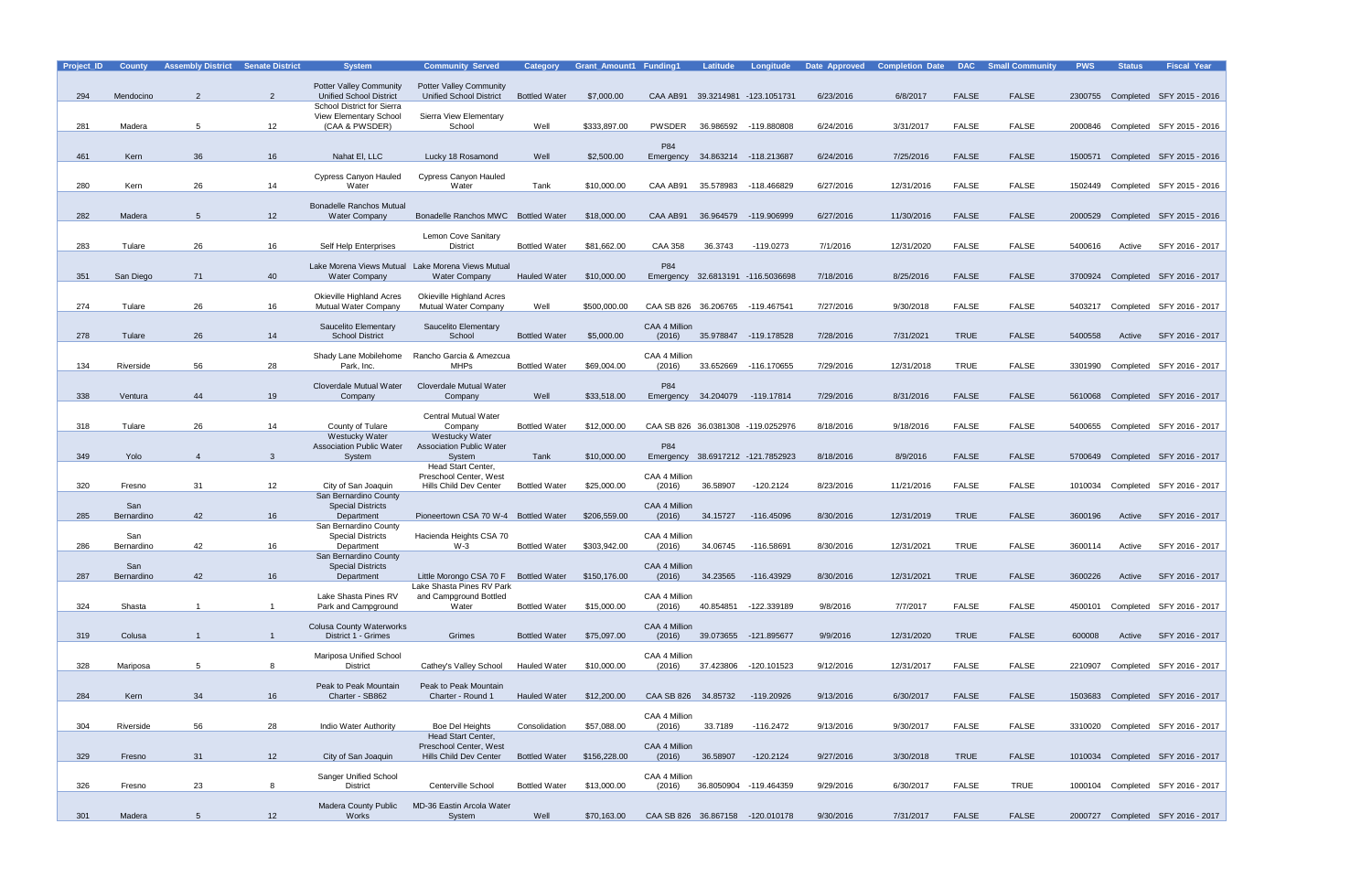| Project_ID | <b>County</b>           | <b>Assembly District Senate District</b> |                 | <b>System</b>                                       | <b>Community Served</b>                                 | <b>Category</b>      | <b>Grant Amount1 Funding1</b> |                         | Latitude | Longitude                          | Date Approved | <b>Completion Date</b> | <b>DAC</b>   | <b>Small Community</b> | <b>PWS</b> | <b>Status</b> | <b>Fiscal Year</b>                |
|------------|-------------------------|------------------------------------------|-----------------|-----------------------------------------------------|---------------------------------------------------------|----------------------|-------------------------------|-------------------------|----------|------------------------------------|---------------|------------------------|--------------|------------------------|------------|---------------|-----------------------------------|
|            |                         |                                          |                 | Cobb Area County Water                              | Cobb Area County Water                                  |                      |                               |                         |          |                                    |               |                        |              |                        |            |               |                                   |
| 273        | Mendocino               |                                          | 2               | <b>District</b>                                     | <b>District</b>                                         | Tank                 | \$490,000.00                  | CAA SB 826 38.821157    |          | -122.72178                         | 10/3/2016     | 3/31/2018              | <b>TRUE</b>  | <b>FALSE</b>           |            |               | 1710012 Completed SFY 2016 - 2017 |
|            |                         |                                          |                 | <b>Tehama County</b><br><b>Environmental Health</b> | Gurnsey Avenue Water                                    |                      |                               | CAA 4 Million           |          |                                    |               |                        |              |                        |            |               |                                   |
| 332        | Tehama                  |                                          | $\overline{4}$  | Department                                          | System                                                  | <b>Bottled Water</b> | \$23,000.00                   | (2016)                  |          | 40.176197 -122.236061              | 10/4/2016     | 11/30/2019             | <b>FALSE</b> | <b>FALSE</b>           | 5200540    | Active        | SFY 2016 - 2017                   |
|            |                         |                                          |                 |                                                     |                                                         |                      |                               | CAA 4 Million           |          |                                    |               |                        |              |                        |            |               |                                   |
| 331        | Tehama                  | -3                                       | -4              | Reeds Creek School                                  | <b>Reeds Creek School</b>                               | <b>Bottled Water</b> | \$38,873.00                   | (2016)                  | 40.0417  | $-122.0636$                        | 10/21/2016    | 4/30/2019              | <b>TRUE</b>  | <b>FALSE</b>           | 5200540    |               | Completed SFY 2016 - 2017         |
|            |                         |                                          |                 |                                                     |                                                         |                      |                               |                         |          |                                    |               |                        |              |                        |            |               |                                   |
| 271        | Madera                  |                                          | 8               | <b>Madera County Department</b><br>of Public Works  | Maintenance District 8A<br>North Fork                   | <b>Bottled Water</b> | \$63,149.00                   | CAA 4 Million<br>(2016) |          | 37.229343 -119.508366              | 10/24/2016    | 10/31/2020             | <b>FALSE</b> | <b>FALSE</b>           | 2000561    | Active        | SFY 2016 - 2017                   |
|            |                         |                                          |                 |                                                     |                                                         |                      |                               |                         |          |                                    |               |                        |              |                        |            |               |                                   |
| 335        | Yuba                    | -3                                       | $\overline{4}$  | Marysville Joint Unified<br><b>School District</b>  | Dobbins, Loma Rica, and<br>Cordua Schools               | <b>Bottled Water</b> | \$17,540.00                   | CAA 4 Million<br>(2016) |          | 39.156445 -121.587092              | 10/26/2016    | 10/31/2017             | <b>FALSE</b> | <b>FALSE</b>           | 5800845    |               | Completed SFY 2016 - 2017         |
|            |                         |                                          |                 |                                                     | <b>Community of Seville</b>                             |                      |                               |                         |          |                                    |               |                        |              |                        |            |               |                                   |
| 334        | Tulare                  | 26                                       | 14              | County of Tulare                                    | Bottled Water Cont. (2016 4<br>million)                 | <b>Bottled Water</b> | \$50,000.00                   | CAA 4 Million<br>(2016) |          | 36.485783 -119.223168              | 11/4/2016     | 4/4/2017               | <b>FALSE</b> | <b>FALSE</b>           |            |               | 5400550 Completed SFY 2016 - 2017 |
|            |                         |                                          |                 |                                                     |                                                         |                      |                               |                         |          |                                    |               |                        |              |                        |            |               |                                   |
| 344        | Siskiyou                |                                          |                 | City of Tulelake                                    | City of Tulelake                                        | Tank                 | \$44,635.00                   | P84                     |          | Emergency 41.956179 -121.475045    | 11/8/2016     | 2/28/2017              | <b>FALSE</b> | <b>FALSE</b>           |            |               | 4710010 Completed SFY 2016 - 2017 |
|            |                         |                                          |                 |                                                     |                                                         |                      |                               |                         |          |                                    |               |                        |              |                        |            |               |                                   |
|            |                         |                                          |                 |                                                     |                                                         |                      |                               |                         |          |                                    |               |                        |              |                        |            |               |                                   |
| 359        | Fresno                  | 31                                       | 12 <sup>°</sup> | City of Fresno                                      | <b>Daleville Community</b>                              | Consolidation        | \$293,800.00                  |                         |          | CAA SB 826 36.6790455 -119.7780134 | 12/19/2016    | 1/31/2019              | <b>TRUE</b>  | <b>FALSE</b>           | 1010007    |               | Completed SFY 2016 - 2017         |
|            |                         |                                          |                 |                                                     | Orange Center/Daleville                                 |                      |                               |                         |          |                                    |               |                        |              |                        |            |               |                                   |
| 524        | Fresno                  | 31                                       | 12 <sup>°</sup> | Self-Help Enterprises                               | <b>Well Destructions</b>                                | Well                 | \$206,200.00                  |                         |          | CAA SB 826 36.679394 -119.779608   | 12/19/2016    | 1/31/2019              | <b>TRUE</b>  | <b>FALSE</b>           |            |               | 1010007 Completed SFY 2016 - 2017 |
|            |                         |                                          |                 | <b>Plainview Mutual Water</b>                       | <b>Central Water System</b>                             |                      |                               | P84                     |          |                                    |               |                        |              |                        |            |               |                                   |
| 360        | Tulare                  | 26                                       | 14              | Company                                             | (No.5400682)                                            | Well                 | \$10,000.00                   |                         |          | Emergency 36.167515 -119.134923    | 12/27/2016    | 2/9/2017               | <b>FALSE</b> | <b>FALSE</b>           |            |               | 5400682 Completed SFY 2016 - 2017 |
|            |                         |                                          |                 | Alview-Dairyland Union                              |                                                         |                      |                               |                         |          |                                    |               |                        |              |                        |            |               |                                   |
| 361        | Madera                  | 5                                        | 12              | <b>School District</b>                              | Dairyland School                                        | Well                 | \$27,833.00                   | CAA SB 826 37.123537    |          | -120.256666                        | 1/3/2017      | 12/12/2016             | <b>FALSE</b> | <b>FALSE</b>           | 2000597    |               | Completed SFY 2016 - 2017         |
|            |                         |                                          |                 | Stony Creek Joint Unified                           | <b>Bidwell Point High, Elk</b><br>Creek Elementary, Elk |                      |                               | CAA 4 Million           |          |                                    |               |                        |              |                        |            |               |                                   |
| 362        | Glenn                   | -3                                       | $\overline{4}$  | <b>School District</b>                              | Creek Junior-Senior High                                | <b>Bottled Water</b> | \$5,000.00                    | (2016)                  |          | 39.607071 -122.538879              | 1/5/2017      | 1/9/2018               | <b>FALSE</b> | <b>FALSE</b>           |            |               | Completed SFY 2016 - 2017         |
|            |                         |                                          |                 |                                                     |                                                         |                      |                               | CAA 4 Million           |          |                                    |               |                        |              |                        |            |               |                                   |
| 441        | Fresno                  | 31                                       | 12              | Self Help Enterprises                               | Orange Center School                                    | <b>Bottled Water</b> | \$3,000.00                    | (2016)                  |          | 36.6822732 -119.7801244            | 2/9/2017      | 5/30/2017              | <b>FALSE</b> | <b>FALSE</b>           |            |               | 1000276 Completed SFY 2016 - 2017 |
|            |                         |                                          |                 | Lake Morena Oak Shores                              |                                                         |                      |                               | P84                     |          |                                    |               |                        |              |                        |            |               |                                   |
| 500        | San Diego               | 71                                       | 40              | <b>Mutual Water Company</b>                         | Morena Village                                          | Other                | \$2,500.00                    | Emergency               |          | 32.679263 -116.504619              | 2/17/2017     | 3/29/2017              | <b>FALSE</b> | <b>FALSE</b>           |            |               | 3700923 Completed SFY 2016 - 2017 |
|            |                         |                                          |                 |                                                     | Lake of the Woods Mutual                                |                      |                               |                         |          |                                    |               |                        |              |                        |            |               |                                   |
| 337        | Kern                    | 34                                       | 16              | Lake of the Woods Mutual<br><b>Water Company</b>    | Water<br>Company                                        | <b>Hauled Water</b>  | \$121,000.00                  | CAA SB 826 34.81994     |          | -119.00439                         | 2/22/2017     | 2/28/2019              | <b>FALSE</b> | <b>FALSE</b>           | 1510023    |               | Completed SFY 2016 - 2017         |
|            |                         |                                          |                 |                                                     |                                                         |                      |                               |                         |          |                                    |               |                        |              |                        |            |               |                                   |
| 508        | Santa<br><b>Barbara</b> | 35                                       | 19              | Cuyama Community<br>Services district               | Cuyama CSD                                              | Well                 | \$50,000.00                   | CAA - Urgent            |          | DW Needs 34.942251 -119.676363     | 3/15/2017     | 11/30/2017             | <b>FALSE</b> | <b>FALSE</b>           |            |               | 4210009 Completed SFY 2016 - 2017 |
|            |                         |                                          |                 |                                                     |                                                         |                      |                               |                         |          |                                    |               |                        |              |                        |            |               |                                   |
| 512        | Shasta                  |                                          |                 | County of Shasta                                    | CSA #2 -Sugarloaf (Bottled<br>Water)                    | <b>Bottled Water</b> | \$25,000.00                   | CAA 4 Million<br>(2016) |          | 40.5807903 -122.395542             | 3/27/2017     | 9/30/2017              | <b>FALSE</b> | <b>FALSE</b>           |            |               | 4500006 Completed SFY 2016 - 2017 |
|            |                         |                                          |                 |                                                     |                                                         |                      |                               |                         |          |                                    |               |                        |              |                        |            |               |                                   |
|            |                         |                                          |                 |                                                     |                                                         | <b>Bottled Water</b> |                               |                         |          |                                    |               |                        |              |                        |            |               |                                   |
| 353        | Tulare                  | 26                                       | 14              | County Of Tulare                                    | <b>Community of Seville</b><br>Countywide Emergency     |                      | \$252,000.00                  |                         |          | CAA SB 826 36.485783 -119.223168   | 4/4/2017      | 4/30/2019              | <b>FALSE</b> | <b>FALSE</b>           |            |               | 5400550 Completed SFY 2016 - 2017 |
|            |                         |                                          |                 |                                                     | Bottled Water Program-SB-                               |                      |                               |                         |          |                                    |               |                        |              |                        |            |               |                                   |
| 515        | Tulare                  | 26                                       | 16              | County of Tulare                                    | 826                                                     | <b>Bottled Water</b> | \$2,000,000.00                | CAA SB 826 36.134174    |          | -118.85968                         | 4/4/2017      | 3/31/2019              | <b>TRUE</b>  | <b>FALSE</b>           |            |               | Completed SFY 2016 - 2017         |
|            |                         |                                          |                 | <b>Allensworth Community</b>                        | <b>Allensworth Community</b>                            |                      |                               | CAA 4 Million           |          |                                    |               |                        |              |                        |            |               |                                   |
| 521        | Tulare                  | 26                                       | 14              | <b>Services District</b>                            | <b>Services District</b>                                | Treatment            | \$19,000.00                   | (2016)                  | 35.852   | $-119.384$                         | 5/16/2017     | 12/31/2017             | <b>FALSE</b> | <b>FALSE</b>           |            |               | 5400544 Completed SFY 2016 - 2017 |
|            |                         |                                          |                 |                                                     | CSA #2 - Sugarloaf                                      |                      |                               | CAA 4 Million           |          |                                    |               |                        |              |                        |            |               |                                   |
| 520        | Shasta                  |                                          |                 | County of Shasta                                    | (Chlorination & Filtration)                             | Treatment            | \$176,000.00                  | (2016)                  |          | 40.858258 -122.396966              | 5/23/2017     | 12/31/2017             | <b>FALSE</b> | <b>FALSE</b>           |            |               | 4500006 Completed SFY 2016 - 2017 |
|            |                         |                                          |                 | <b>Feather Falls Union</b>                          |                                                         |                      |                               | CAA - Urgent            |          |                                    |               |                        |              |                        |            |               |                                   |
| 522        | <b>Butte</b>            |                                          | $\overline{4}$  | <b>Elementary School District</b>                   | <b>Feather Falls School</b>                             | <b>Hauled Water</b>  | \$10,000.00                   |                         |          | DW Needs 39.593945 -121.267948     | 5/25/2017     | 11/30/2018             | <b>FALSE</b> | <b>FALSE</b>           |            |               | 400107 Completed SFY 2016 - 2017  |
|            |                         |                                          |                 | <b>Phillipsville Community</b>                      | <b>Phillipsville Community</b>                          |                      |                               |                         |          |                                    |               |                        |              |                        |            |               |                                   |
| 525        | Humboldt                | $\overline{2}$                           | $\overline{2}$  | Services District                                   | <b>Services District</b>                                | Well                 | \$15,000.00                   |                         |          | CAA SB 826 40.2115721 -123.7935543 | 6/6/2017      |                        | <b>FALSE</b> | <b>FALSE</b>           | 1200541    | Active        | SFY 2016 - 2017                   |
|            |                         |                                          |                 | <b>Phillipsville Community</b>                      | <b>Phillipsville Community</b>                          |                      |                               | CAA - Urgent            |          |                                    |               |                        |              |                        |            |               |                                   |
| 526        | Humboldt                | $\overline{2}$                           | $\overline{2}$  | <b>Service District</b>                             | <b>Service District</b>                                 | Well                 | \$132,865.00                  |                         |          | DW Needs 40.2115721 -123.7935543   | 6/22/2017     | 5/31/2018              | <b>FALSE</b> | <b>FALSE</b>           |            |               | 1200541 Completed SFY 2016 - 2017 |
|            |                         |                                          |                 | <b>Environmental Justice</b>                        | Northern Monterey                                       |                      |                               | CAA 4 Million           |          |                                    |               |                        |              |                        |            |               |                                   |
| 531        | Monterey                | 29                                       | 17              | Coalition for Water (EJCW)                          | Communities                                             | <b>Bottled Water</b> | \$101,582.00                  | (2016)                  |          | 36.84393 -121.686415               | 6/30/2017     | 6/30/2019              | <b>TRUE</b>  | <b>FALSE</b>           |            |               | Completed SFY 2016 - 2017         |
|            |                         |                                          |                 |                                                     |                                                         |                      |                               |                         |          |                                    |               |                        |              |                        |            |               |                                   |

| <b>Community</b> | <b>PWS</b> | <b>Status</b> | <b>Fiscal Year</b>        |
|------------------|------------|---------------|---------------------------|
|                  |            |               |                           |
| <b>FALSE</b>     | 1710012    | Completed     | SFY 2016 - 2017           |
|                  |            |               |                           |
| FALSE            | 5200540    | Active        | SFY 2016 - 2017           |
|                  |            |               |                           |
| FALSE            | 5200540    | Completed     | SFY 2016 - 2017           |
|                  |            |               |                           |
| <b>FALSE</b>     | 2000561    | Active        | SFY 2016 - 2017           |
|                  |            |               |                           |
| FALSE            | 5800845    | Completed     | SFY 2016 - 2017           |
|                  |            |               |                           |
| <b>FALSE</b>     | 5400550    | Completed     | SFY 2016 - 2017           |
|                  |            |               |                           |
| FALSE            | 4710010    | Completed     | SFY 2016 - 2017           |
|                  |            |               |                           |
| <b>FALSE</b>     | 1010007    | Completed     | SFY 2016 - 2017           |
|                  |            |               |                           |
| FALSE            | 1010007    | Completed     | SFY 2016 - 2017           |
|                  |            |               |                           |
| <b>FALSE</b>     | 5400682    | Completed     | SFY 2016 - 2017           |
|                  |            |               |                           |
| FALSE            | 2000597    | Completed     | SFY 2016 - 2017           |
|                  |            |               |                           |
| FALSE            |            | Completed     | SFY 2016 - 2017           |
|                  |            |               |                           |
| FALSE            | 1000276    | Completed     | SFY 2016 - 2017           |
|                  |            |               |                           |
| FALSE            | 3700923    | Completed     | SFY 2016 - 2017           |
|                  |            |               |                           |
| FALSE            | 1510023    | Completed     | SFY 2016 - 2017           |
|                  |            |               |                           |
| <b>FALSE</b>     | 4210009    | Completed     | SFY 2016 - 2017           |
|                  |            |               |                           |
| <b>FALSE</b>     | 4500006    |               | Completed SFY 2016 - 2017 |
|                  |            |               |                           |
| FALSE            | 5400550    | Completed     | SFY 2016 - 2017           |
|                  |            |               |                           |
| FALSE            |            | Completed     | SFY 2016 - 2017           |
|                  |            |               |                           |
| FALSE            | 5400544    |               | Completed SFY 2016 - 2017 |
|                  |            |               |                           |
| <b>FALSE</b>     | 4500006    | Completed     | SFY 2016 - 2017           |
|                  |            |               |                           |
| FALSE            | 400107     | Completed     | SFY 2016 - 2017           |
|                  |            |               |                           |
| FALSE            | 1200541    | Active        | SFY 2016 - 2017           |
|                  |            |               |                           |
| FALSE            | 1200541    |               | Completed SFY 2016 - 2017 |
|                  |            |               |                           |
| FALSE            |            |               | Completed SFY 2016 - 2017 |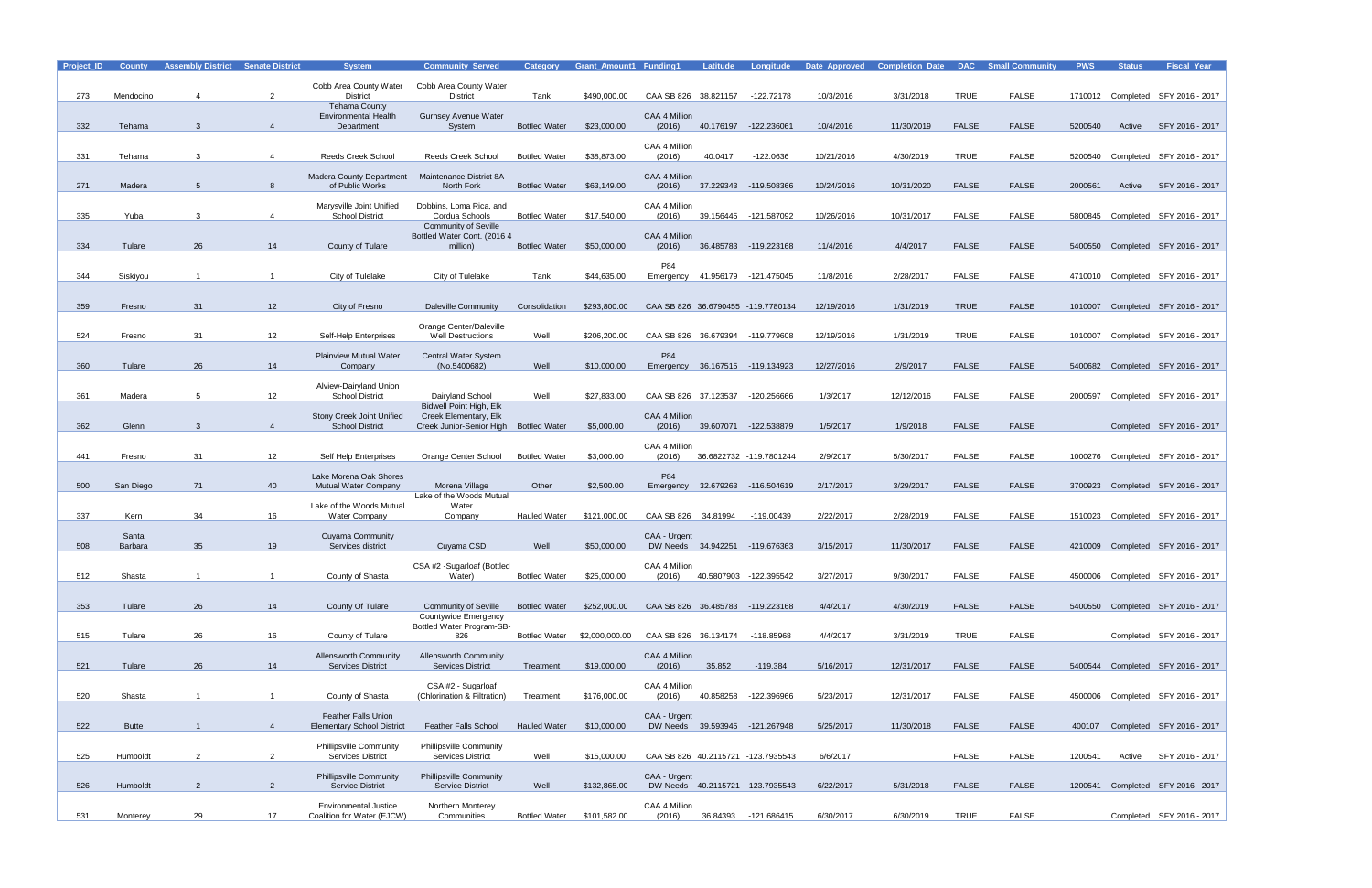| Project_ID | <b>County</b>     | <b>Assembly District</b> | <b>Senate District</b> | <b>System</b>                                                  | <b>Community Served</b>                                | <b>Category</b>      | <b>Grant Amount1 Funding1</b> |                                               | Latitude  | Longitude                       | Date Approved | <b>Completion Date DAC Small Community</b> |              |              | <b>PWS</b> | <b>Status</b> | <b>Fiscal Year</b>              |
|------------|-------------------|--------------------------|------------------------|----------------------------------------------------------------|--------------------------------------------------------|----------------------|-------------------------------|-----------------------------------------------|-----------|---------------------------------|---------------|--------------------------------------------|--------------|--------------|------------|---------------|---------------------------------|
| 502        | Fresno            | 31                       | 12                     | Orange Center School<br><b>District</b>                        | Orange Center School<br><b>District</b>                | <b>POU</b>           | \$21,470.00                   | CAA 4 Million<br>(2016)                       | 36.68194  | -119.78045                      | 7/17/2017     | 12/31/2018                                 | <b>TRUE</b>  | <b>FALSE</b> |            |               | 1000276 Completed SFY 2017-2018 |
|            |                   |                          |                        | Allensworth Community                                          | <b>Allensworth Community</b>                           |                      |                               | CAA 4 Million                                 |           |                                 |               |                                            |              |              |            |               |                                 |
| 532        | Tulare            | 26                       | 14                     | <b>Services District</b>                                       | <b>Services District</b>                               | <b>Bottled Water</b> | \$234,304.00                  | (2016)                                        | 35.852    | $-119.384$                      | 8/2/2017      | 1/31/2020                                  | <b>TRUE</b>  | <b>TRUE</b>  | 5400544    | Active        | SFY 2017-2018                   |
| 519        | <b>Stanislaus</b> | 21                       | 12                     | Self-Help Enterprises                                          | City of Newman/Mariposa<br><b>Street Community</b>     | Consolidation        | \$49,500.00                   | CAA - Urgent                                  |           | DW Needs 37.316531 -121.033949  | 8/11/2017     | 11/30/2019                                 | <b>TRUE</b>  | <b>FALSE</b> | 5010013    | Active        | SFY 2017-2018                   |
|            |                   |                          |                        |                                                                |                                                        |                      |                               | CAA 4 Million                                 |           |                                 |               |                                            |              |              |            |               |                                 |
| 542        | Tulare            | 26                       | 14                     | <b>Hope Elementary School</b>                                  | Hope Elementary School Bottled Water                   |                      | \$9,000.00                    | (2016)                                        |           | 36.022907 -119.030578           | 8/14/2017     | 5/31/2018                                  | <b>FALSE</b> | <b>FALSE</b> | 5400994    |               | Completed SFY 2017-2018         |
| 548        | <b>Butte</b>      | 3                        | $\overline{4}$         | <b>Chico Unified School</b><br><b>District</b>                 | Nord Country School                                    | <b>Bottled Water</b> | \$10,908.00                   | CAA 4 Million<br>(2016)                       | 39.78104  | -121.954456                     | 8/17/2017     | 6/30/2018                                  | <b>FALSE</b> | <b>FALSE</b> | 400073     |               | Completed SFY 2017-2018         |
|            |                   |                          |                        | <b>Turlock Unified School</b>                                  |                                                        |                      |                               | CAA 4 Million                                 |           |                                 |               |                                            |              |              |            |               |                                 |
| 529        | Stanislaus        | 12                       | 8                      | <b>District</b>                                                | Roselawn High School<br><b>Bidwell Point High, Elk</b> | <b>Bottled Water</b> | \$16,742.00                   | (2016)                                        | 37.489074 | -120.798197                     | 8/21/2017     | 8/31/2019                                  | <b>TRUE</b>  | <b>FALSE</b> |            |               | 5000116 Completed SFY 2017-2018 |
| 545        | Glenn             | 3                        | $\overline{4}$         | Stony Creek Joint Unified<br><b>School District</b>            | Creek Elementary, Elk<br>Creek Junior-Senior High      | <b>Bottled Water</b> | \$2,500.00                    | CAA 4 Million<br>(2016)                       |           | 39.607071 -122.538879           | 8/24/2017     | 2/28/2018                                  | <b>FALSE</b> | <b>FALSE</b> |            |               | Completed SFY 2017-2018         |
|            |                   |                          |                        | Southern Humboldt Unified                                      |                                                        |                      |                               | CAA 4 Million                                 |           |                                 |               |                                            |              |              |            |               |                                 |
| 546        | Humboldt          | 2                        | 2                      | <b>School District</b>                                         | whitethorn School                                      | <b>Bottled Water</b> | \$25,000.00                   | (2016)                                        | 40.02002  | -123.936328                     | 8/30/2017     | 12/31/2017                                 | <b>FALSE</b> | <b>FALSE</b> |            |               | 1200522 Completed SFY 2017-2018 |
| 547        | Tulare            | 26                       | 14                     | <b>Alpaugh Unified School</b><br><b>District</b>               | Alpaugh Elementary School Bottled Water                |                      | \$20,000.00                   | CAA 4 Million<br>(2016)                       | 35.88731  | -119.48634                      | 9/1/2017      | 5/31/2018                                  | <b>TRUE</b>  | <b>TRUE</b>  |            |               | 5410050 Completed SFY 2017-2018 |
|            |                   | 26                       | 14                     |                                                                |                                                        | Well                 | \$15,000.00                   | CAA - Urgent                                  |           |                                 | 9/8/2017      |                                            | <b>FALSE</b> | <b>FALSE</b> | 5400602    |               |                                 |
| 550        | Tulare            |                          |                        | Eagle's Nest Resort<br>County of Fresno (Fresno                | <b>Eagles Nest Resort</b>                              |                      |                               | DW Needs<br>P84                               | 36.050396 | -118.944967                     |               | 3/31/2018                                  |              |              |            |               | Completed SFY 2017-2018         |
| 527        | Fresno            | 31                       | 12                     | County Service Area #43)<br><b>Community Action</b>            | <b>Raisin City</b>                                     | Well                 | \$10,000.00                   | Emergency                                     |           | 36.600216 -119.905632           | 9/21/2017     | 11/17/2017                                 | <b>FALSE</b> | <b>FALSE</b> | 1000551    |               | Completed SFY 2017-2018         |
| 537        | Madera            | 5                        | 8                      | Partnership of Madera<br>County, Inc.                          | Madera County                                          | <b>Bottled Water</b> | \$117,905.00                  | CAA 4 Million<br>(2016)                       | 37.19767  | -119.73497                      | 9/22/2017     | 6/30/2019                                  | <b>TRUE</b>  | <b>FALSE</b> |            |               | Completed SFY 2017-2018         |
|            |                   |                          |                        | <b>Beverly Grand Mutual</b>                                    | <b>Beverly Grand Continuation</b>                      |                      |                               |                                               |           |                                 |               |                                            |              |              |            |               |                                 |
| 541        | Tulare            | 35                       | 17                     | <b>Water Company</b><br>Soults Mutual Water                    | $(2018 - 2019)$                                        | <b>Bottled Water</b> | \$36,700.00                   | <b>CAA 358</b>                                | 36.07302  | -119.014109                     | 10/17/2017    | 10/31/2019                                 | <b>TRUE</b>  | <b>FALSE</b> | 5400651    |               | Completed SFY 2017-2018         |
| 553        | Tulare            | 26                       | 16                     | Company (Liability<br>Insurance Policy)                        | Soults                                                 | Other                | \$4,830.00                    | CAA 4 Million<br>(2016)                       | 36.200709 | -119.383173                     | 10/19/2017    | 1/31/2021                                  | <b>FALSE</b> | <b>FALSE</b> | 5400805    | Active        | SFY 2017-2018                   |
|            |                   |                          |                        |                                                                | Lake Shasta Pines RV Park                              |                      |                               | CAA 4 Million                                 |           |                                 |               |                                            |              |              |            |               |                                 |
| 552        | Shasta            |                          |                        | Lillian Lewis                                                  | & Campground                                           | Tank                 | \$21,000.00                   | (2016)                                        | 40.91059  | $-122.3828$                     | 10/20/2017    | 7/31/2018                                  | <b>FALSE</b> | <b>FALSE</b> |            |               | 4500101 Completed SFY 2017-2018 |
| 540        | <b>Butte</b>      | 3                        | 4                      | <b>Chico Unified School</b><br><b>District</b>                 | Nord Country School                                    | POU                  | \$27,469.00                   | CAA 4 Million<br>(2016)                       | 39.78104  | -121.954456                     | 10/26/2017    | 6/30/2018                                  | <b>FALSE</b> | <b>FALSE</b> |            |               | 400073 Completed SFY 2017-2018  |
|            |                   |                          |                        | Paskenta Community                                             | Paskenta CDP - Emergency                               |                      |                               | P84                                           |           |                                 |               |                                            |              |              |            |               |                                 |
| 555        | Tehama            | 3                        | $\overline{4}$         | <b>Services District</b>                                       | pipe repair 2017                                       | Other                | \$6,336.00                    |                                               |           | Emergency 39.884552 -122.546403 | 11/6/2017     | 1/12/2018                                  | <b>FALSE</b> | <b>FALSE</b> |            |               | 5200534 Completed SFY 2017-2018 |
| 564        | Tulare            | 26                       | 14                     | <b>Teviston Community</b><br><b>Services District</b>          | Teviston CDP - 2017 Bottled<br>and hauled water        | <b>Bottled Water</b> | \$158,000.00                  | CAA - Urgent<br>DW Needs 35.935787 -119.27907 |           |                                 | 11/7/2017     | 5/31/2018                                  | <b>FALSE</b> | FALSE        |            |               | 5400641 Completed SFY 2017-2018 |
|            |                   |                          |                        | <b>Tooleville Nonprofit Mutual</b>                             | <b>Tooleville Mutual Nonprofit</b>                     |                      |                               | CAA 4 Million                                 |           |                                 |               |                                            |              |              |            |               |                                 |
| 551        | Tulare            | 26                       | 16                     | <b>Water Association</b>                                       | <b>Water Association</b>                               | <b>Bottled Water</b> | \$66,167.00                   | (2016)                                        |           | 36.287643 -119.115705           | 11/14/2017    | 11/30/2019                                 | <b>TRUE</b>  | <b>TRUE</b>  | 5400567    | Active        | SFY 2017-2018                   |
| 570        | Tulare            | 26                       | 14                     | <b>Teviston Community</b><br><b>Services District</b>          | Teviston CDP - 2017 New<br>well                        | Well                 | \$249,336.00                  | CAA - Urgent<br>DW Needs 35.935787            |           | -119.27907                      | 11/15/2017    | 5/31/2018                                  | <b>TRUE</b>  | <b>FALSE</b> |            |               | 5400641 Completed SFY 2017-2018 |
|            |                   |                          |                        | Chawanakee Unified                                             | North Fork Elementary                                  |                      |                               | CAA 4 Million                                 |           |                                 |               |                                            |              |              |            |               |                                 |
| 528        | Madera            | $5\overline{)}$          | 8                      | <b>School District</b>                                         | School                                                 | <b>Bottled Water</b> | \$25,000.00                   | (2016)                                        |           | 37.22404 -119.51117             | 11/17/2017    | 6/30/2018                                  | <b>FALSE</b> | <b>TRUE</b>  |            |               | 2000612 Completed SFY 2017-2018 |
| 560        | Tulare            | 26                       | 16                     | Self Help Enterprises<br>(Tulare POU Program)                  | Tulare                                                 | POU                  | \$576,750.00                  | CAA 4 Million<br>(2016)                       |           | 36.209645 -119.347728           | 12/5/2017     | 9/30/2020                                  | <b>FALSE</b> | <b>FALSE</b> |            | Active        | SFY 2017-2018                   |
| 575        | Siskiyou          |                          | $\mathbf{1}$           | Junction Elementary<br>School                                  | Junction Elementary School Bottled Water               |                      | \$6,400.00                    | CAA 4 Million<br>(2016)                       | 41.3828   | -123.4931                       | 12/14/2017    | 6/30/2018                                  | <b>TRUE</b>  | <b>FALSE</b> |            |               | 4700585 Completed SFY 2017-2018 |
|            |                   |                          |                        | <b>Caliente Union School</b>                                   |                                                        |                      |                               | CAA 4 Million                                 |           |                                 |               |                                            |              |              |            |               |                                 |
| 576        | Kern              | 34                       | 16                     | <b>District</b>                                                | Piute Mountain School                                  | <b>Bottled Water</b> | \$17,318.00                   | (2016)                                        |           | 35.346465 -118.378616           | 12/15/2017    | 12/15/2019                                 | <b>FALSE</b> | <b>FALSE</b> | 1502607    | Active        | SFY 2017-2018                   |
| 582        | Merced            | 21                       | 12                     | <b>Merced River Union</b><br><b>Elementary School District</b> | <b>Washington School</b>                               | <b>Bottled Water</b> | \$10,000.00                   | CAA 4 Million<br>(2016)                       |           | 37.439308 -120.564376           | 1/10/2018     | 5/31/2019                                  | <b>TRUE</b>  | <b>FALSE</b> |            |               | 2400071 Completed SFY 2017-2018 |
|            |                   |                          |                        |                                                                |                                                        |                      |                               |                                               |           |                                 |               |                                            |              |              |            |               |                                 |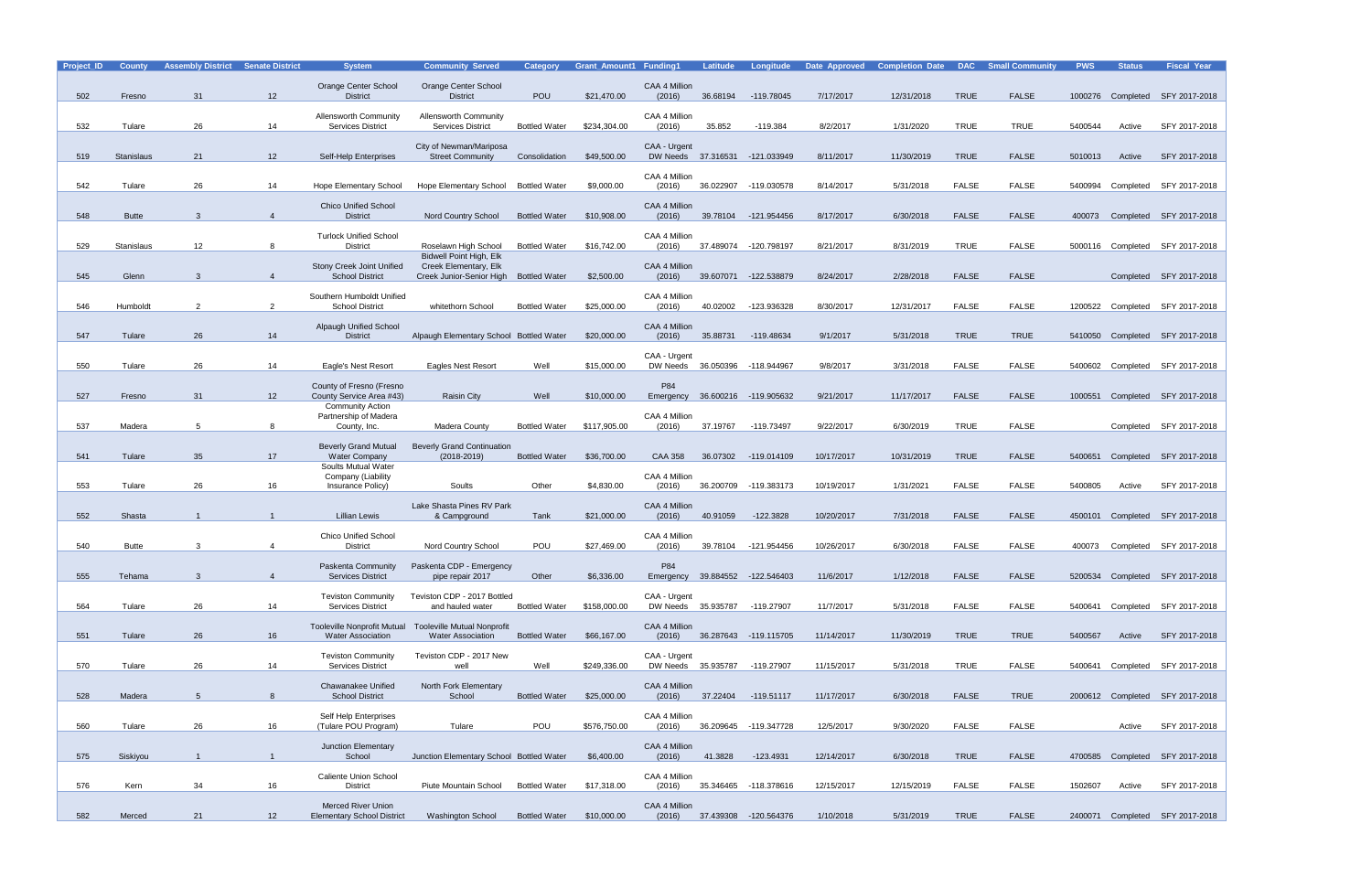| Project_ID | <b>County</b>     | <b>Assembly District</b> | <b>Senate District</b> | <b>System</b>                                               | <b>Community Served</b>                               | <b>Category</b>      | <b>Grant Amount1 Funding1</b> |                | <b>Latitude</b>                 | Longitude               | Date Approved | <b>Completion Date</b> | <b>DAC</b>   | <b>Small Community</b> | <b>PWS</b>     | <b>Status</b>     | <b>Fiscal Year</b>              |
|------------|-------------------|--------------------------|------------------------|-------------------------------------------------------------|-------------------------------------------------------|----------------------|-------------------------------|----------------|---------------------------------|-------------------------|---------------|------------------------|--------------|------------------------|----------------|-------------------|---------------------------------|
|            |                   |                          |                        |                                                             |                                                       |                      |                               | CAA 4 Million  |                                 |                         |               |                        |              |                        |                |                   |                                 |
| 583        | Tulare            | 26                       | 14                     | Self-Help Enterprises                                       | East Orosi CSD                                        | <b>Bottled Water</b> | \$131,304.00                  | (2016)         |                                 | 36.5488346 -119.260528  | 1/25/2018     | 1/31/2020              | <b>TRUE</b>  | <b>TRUE</b>            | 5401003        | Active            | SFY 2017-2018                   |
|            |                   |                          |                        | <b>Central Union Elementary</b>                             |                                                       |                      |                               | CAA 4 Million  |                                 |                         |               |                        |              |                        |                |                   |                                 |
| 585        | Kings             | 32                       | 14                     | <b>School District</b>                                      | <b>Elementary School</b>                              | <b>Bottled Water</b> | \$14,817.60                   | (2016)         |                                 | 36.243145 -119.780066   | 2/21/2018     | 12/31/2018             | <b>FALSE</b> | <b>FALSE</b>           | 1600008        | Completed         | SFY 2017-2018                   |
|            |                   |                          |                        | Western Water                                               |                                                       |                      |                               | CAA 4 Million  |                                 |                         |               |                        |              |                        |                |                   |                                 |
| 562        | Riverside         | 71                       | 28                     | <b>Conservation for Ramona</b>                              | Ramona                                                | <b>Bottled Water</b> | \$76,788.00                   | (2016)         | 33.939291                       | -117.42948              | 3/8/2018      | 3/31/2020              | <b>FALSE</b> | <b>FALSE</b>           | 3301529        | Active            | SFY 2017-2018                   |
|            |                   |                          |                        |                                                             |                                                       |                      |                               |                |                                 |                         |               |                        |              |                        |                |                   |                                 |
| 566        | Fresno            | 31                       | 14                     | Self-Help Enterprises                                       | <b>Tombstone Territory</b>                            | <b>Bottled Water</b> | \$64,630.00                   | <b>CAA 358</b> | 36.67926                        | -119.56781              | 3/8/2018      | 3/31/2020              | <b>FALSE</b> | <b>FALSE</b>           |                | Active            | SFY 2017-2018                   |
|            |                   |                          |                        | Manzanita Elementary                                        | Manzanita Elementary                                  |                      |                               | CAA 4 Million  |                                 |                         |               |                        |              |                        |                |                   |                                 |
| 601        | <b>Butte</b>      | 3                        | 4                      | <b>School District</b>                                      | School                                                | <b>Bottled Water</b> | \$13,860.00                   | (2016)         |                                 | 39.334965 -121.658966   | 4/19/2018     | 4/30/2019              | <b>TRUE</b>  | <b>FALSE</b>           | 400063         | Completed         | SFY 2017-2018                   |
|            |                   |                          |                        | <b>Ceres Unified School</b>                                 |                                                       |                      |                               | CAA 4 Million  |                                 |                         |               |                        |              |                        |                |                   |                                 |
| 602        | <b>Stanislaus</b> | 21                       | 12 <sup>2</sup>        | <b>District</b>                                             | Westport Elementary School Bottled Water              |                      | \$9,702.00                    | (2016)         | 37.561642 -121.028641           |                         | 4/23/2018     | 7/31/2018              | <b>TRUE</b>  | <b>FALSE</b>           | 5000109        |                   | Completed SFY 2017-2018         |
|            |                   |                          |                        | Oak Run Elementary                                          |                                                       |                      |                               | CAA 4 Million  |                                 |                         |               |                        |              |                        |                |                   |                                 |
| 591        | Shasta            | $\overline{\mathbf{1}}$  |                        | School                                                      | Oak Run Elementary School Bottled Water               |                      | \$6,700.00                    | (2016)         | 40.684635                       | -122.024124             | 5/2/2018      | 12/31/2019             | <b>TRUE</b>  | <b>FALSE</b>           | 4500190        | Active            | SFY 2017-2018                   |
|            |                   |                          |                        | El Tejon Unified School                                     | Frazier Mountain High                                 |                      |                               | CAA 4 Million  |                                 |                         |               |                        |              |                        |                |                   |                                 |
| 594        | Kern              | 34                       | 16                     | <b>District</b>                                             | School                                                | <b>Bottled Water</b> | \$20,434.00                   | (2016)         |                                 | 34.848277 -118.874099   | 5/2/2018      | 3/31/2020              | <b>TRUE</b>  | <b>FALSE</b>           | 956004491      | Active            | SFY 2017-2018                   |
|            | San Luis          |                          |                        |                                                             | Pleasant Valley Elementary Pleasant Valley Elementary |                      |                               | CAA 4 Million  |                                 |                         |               |                        |              |                        |                |                   |                                 |
| 604        | Obispo            | 35                       | 17                     | School                                                      | School                                                | <b>Bottled Water</b> | \$4,342.00                    | (2016)         |                                 | 35.7112495 -120.6133346 | 5/3/2018      | 12/30/2019             | <b>FALSE</b> | <b>FALSE</b>           | 4000774        | Active            | SFY 2017-2018                   |
|            |                   |                          |                        | <b>Sanger Unified School</b>                                |                                                       |                      |                               |                |                                 |                         |               |                        |              |                        |                |                   |                                 |
| 603        | Fresno            | $\overline{5}$           | 12 <sup>2</sup>        | <b>District</b>                                             | Fairmont Elementary School Bottled Water              |                      | \$9,084.00                    | <b>CAA 358</b> |                                 | 36.780717 -119.565779   | 5/4/2018      | 8/31/2018              | <b>FALSE</b> | <b>FALSE</b>           |                | 1000112 Completed | SFY 2017-2018                   |
|            |                   |                          |                        | <b>Sutter County Water Works</b>                            |                                                       |                      |                               | CAA 4 Million  |                                 |                         |               |                        |              |                        |                |                   |                                 |
| 587        | Sutter            | 3                        | $\overline{4}$         | District #1 (Robbins)<br>Assistance Foundation -            | Robbins                                               | <b>Bottled Water</b> | \$195,393.00                  | (2016)         | 38.871288                       | -121.702464             | 5/9/2018      | 3/31/2020              | <b>TRUE</b>  | <b>FALSE</b>           | 5100107        | Active            | SFY 2017-2018                   |
|            |                   |                          |                        | Cantua Creek (Fresno                                        |                                                       |                      |                               |                |                                 |                         |               |                        |              |                        |                |                   |                                 |
| 619        | Fresno            | 31                       | 12                     | <b>Community Service Area</b><br>Assistance Foundation - El | <b>Cantua Creek</b>                                   | <b>Bottled Water</b> | \$172,633.00                  | <b>CAA 358</b> |                                 | 36.501775 -120.328054   | 5/14/2018     | 9/30/2020              | <b>TRUE</b>  | <b>FALSE</b>           | 1000359        | Active            | SFY 2017-2018                   |
|            |                   |                          |                        | Porvenir (Fresno                                            |                                                       |                      |                               |                |                                 |                         |               |                        |              |                        |                |                   |                                 |
| 620        | Fresno            | 31                       | 12                     | Community Service Area                                      | El Porvenir                                           | <b>Bottled Water</b> | \$105,631.00                  | <b>CAA 358</b> | 36.502658                       | -120.391189             | 5/14/2018     | 9/30/2020              | <b>TRUE</b>  | <b>FALSE</b>           | 1000019        | Active            | SFY 2017-2018                   |
|            |                   |                          |                        | <b>Muroc Unified School</b>                                 |                                                       |                      |                               | CAA 4 Million  |                                 |                         |               |                        |              |                        |                |                   |                                 |
| 607        | Kern              | 36                       | 16                     | <b>District</b>                                             | Boron High School                                     | <b>Bottled Water</b> | \$24,735.00                   | (2016)         |                                 | 35.005089 -117.655153   | 5/30/2018     | 4/30/2019              | <b>FALSE</b> | <b>FALSE</b>           | 1510002        | Completed         | SFY 2017-2018                   |
|            |                   |                          |                        | <b>Burrel Union Elementary</b>                              | <b>Burrel Union Elementary</b>                        |                      |                               |                |                                 |                         |               |                        |              |                        |                |                   |                                 |
| 616        | Fresno            | 31                       | 12                     | School                                                      | School DWFS                                           | Treatment            | \$100,000.00                  | <b>DWFS</b>    | 36.494024                       | -119.989178             | 5/31/2018     | 2/28/2021              | <b>TRUE</b>  | <b>TRUE</b>            | 1000182        | Active            | SFY 2017-2018                   |
|            | San               |                          |                        | Lahontan Regional Water                                     |                                                       |                      |                               | CAA - Urgent   |                                 |                         |               |                        |              |                        |                |                   |                                 |
| 623        | Bernardino        | 33                       | 16                     | <b>Quality Control Board</b>                                | <b>Barstow Residences</b>                             | <b>Bottled Water</b> | \$57,600.00                   |                | DW Needs 34.91233               | -116.99861              | 6/5/2018      | 6/30/2020              | <b>FALSE</b> | <b>FALSE</b>           | $\Omega$       | Active            | SFY 2017-2018                   |
|            |                   |                          |                        | Cobb Area County Water                                      |                                                       |                      |                               | CAA 4 Million  |                                 |                         |               |                        |              |                        |                |                   |                                 |
| 606        | Lake              | 4                        | $\overline{2}$         | District - Alpine Meadows                                   | Alpine Meadows<br>School, El Camino Real              | <b>Bottled Water</b> | \$45,733.00                   | (2016)         |                                 | 38.815059 -122.706704   | 6/11/2018     | 5/31/2020              | <b>TRUE</b>  | <b>FALSE</b>           | 1710012        | Active            | SFY 2017-2018                   |
|            |                   |                          |                        | <b>Arvin Unified School</b>                                 | Elementary School, Haven                              |                      |                               |                |                                 |                         |               |                        |              |                        |                |                   |                                 |
| 617        | Kern              | 32                       | 14                     | <b>District</b>                                             | Drive Middle School, Sierra                           | POU                  | \$154,910.00                  | <b>DWFS</b>    |                                 | 35.211438 -118.833747   | 6/27/2018     | 3/31/2021              | <b>TRUE</b>  | <b>TRUE</b>            | 1510001        | Active            | SFY 2017-2018                   |
|            |                   |                          |                        |                                                             |                                                       |                      |                               | CAA 4 Million  |                                 |                         |               |                        |              |                        |                |                   |                                 |
| 628        | Kings             | 32                       | 14                     | Self-Help Enterprises                                       | Kettleman City CSD                                    | <b>Bottled Water</b> | \$114,000.00                  | (2016)         | 36.008286                       | -119.9618               | 7/3/2018      | 3/31/2020              | <b>FALSE</b> | FALSE                  | 1610009        | Active            | SFY 2018-2019                   |
|            |                   |                          |                        | Rio Bravo Greeley-Union                                     | Rio Bravo Greeley-Union<br><b>School Continuation</b> |                      |                               | CAA - Urgent   | DW Needs 35.369806 -119.255322  |                         | 7/3/2018      |                        | <b>FALSE</b> | <b>FALSE</b>           | 1502229        |                   | SFY 2018-2019                   |
| 629        | Kern              | 34                       | 16                     | School                                                      |                                                       | <b>Bottled Water</b> | \$61,810.00                   |                |                                 |                         |               | 6/30/2021              |              |                        |                | Active            |                                 |
|            |                   |                          |                        | <b>Plainview Mutual Water</b>                               |                                                       |                      |                               |                |                                 |                         |               |                        |              |                        |                |                   |                                 |
| 605        | Tulare            | 26                       | 14                     | Company                                                     | Central Water System                                  | <b>Bottled Water</b> | \$43,848.00                   | <b>CAA 358</b> | 36.14475                        | -119.13497              | 8/8/2018      | 8/8/2021               | <b>TRUE</b>  | FALSE                  | 5400682        | Active            | SFY 2018-2019                   |
|            |                   |                          |                        | Paskenta Community                                          | Hauled water 2018 and VFD                             |                      |                               | CAA - Urgent   |                                 |                         |               |                        |              |                        |                |                   |                                 |
| 649        | Tehama            | $\mathbf{3}$             | $\overline{4}$         | <b>Services District</b>                                    | repair                                                | <b>Hauled Water</b>  | \$40,000.00                   |                | DW Needs 39.88455 -122.546433   |                         | 8/8/2018      | 8/31/2018              | <b>TRUE</b>  | <b>FALSE</b>           |                |                   | 5200534 Completed SFY 2018-2019 |
|            |                   |                          |                        | <b>Stratford Public Utilities</b>                           |                                                       |                      |                               | CAA 4 Million  |                                 |                         |               |                        |              |                        |                |                   |                                 |
| 652        | Kings             | 32                       | 14                     | <b>District</b>                                             | Stratford                                             | <b>Bottled Water</b> | \$45,000.00                   | (2016)         |                                 | 36.193334 -119.824494   | 8/14/2018     | 9/11/2018              | <b>TRUE</b>  | FALSE                  |                |                   | 1610006 Completed SFY 2018-2019 |
|            |                   |                          |                        | Hornbrook Elementary                                        | <b>Hornbrook Elementary</b>                           |                      |                               | CAA - Urgent   |                                 |                         |               |                        |              |                        |                |                   |                                 |
| 653        | Siskiyou          | $\overline{1}$           | $\mathbf{1}$           | <b>School District</b>                                      | School                                                | <b>Bottled Water</b> | \$700.00                      |                | DW Needs 41.909594 -122.557628  |                         | 8/16/2018     | 9/13/2018              | <b>FALSE</b> | <b>FALSE</b>           | $\overline{0}$ |                   | Completed SFY 2018-2019         |
|            |                   |                          |                        |                                                             | CSA #2 - Sugarloaf (Hauled                            |                      |                               | CAA - Urgent   |                                 |                         |               |                        |              |                        |                |                   |                                 |
| 654        | Shasta            | $\overline{1}$           | $\mathbf{1}$           | County of Shasta                                            | Water)                                                | <b>Hauled Water</b>  | \$68,000.00                   |                | DW Needs 40.5807903 -122.395542 |                         | 8/22/2018     | 12/31/2018             | FALSE        | FALSE                  |                |                   | 4500006 Completed SFY 2018-2019 |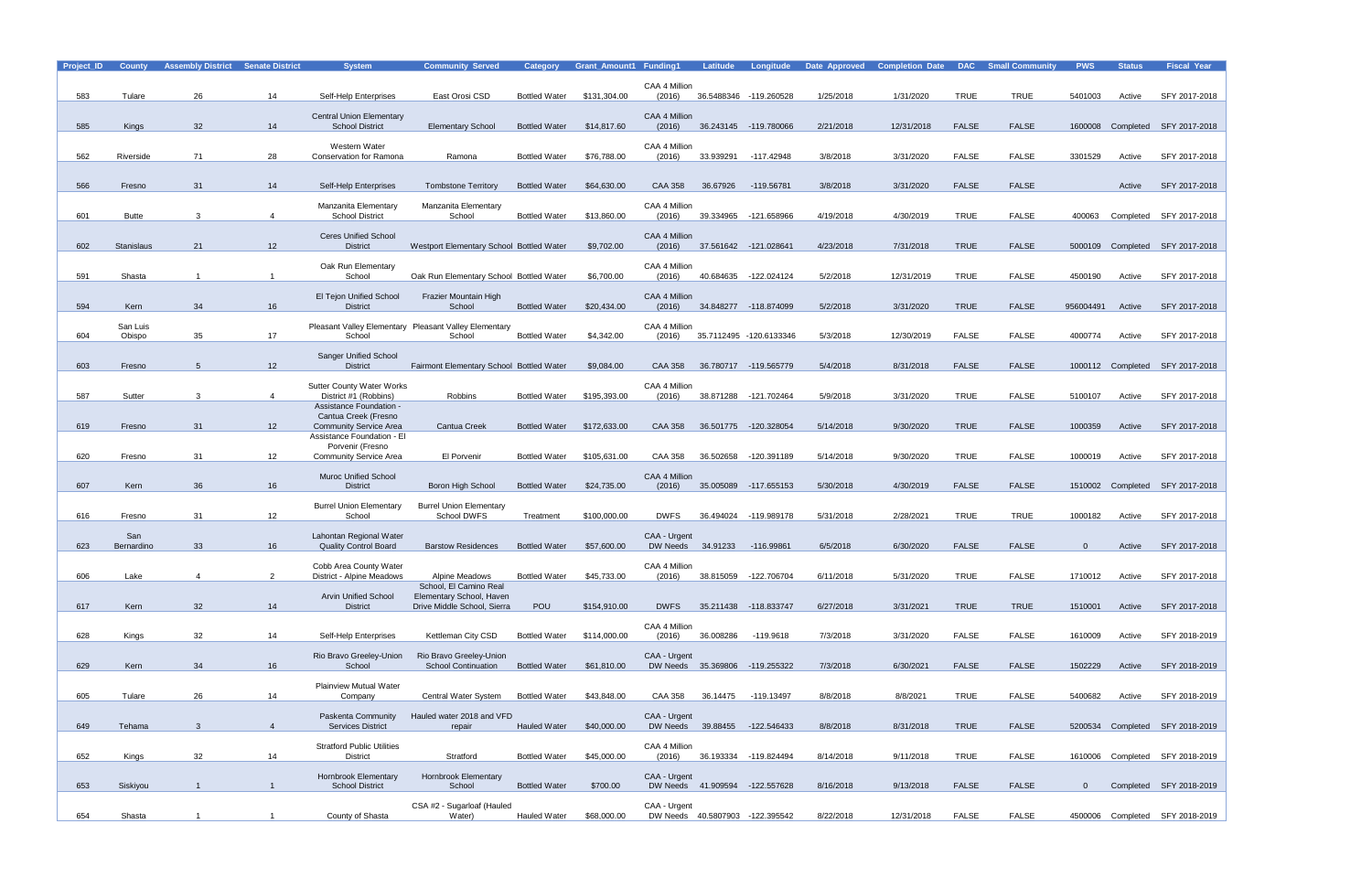| Project_ID | <b>County</b>     | <b>Assembly District Senate District</b> |                | <b>System</b>                                                               | <b>Community Served</b><br>Elementary, Silver Valley                         | Category             | <b>Grant_Amount1 Funding1</b> |                                    | Latitude  | Longitude                      | Date Approved | <b>Completion Date DAC Small Community</b> |              |              | <b>PWS</b> | <b>Status</b> | <b>Fiscal Year</b>              |
|------------|-------------------|------------------------------------------|----------------|-----------------------------------------------------------------------------|------------------------------------------------------------------------------|----------------------|-------------------------------|------------------------------------|-----------|--------------------------------|---------------|--------------------------------------------|--------------|--------------|------------|---------------|---------------------------------|
| 656        | San<br>Bernardino | 33                                       | 16             | Silver Valley Unified School High, Alternative Education<br><b>District</b> | Center (Callico High)                                                        | <b>Bottled Water</b> | \$60,000.00                   | CAA - Urgent                       |           | DW Needs 34.866303 -116.662173 | 8/28/2018     | 8/31/2021                                  | <b>TRUE</b>  | <b>TRUE</b>  | 3600086    | Active        | SFY 2018-2019                   |
|            |                   |                                          |                | <b>Burnt Ranch Elementary</b>                                               | <b>Burnt Ranch Elementary</b>                                                |                      |                               | CAA - Urgent                       |           |                                |               |                                            |              |              |            |               |                                 |
| 659        | Trinity           | $\overline{2}$                           | 2              | <b>School District</b>                                                      | School                                                                       | Hauled Water         | \$27,405.00                   | DW Needs                           | 40.8102   | -123.478781                    | 9/5/2018      | 8/31/2019                                  | <b>FALSE</b> | <b>FALSE</b> |            |               | 5304105 Completed SFY 2018-2019 |
|            |                   |                                          |                | Paskenta Community                                                          |                                                                              |                      |                               | CAA - Urgent                       |           |                                |               |                                            |              |              |            |               |                                 |
| 660        | Tehama            | 3                                        | $\overline{4}$ | <b>Services District</b>                                                    | Hauled water 2018 (oral #2) Hauled Water                                     |                      | \$121,750.00                  |                                    |           | DW Needs 39.881507 -122.547352 | 9/7/2018      | 12/31/2018                                 | <b>FALSE</b> | <b>FALSE</b> | 5200534    |               | Completed SFY 2018-2019         |
| 622        | Kern              | 34                                       | 16             | <b>School District</b>                                                      | Caliente Union Elementary Piute Mountain Elementary<br>School                | <b>Bottled Water</b> | \$42,223.00                   | <b>DWFS</b>                        | 35.34625  | -118.37863                     | 9/12/2018     | 2/28/2021                                  | <b>TRUE</b>  | <b>TRUE</b>  | 1502607    | Active        | SFY 2018-2019                   |
|            |                   |                                          |                | <b>Ceres Unified School</b>                                                 |                                                                              |                      |                               |                                    |           |                                |               |                                            |              |              |            |               |                                 |
| 635        | Stanislaus        | 21                                       | 12             | <b>District</b>                                                             | Westport Elementary School Bottled Water<br><b>Central Union Elementary</b>  |                      | \$68,167.00                   | <b>DWFS</b>                        |           | 37.561751 -121.029548          | 9/12/2018     | 2/28/2021                                  | <b>TRUE</b>  | <b>FALSE</b> | 2400071    | Active        | SFY 2018-2019                   |
| 627        | Kings             | 32                                       | 14             | <b>Central Union Elementary</b><br><b>School District</b>                   | School, Stratford<br><b>Elementary School</b>                                | POU                  | \$121,298.00                  | <b>DWFS</b>                        | 36.2431   | -119.78007                     | 11/7/2018     | 2/28/2021                                  | <b>TRUE</b>  | <b>TRUE</b>  | 1600008    | Active        | SFY 2018-2019                   |
|            |                   |                                          |                |                                                                             | Frazier Mountain High                                                        |                      |                               |                                    |           |                                |               |                                            |              |              |            |               |                                 |
| 637        | Kern              | 34                                       | 16             | El Tejon School District<br>Peak to Peak Mountain                           | School                                                                       | <b>POU</b>           | \$100,000.00                  | <b>DWFS</b>                        | 34.848608 | -118.874216                    | 11/7/2018     |                                            | <b>TRUE</b>  | <b>TRUE</b>  | 1503140    | Active        | SFY 2018-2019                   |
|            |                   |                                          |                | Charter - CAA (Clean up                                                     | Peak to Peak Mountain                                                        |                      |                               | CAA - Urgent                       |           |                                |               |                                            |              |              |            |               | SFY 2018-2019                   |
| 538        | Kern              | 34                                       | 16             | And Abatement)                                                              | Charter                                                                      | <b>Bottled Water</b> | \$21,800.00                   | DW Needs                           | 34.85732  | -119.20926                     | 11/9/2018     | 11/30/2020                                 | <b>TRUE</b>  | <b>TRUE</b>  | 1503683    | Active        |                                 |
| 549        | Lake              |                                          | $\overline{2}$ | Clear Water Mutual Water<br>Company                                         | <b>Clear Water Mutual Water</b><br>Company                                   | Tank                 | \$98,524.00                   | CAA - Urgent                       |           | DW Needs 38.980246 -122.744016 | 11/19/2018    | 11/30/2019                                 | <b>FALSE</b> | <b>FALSE</b> | 1700546    | Active        | SFY 2018-2019                   |
|            |                   |                                          |                | Valley Ford Water                                                           | Valley Ford Water                                                            |                      |                               | CAA - Urgent                       |           |                                |               |                                            |              |              |            |               |                                 |
| 673        | Sonoma            | 10                                       | $\overline{2}$ | Association                                                                 | Association residents                                                        | <b>Hauled Water</b>  | \$8,250.00                    | DW Needs 38.317788                 |           | -122.924135                    | 12/24/2018    | 6/30/2019                                  | <b>FALSE</b> | <b>FALSE</b> | 4900568    |               | Completed SFY 2018-2019         |
| 676        | Riverside         | 56                                       | 28             | The Caritas Corporation                                                     | Rancho Garcia & Amezcua<br><b>MHPs</b>                                       | <b>Bottled Water</b> | \$75,000.00                   | CAA - Urgent                       |           | DW Needs 33.652669 -116.170655 | 1/3/2019      | 1/3/2021                                   | <b>TRUE</b>  | <b>FALSE</b> | 3301990    | Active        | SFY 2018-2019                   |
|            |                   |                                          |                | Alpaugh Unified School                                                      | Alpaugh Elementary School,                                                   |                      |                               |                                    |           |                                |               |                                            |              |              |            |               |                                 |
| 647        | Tulare            | 26                                       | 14             | <b>District</b>                                                             | Alpaugh Senior-High School Bottled Water<br><b>Lincoln Elementary School</b> |                      | \$119,216.00                  | <b>DWFS</b>                        | 35.887016 | -119.4863                      | 1/14/2019     | 2/28/2021                                  | <b>TRUE</b>  | <b>TRUE</b>  | 5410050    | Active        | SFY 2018-2019                   |
|            |                   |                                          |                | <b>Sanger Unified School</b>                                                | and Del Rey Elementary                                                       |                      |                               |                                    |           |                                |               |                                            |              |              |            |               |                                 |
| 645        | Fresno            | 31                                       | 14             | <b>District</b>                                                             | School                                                                       | <b>POU</b>           | \$135,178.00                  | <b>DWFS</b>                        | 36.65677  | -119.59702                     | 1/18/2019     | 2/28/2021                                  | <b>TRUE</b>  | <b>TRUE</b>  | 1010035    | Active        | SFY 2018-2019                   |
| 690        | Tulare            | 26                                       | 14             | County of Tulare                                                            | <b>Community of Seville</b><br>Bottled Water till 2020                       | <b>Bottled Water</b> | \$110,000.00                  | CAA - Urgent<br>DW Needs 36.485783 |           | -119.223168                    | 1/22/2019     | 5/31/2020                                  | <b>FALSE</b> | <b>FALSE</b> | 5400550    | Active        | SFY 2018-2019                   |
|            |                   |                                          |                |                                                                             | <b>Tulare County Countywide</b>                                              |                      |                               | CAA - Urgent                       |           |                                |               |                                            |              |              |            |               |                                 |
| 692        | Tulare            | 26                                       | 16             | County of Tulare                                                            | Bottled Water through 2020 Bottled Water                                     |                      | \$200,000.00                  |                                    |           | DW Needs 36.134174 -118.85968  | 1/22/2019     | 9/30/2020                                  | <b>FALSE</b> | <b>FALSE</b> | $\Omega$   | Active        | SFY 2018-2019                   |
| 632        | Tulare            | 26                                       | 14             | <b>Pixley Union Elementary</b><br><b>School District</b>                    | Pixley Elementary School,<br><b>Pixley Middle School</b>                     | POU                  | \$200,000.00                  | <b>DWFS</b>                        | 35.97273  | -119.27977                     | 1/31/2019     | 2/28/2021                                  | <b>TRUE</b>  | <b>TRUE</b>  | 5410009    | Active        | SFY 2018-2019                   |
|            |                   |                                          |                | <b>Madera Unified School</b>                                                | <b>Ripperdan Community Day</b>                                               |                      |                               |                                    |           |                                |               |                                            |              |              |            |               |                                 |
| 636        | Madera            | 5                                        | 12             | <b>District</b>                                                             | School                                                                       | Treatment            | \$33,260.00                   | <b>DWFS</b>                        |           | 36.851824 -120.073324          | 2/11/2019     |                                            | <b>TRUE</b>  | <b>FALSE</b> | 2000602    | Active        | SFY 2018-2019                   |
| 697        | <b>Butte</b>      | 3                                        | 4              | <b>Butte County Housing</b>                                                 |                                                                              |                      | \$79,810.00                   | CAA - Urgent                       |           | DW Needs 39.365186 -121.647303 | 2/15/2019     |                                            | <b>TRUE</b>  | FALSE        | 400012     | Active        | SFY 2018-2019                   |
|            |                   |                                          |                | Authority                                                                   | Gridley Farm Labor Housing Bottled Water                                     |                      |                               |                                    |           |                                |               |                                            |              |              |            |               |                                 |
| 640        | Stanislaus        | 21                                       | 5              | <b>Shiloh Elementary School</b><br><b>District</b>                          | Shiloh Elementary School Bottled Water                                       |                      | \$37,198.00                   | <b>DWFS</b>                        |           | 37.639385 -120.997018          | 2/27/2019     | 2/28/2021                                  | <b>TRUE</b>  | <b>TRUE</b>  | 5000295    | Active        | SFY 2018-2019                   |
|            |                   |                                          |                | Chawanakee Unified                                                          | North Fork Elementary<br>School, Spring Valley                               |                      |                               |                                    |           |                                |               |                                            |              |              |            |               |                                 |
| 666        | Madera            | 5                                        | 8              | <b>School District</b>                                                      | <b>Elementary School</b>                                                     | POU                  | \$140,420.00                  | <b>DWFS</b>                        | 37.22773  | -119.50567                     | 2/27/2019     |                                            | <b>TRUE</b>  | <b>TRUE</b>  | 2000612    | Active        | SFY 2018-2019                   |
| 683        | Sutter            | 3                                        | $\overline{4}$ | Winship-Robbins                                                             | Elementary School District Winship Community School Bottled Water            |                      | \$33,095.00                   | <b>DWFS</b>                        |           | 38.87116 -121.70281            | 2/27/2019     | 2/28/2021                                  | <b>TRUE</b>  | <b>TRUE</b>  | 5100107    | Active        | SFY 2018-2019                   |
|            |                   |                                          |                |                                                                             | <b>Rainbird Valley Mutual</b>                                                |                      |                               | CAA - Urgent                       |           |                                |               |                                            |              |              |            |               |                                 |
| 303        | Kern              | 26                                       | 16             | Self-Help Enterprises                                                       | <b>Water Company</b>                                                         | <b>Bottled Water</b> | \$126,097.00                  | DW Needs                           | 35.6631   | -118.26905                     | 3/4/2019      | 3/31/2021                                  | <b>TRUE</b>  | <b>FALSE</b> | 1500393    | Active        | SFY 2018-2019                   |
| 648        | Siskiyou          |                                          | $\mathbf{1}$   | Junction Elementary<br>School                                               | Junction Elementary School                                                   | <b>POU</b>           | \$50,688.00                   | <b>DWFS</b>                        | 41.3828   | $-123.4931$                    | 3/5/2019      |                                            | <b>TRUE</b>  | <b>TRUE</b>  | 4700585    | Active        | SFY 2018-2019                   |
|            |                   |                                          |                |                                                                             | Warner Elementary School,                                                    |                      |                               |                                    |           |                                |               |                                            |              |              |            |               |                                 |
| 670        | San Diego         | 71                                       | 38             | <b>Warner Unified School</b><br><b>District</b>                             | Warner Junior/Senior High<br>Schools                                         | POU                  | \$108,082.00                  | <b>DWFS</b>                        | 33.27474  | -116.64274                     | 3/5/2019      | 2/28/2021                                  | <b>TRUE</b>  | TRUE         | 3701010    | Active        | SFY 2018-2019                   |
|            | San               |                                          |                | <b>Silver Valley Unified School</b>                                         | <b>Alternative Education</b><br>Center (Calico High/Silver                   |                      |                               |                                    |           |                                |               |                                            |              |              |            |               |                                 |
| 669        | Bernardino        | 33                                       | 16             | <b>District</b>                                                             | Valley Academy), Newberry                                                    | POU                  | \$80,990.00                   | <b>DWFS</b>                        | 34.89494  | $-116.88822$                   | 3/14/2019     | 2/28/2021                                  | <b>TRUE</b>  | <b>TRUE</b>  | 3610118    | Active        | SFY 2018-2019                   |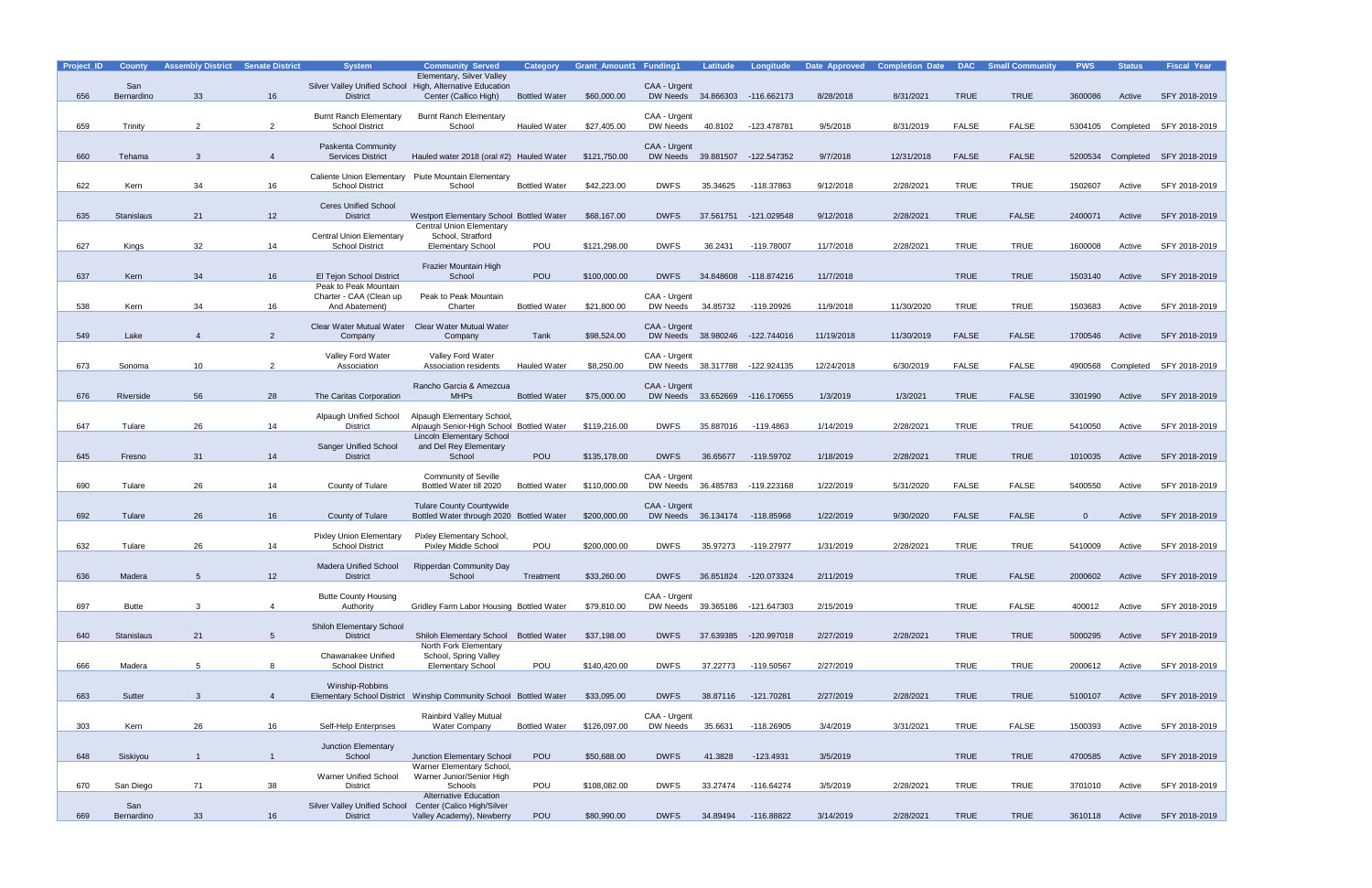| Project_ID | <b>County</b>     | <b>Assembly District Senate District</b> |                 | <b>System</b>                                                    | <b>Community Served</b>                             | <b>Category</b>      | <b>Grant Amount1 Funding1</b> |                             | <b>Latitude</b> | Longitude                      | Date Approved | <b>Completion Date</b> |              | <b>DAC</b> Small Community | <b>PWS</b> | <b>Status</b> | <b>Fiscal Year</b>              |
|------------|-------------------|------------------------------------------|-----------------|------------------------------------------------------------------|-----------------------------------------------------|----------------------|-------------------------------|-----------------------------|-----------------|--------------------------------|---------------|------------------------|--------------|----------------------------|------------|---------------|---------------------------------|
|            |                   |                                          |                 |                                                                  |                                                     |                      |                               |                             |                 |                                |               |                        |              |                            |            |               |                                 |
|            |                   |                                          |                 |                                                                  | Washington Unified School American Union Elementary |                      |                               |                             |                 |                                |               |                        |              |                            |            |               |                                 |
| 715        | Fresno            | 31                                       | 12 <sup>2</sup> | <b>District</b>                                                  | School                                              | POU                  | \$99,950.00                   | <b>DWFS</b>                 | 36.63358        | -119.84198                     | 3/14/2019     | 2/28/2021              | TRUE         | <b>TRUE</b>                | 1000204    | Active        | SFY 2018-2019                   |
|            |                   |                                          |                 |                                                                  | School, Keyes Elementary                            |                      |                               |                             |                 |                                |               |                        |              |                            |            |               |                                 |
|            |                   |                                          | 8               |                                                                  | School, Keyes to Learning                           | <b>Bottled Water</b> |                               |                             |                 |                                |               |                        |              |                            |            |               | SFY 2018-2019                   |
| 625        | Stanislaus        | 12 <sup>2</sup>                          |                 | Keyes Union School District                                      | Charter<br>School, Greeley Hill                     |                      | \$160,148.00                  | <b>DWFS</b>                 | 37.55958        | -120.90426                     | 3/18/2019     | 2/28/2021              | <b>TRUE</b>  | <b>TRUE</b>                | 5010009    | Active        |                                 |
|            |                   |                                          |                 | Mariposa Unified School                                          | Elementary School,                                  |                      |                               |                             |                 |                                |               |                        |              |                            |            |               |                                 |
| 630        | Mariposa          | 5                                        | 8               | <b>District</b>                                                  | Mariposa Elementary                                 | <b>Hauled Water</b>  | \$239,041.00                  | <b>DWFS</b>                 | 37.423809       | -120.101313                    | 3/21/2019     |                        | <b>TRUE</b>  | <b>TRUE</b>                | 2210907    | Active        | SFY 2018-2019                   |
|            |                   |                                          |                 |                                                                  |                                                     |                      |                               |                             |                 |                                |               |                        |              |                            |            |               |                                 |
|            |                   |                                          |                 | Waukena Joint Union                                              | Waukena Joint Union                                 |                      |                               |                             |                 |                                |               |                        |              |                            |            |               |                                 |
| 703        | Tulare            | 26                                       | 16              |                                                                  | Elementary School District Elementary School (DWFS) | Treatment            | \$99,999.00                   | <b>DWFS</b>                 | 36.13652        | -119.51001                     | 3/21/2019     |                        | <b>TRUE</b>  | <b>TRUE</b>                | 5400795    | Active        | SFY 2018-2019                   |
|            |                   |                                          |                 |                                                                  | <b>Riverview Elementary</b>                         |                      |                               |                             |                 |                                |               |                        |              |                            |            |               |                                 |
|            |                   |                                          |                 | Kings Canyon Joint Unified                                       | School, Kings Canyon High                           |                      |                               | <b>DWFS</b>                 | 36.5904         |                                |               |                        | <b>TRUE</b>  | <b>TRUE</b>                |            |               |                                 |
| 718        | Fresno            | 31                                       | 14              | <b>School District</b>                                           | School                                              | <b>Bottled Water</b> | \$66,866.00                   |                             |                 | -119.4496                      | 3/25/2019     | 2/28/2021              |              |                            | 1000180    | Active        | SFY 2018-2019                   |
|            |                   |                                          |                 | Mission Union Elem School Mission Union Elementary               |                                                     |                      |                               |                             |                 |                                |               |                        |              |                            |            |               |                                 |
| 742        | Monterey          | 30                                       | 17              | <b>District</b>                                                  | School DWFS                                         | POU                  | \$58,731.00                   | <b>DWFS</b>                 |                 | 36.390831 -121.364443          | 4/3/2019      |                        | <b>TRUE</b>  | <b>TRUE</b>                | 2702317    | Active        | SFY 2018-2019                   |
|            |                   |                                          |                 |                                                                  |                                                     |                      |                               |                             |                 |                                |               |                        |              |                            |            |               |                                 |
|            |                   |                                          |                 | Waukena Joint Union                                              | Waukena Joint Union                                 |                      |                               | CAA - Urgent                |                 |                                |               |                        |              |                            |            |               |                                 |
| 662        | Tulare            | 26                                       | 16              | <b>Elementary School District</b>                                | Elementary School (Oral)                            | <b>Bottled Water</b> | \$15,000.00                   |                             |                 | DW Needs 36.136472 -119.510098 | 4/9/2019      |                        | <b>TRUE</b>  | <b>FALSE</b>               | 5400795    | Active        | SFY 2018-2019                   |
|            |                   |                                          |                 |                                                                  |                                                     |                      |                               |                             |                 |                                |               |                        |              |                            |            |               |                                 |
| 719        | Fresno            | 31                                       | 21              | Kerman Unified School<br><b>District</b>                         | Sun Empire Elementary<br>School                     | POU                  | \$100,000.00                  | <b>DWFS</b>                 | 36.77365        | -120.08735                     | 4/16/2019     | 2/28/2021              | <b>TRUE</b>  | <b>TRUE</b>                | 1000201    | Active        | SFY 2018-2019                   |
|            |                   |                                          |                 |                                                                  |                                                     |                      |                               |                             |                 |                                |               |                        |              |                            |            |               |                                 |
|            |                   |                                          |                 | <b>Pioneer Union School</b>                                      | <b>Berry Creek Elementary</b>                       |                      |                               |                             |                 |                                |               |                        |              |                            |            |               |                                 |
| 701        | <b>Butte</b>      | 5                                        |                 | <b>District</b>                                                  | School                                              | Treatment            | \$96,534.00                   | <b>DWFS</b>                 | 39.625401       | -121.375028                    | 4/17/2019     | 2/28/2021              | <b>TRUE</b>  | <b>TRUE</b>                | 400068     | Active        | SFY 2018-2019                   |
|            |                   |                                          |                 |                                                                  |                                                     |                      |                               |                             |                 |                                |               |                        |              |                            |            |               |                                 |
|            |                   |                                          |                 | <b>Ballico-Cressey Elementary</b>                                | <b>Ballico Elementary School,</b>                   |                      |                               |                             |                 |                                |               |                        |              |                            |            |               |                                 |
| 733        | Merced            | 21                                       | 12 <sup>2</sup> | <b>School District</b>                                           | <b>Cressey Elementary School</b>                    | POU                  | \$109,095.00                  | <b>DWFS</b>                 | 37.45476        | -120.70044                     | 4/19/2019     | 2/28/2021              | <b>TRUE</b>  | <b>TRUE</b>                | 2400167    | Active        | SFY 2018-2019                   |
|            |                   |                                          |                 |                                                                  | Yosemite High School and                            |                      |                               |                             |                 |                                |               |                        |              |                            |            |               |                                 |
| 727        | Madera            | 5                                        | 8               | Yosemite Unified School<br><b>District</b>                       | Coarsegold Elementary<br>School                     | POU                  | \$170,340.00                  | <b>DWFS</b>                 | 37.32905        | -119.63227                     | 4/26/2019     | 2/28/2021              | <b>TRUE</b>  | <b>TRUE</b>                | 2000567    | Active        | SFY 2018-2019                   |
|            |                   |                                          |                 |                                                                  | Helm Elementary and Rio                             |                      |                               |                             |                 |                                |               |                        |              |                            |            |               |                                 |
|            |                   |                                          |                 | <b>Golden Plains Unified</b>                                     | Del Rey High School, San                            |                      |                               |                             |                 |                                |               |                        |              |                            |            |               |                                 |
| 728        | Fresno            | 31                                       | 12              | <b>School District</b>                                           | Joaquin Elementary School,                          | POU                  | \$363,436.00                  | <b>DWFS</b>                 | 36.60965        | -120.18788                     | 4/26/2019     |                        | <b>TRUE</b>  | <b>TRUE</b>                | 1010034    | Active        | SFY 2018-2019                   |
|            |                   |                                          |                 |                                                                  |                                                     |                      |                               |                             |                 |                                |               |                        |              |                            |            |               |                                 |
|            |                   |                                          |                 |                                                                  |                                                     |                      |                               | CAA - Urgent                |                 |                                |               |                        |              |                            |            |               |                                 |
| 761        | Fresno            | 31                                       | 12              | County of Fresno                                                 | El Porvenir (CSA 30)                                | Treatment            | \$50,000.00                   | DW Needs                    | 36.50303        | -120.391151                    | 5/2/2019      | 9/30/2019              | <b>TRUE</b>  | <b>FALSE</b>               |            |               | 1000019 Completed SFY 2018-2019 |
|            |                   |                                          |                 |                                                                  |                                                     |                      |                               |                             |                 |                                |               |                        |              |                            |            |               |                                 |
| 762        | Madera            | 5                                        |                 | <b>Golden Valley Unified</b><br><b>School District</b>           | Liberty High School                                 | Well                 | \$38,709.00                   | CAA - Urgent                |                 | DW Needs 36.927406 -119.897755 | 5/3/2019      | 9/30/2019              | <b>FALSE</b> | <b>FALSE</b>               |            |               | Completed SFY 2018-2019         |
|            |                   |                                          | 12              |                                                                  |                                                     |                      |                               |                             |                 |                                |               |                        |              |                            | 2000150    |               |                                 |
|            |                   |                                          |                 | Patterson Joint Unified                                          | Grayson Elementary School                           |                      |                               |                             |                 |                                |               |                        |              |                            |            |               |                                 |
| 741        | <b>Stanislaus</b> | 21                                       | 12              | <b>School District</b>                                           | <b>DWFS</b>                                         | POU                  | \$100,000.00                  | <b>DWFS</b>                 | 37.54475        | -121.19924                     | 5/6/2019      |                        | <b>TRUE</b>  | <b>TRUE</b>                | 5010007    | Active        | SFY 2018-2019                   |
|            |                   |                                          |                 |                                                                  |                                                     |                      |                               |                             |                 |                                |               |                        |              |                            |            |               |                                 |
|            |                   |                                          |                 |                                                                  | <b>Hope Elementary School</b>                       |                      |                               | <b>General Fund</b>         |                 |                                |               |                        |              |                            |            |               |                                 |
| 760        | Tulare            | 26                                       | 14              | <b>Hope Elementary School</b>                                    | Bottled Water 2019                                  | <b>Bottled Water</b> | \$13,400.00                   | 2018                        |                 | 36.022907 -119.030578          | 5/21/2019     |                        | <b>FALSE</b> | <b>FALSE</b>               | 5400994    | Active        | SFY 2018-2019                   |
|            |                   |                                          |                 |                                                                  |                                                     |                      |                               | General Fund                |                 |                                |               |                        |              |                            |            |               |                                 |
| 751        | Sacramento        | 11                                       | 3               | Locke Water Works Co.                                            | Community of Locke                                  | <b>Bottled Water</b> | \$112,320.00                  | 2018                        |                 | 38.250257 -121.509298          | 5/24/2019     | 5/31/2022              | <b>TRUE</b>  | <b>FALSE</b>               | 3400138    | Active        | SFY 2018-2019                   |
|            |                   |                                          |                 |                                                                  |                                                     |                      |                               |                             |                 |                                |               |                        |              |                            |            |               |                                 |
|            |                   |                                          |                 | Pope Valley Union                                                | Pope Valley Elementary                              |                      |                               | <b>General Fund</b>         |                 |                                |               |                        |              |                            |            |               |                                 |
| 758        | Mendocino         | $\overline{4}$                           | $\mathbf{3}$    | <b>Elementary School District</b>                                | School                                              | <b>Hauled Water</b>  | \$35,532.00                   | 2018                        |                 | 38.622397 -122.439009          | 6/4/2019      | 5/31/2022              | <b>FALSE</b> | <b>FALSE</b>               | 2800840    | Active        | SFY 2018-2019                   |
|            |                   |                                          |                 | Pajaro/Sunny Mesa                                                |                                                     |                      |                               |                             |                 |                                |               |                        |              |                            |            |               |                                 |
|            |                   |                                          |                 | <b>Community Services</b>                                        | 3 Project areas in north                            |                      |                               | <b>General Fund</b>         |                 |                                |               |                        |              |                            |            |               |                                 |
| 775        | Monterey          | 29                                       | 17              | <b>District</b>                                                  | Monterey County (2019)                              | <b>Bottled Water</b> | \$532,565.00                  | 2018                        |                 | 36.834807 -121.777453          | 6/12/2019     | 10/1/2022              | <b>TRUE</b>  | <b>TRUE</b>                |            | Active        | SFY 2018-2019                   |
|            |                   |                                          |                 |                                                                  |                                                     |                      |                               |                             |                 |                                |               |                        |              |                            |            |               |                                 |
| 771        | <b>Stanislaus</b> | 21                                       | 12              | Self-Help Enterprises                                            | Grayson Elementary School Bottled Water             |                      | \$34,026.00                   | <b>General Fund</b><br>2018 |                 | 37.54517 -121.197864           | 6/14/2019     | 2/28/2021              | <b>TRUE</b>  | <b>TRUE</b>                | 5000408    | Active        | SFY 2018-2019                   |
|            |                   |                                          |                 |                                                                  | District: Parlier High School,                      |                      |                               |                             |                 |                                |               |                        |              |                            |            |               |                                 |
|            |                   |                                          |                 |                                                                  | San Joaquin Valley High,                            |                      |                               | <b>General Fund</b>         |                 |                                |               |                        |              |                            |            |               |                                 |
| 770        | Fresno            | 31                                       | 14              | Self-Help Enterprises                                            | Parlier Jr. High School,                            | <b>Bottled Water</b> | \$408,851.00                  | 2018                        |                 | 36.615738 -119.527977          | 7/3/2019      | 7/31/2021              | <b>FALSE</b> | <b>FALSE</b>               | 1010025    | Active        | SFY 2019-2020                   |
|            |                   |                                          |                 |                                                                  |                                                     |                      |                               |                             |                 |                                |               |                        |              |                            |            |               |                                 |
|            |                   |                                          |                 | <b>Monterey Park Tract</b>                                       |                                                     |                      |                               | <b>General Fund</b>         |                 |                                |               |                        |              |                            |            |               |                                 |
| 768        | <b>Stanislaus</b> | 21                                       | 12 <sup>2</sup> | <b>Community Services Distrct</b>                                | <b>Monterey Park Tract</b>                          | <b>Bottled Water</b> | \$100,492.00                  | 2018                        | 37.52603        | -121.01066                     | 7/11/2019     | 7/31/2022              | <b>TRUE</b>  | <b>TRUE</b>                | 5000389    | Active        | SFY 2019-2020                   |
|            |                   |                                          |                 |                                                                  |                                                     |                      |                               |                             |                 |                                |               |                        |              |                            |            |               |                                 |
|            |                   |                                          |                 |                                                                  |                                                     |                      |                               | General Fund                |                 |                                |               |                        |              |                            |            |               |                                 |
| 685        | San Joaquin       | 9                                        | $5\overline{5}$ | <b>Lodi Unified School District</b><br>Self-Help Enterprises for | Henderson School                                    | <b>Bottled Water</b> | \$20,000.00                   | 2018                        | 38.09993        | -121.31024                     | 7/12/2019     | 7/31/2021              | <b>FALSE</b> | <b>FALSE</b>               | 3901035    | Active        | SFY 2019-2020                   |
|            |                   |                                          |                 |                                                                  | Three Palms Mobile Home  Three Palms Mobile Home    |                      |                               | <b>General Fund</b>         |                 |                                |               |                        |              |                            |            |               |                                 |
| 773        | Fresno            | 31                                       | 14              | and RV Park                                                      | and RV Park                                         | <b>Bottled Water</b> | \$300,788.00                  | 2018                        |                 | 36.76774 -119.83465            | 7/12/2019     | 6/30/2022              | <b>TRUE</b>  | <b>TRUE</b>                | 1000299    | Active        | SFY 2019-2020                   |
|            |                   |                                          |                 | <b>Bitterwater Tully Union</b>                                   |                                                     |                      |                               |                             |                 |                                |               |                        |              |                            |            |               |                                 |
|            |                   |                                          |                 | School District (Add'l                                           |                                                     |                      |                               | <b>General Fund</b>         |                 |                                |               |                        |              |                            |            |               |                                 |
| 776        | San Benito        | 30                                       | 12 <sup>2</sup> | <b>Bottled Water)</b>                                            | Bitterwater Tully School Bottled Water              |                      | \$9,300.00                    | 2018                        |                 | 36.376953 -120.997285          | 7/17/2019     | 3/31/2022              | <b>FALSE</b> | <b>FALSE</b>               | 3500507    | Active        | SFY 2019-2020                   |

| <b>Community</b> | <b>PWS</b> | <b>Status</b> | <b>Fiscal Year</b>                |
|------------------|------------|---------------|-----------------------------------|
|                  |            |               |                                   |
| TRUE             | 1000204    | Active        | SFY 2018-2019                     |
|                  |            |               |                                   |
| <b>TRUE</b>      | 5010009    | Active        | SFY 2018-2019                     |
|                  |            |               |                                   |
| TRUE             | 2210907    | Active        | SFY 2018-2019                     |
|                  |            |               |                                   |
| TRUE             | 5400795    | Active        | SFY 2018-2019                     |
|                  |            |               |                                   |
| <b>TRUE</b>      | 1000180    | Active        | SFY 2018-2019                     |
|                  |            |               |                                   |
| <b>TRUE</b>      | 2702317    | Active        | SFY 2018-2019                     |
|                  |            |               |                                   |
| FALSE            | 5400795    | Active        | SFY 2018-2019                     |
|                  |            |               |                                   |
| <b>TRUE</b>      | 1000201    | Active        | SFY 2018-2019                     |
|                  |            |               |                                   |
| <b>TRUE</b>      | 400068     | Active        | SFY 2018-2019                     |
|                  |            |               |                                   |
| <b>TRUE</b>      | 2400167    | Active        | SFY 2018-2019                     |
|                  |            |               |                                   |
| TRUE             | 2000567    | Active        | SFY 2018-2019                     |
|                  |            |               |                                   |
| TRUE             | 1010034    | Active        | SFY 2018-2019                     |
|                  |            |               |                                   |
| FALSE            | 1000019    | Completed     | SFY 2018-2019                     |
|                  |            |               |                                   |
| <b>FALSE</b>     | 2000150    | Completed     | SFY 2018-2019                     |
|                  |            |               |                                   |
| <b>TRUE</b>      | 5010007    | Active        | SFY 2018-2019                     |
|                  |            |               |                                   |
| <b>FALSE</b>     | 5400994    | Active        | SFY 2018-2019                     |
|                  |            |               |                                   |
| FALSE            |            |               | 3400138 Active SFY 2018-2019      |
|                  |            |               |                                   |
|                  |            |               |                                   |
|                  |            |               |                                   |
| TRUE             |            |               | Active SFY 2018-2019              |
|                  |            |               |                                   |
|                  |            |               | TRUE 5000408 Active SFY 2018-2019 |
|                  |            |               |                                   |
| FALSE            | 1010025    | Active        | SFY 2019-2020                     |
|                  |            |               |                                   |
| TRUE             |            |               | 5000389 Active SFY 2019-2020      |
|                  |            |               |                                   |
| FALSE            |            |               | 3901035 Active SFY 2019-2020      |
|                  |            |               |                                   |
| <b>TRUE</b>      |            |               | 1000299 Active SFY 2019-2020      |
|                  |            |               |                                   |
| FALSE            |            |               | 3500507 Active SFY 2019-2020      |